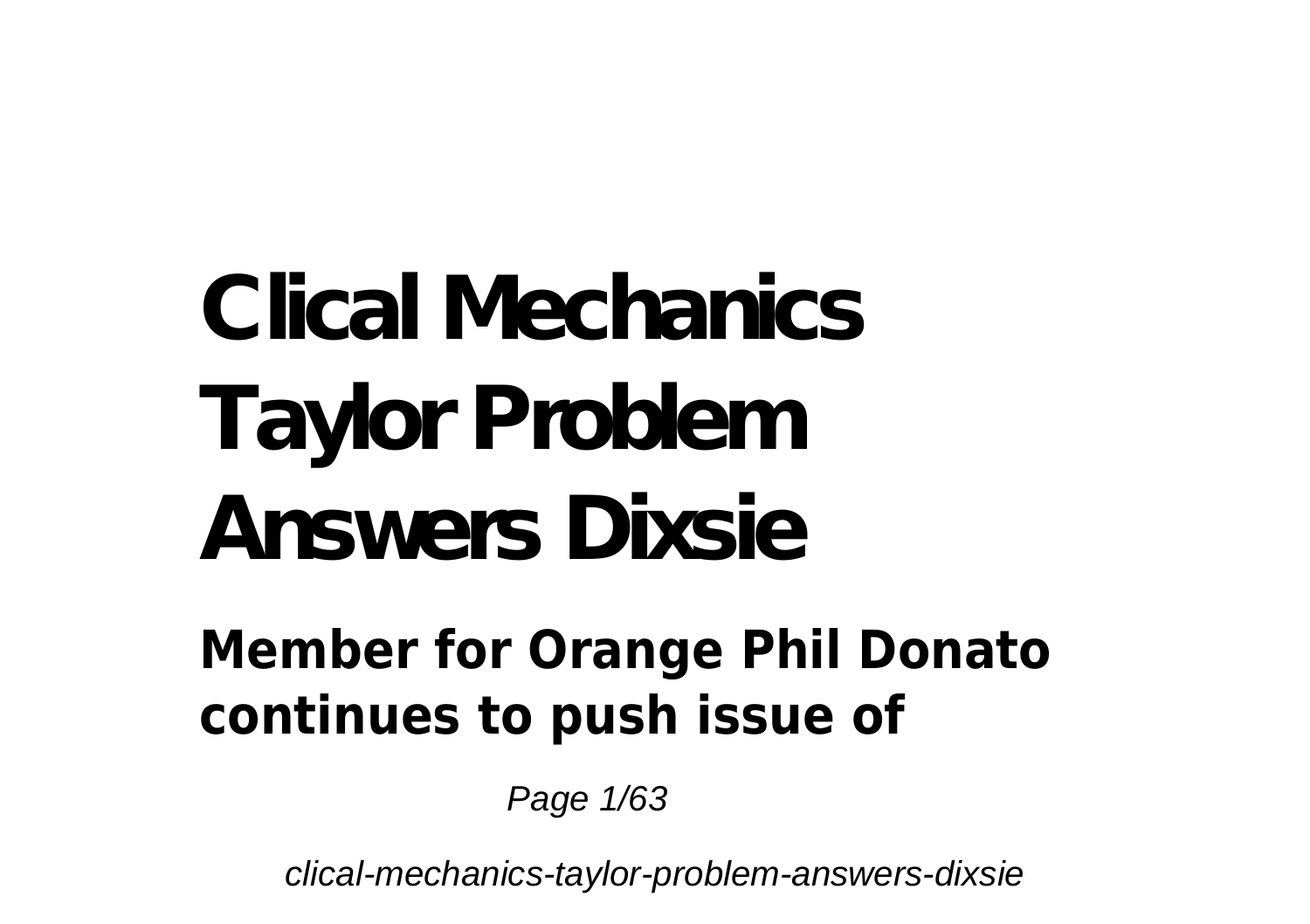**regional mental health support Transcript: A Conversation with Louisville Mayor Greg Fischer Benefits of the AstraZeneca vaccine outweigh the risks, European regulator says** (WAVY) — Dr. Javaid Perwaiz was like a father figure to Taylor Leigh ... Page 2/63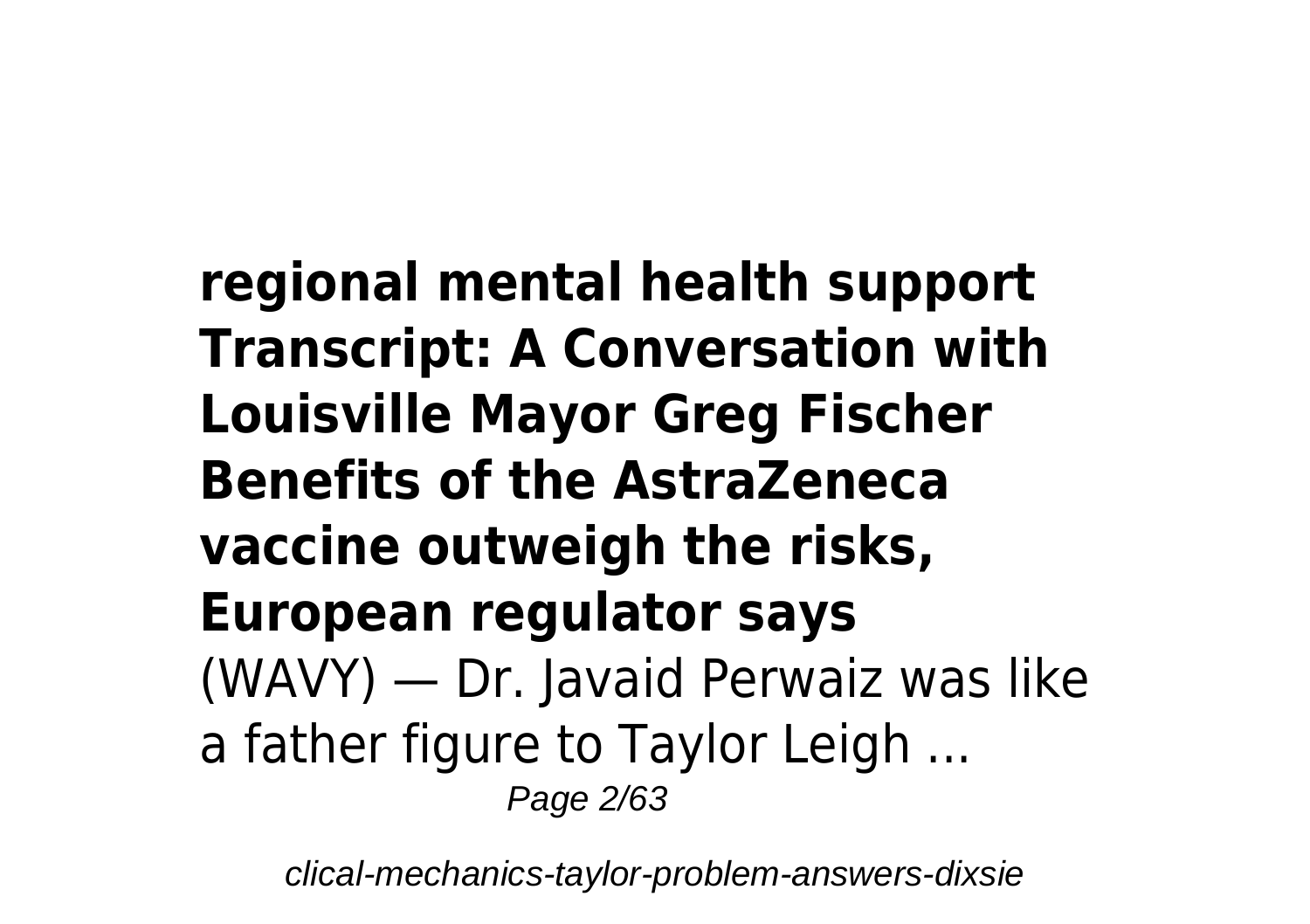partial hysterectomy didn't solve Anderson's health problems. She continued to have intermittent bleeding, and ...

### **Clical Mechanics Taylor Problem Answers**

In the search for new treatments for high-grade serous ovarian carcinoma, Page 3/63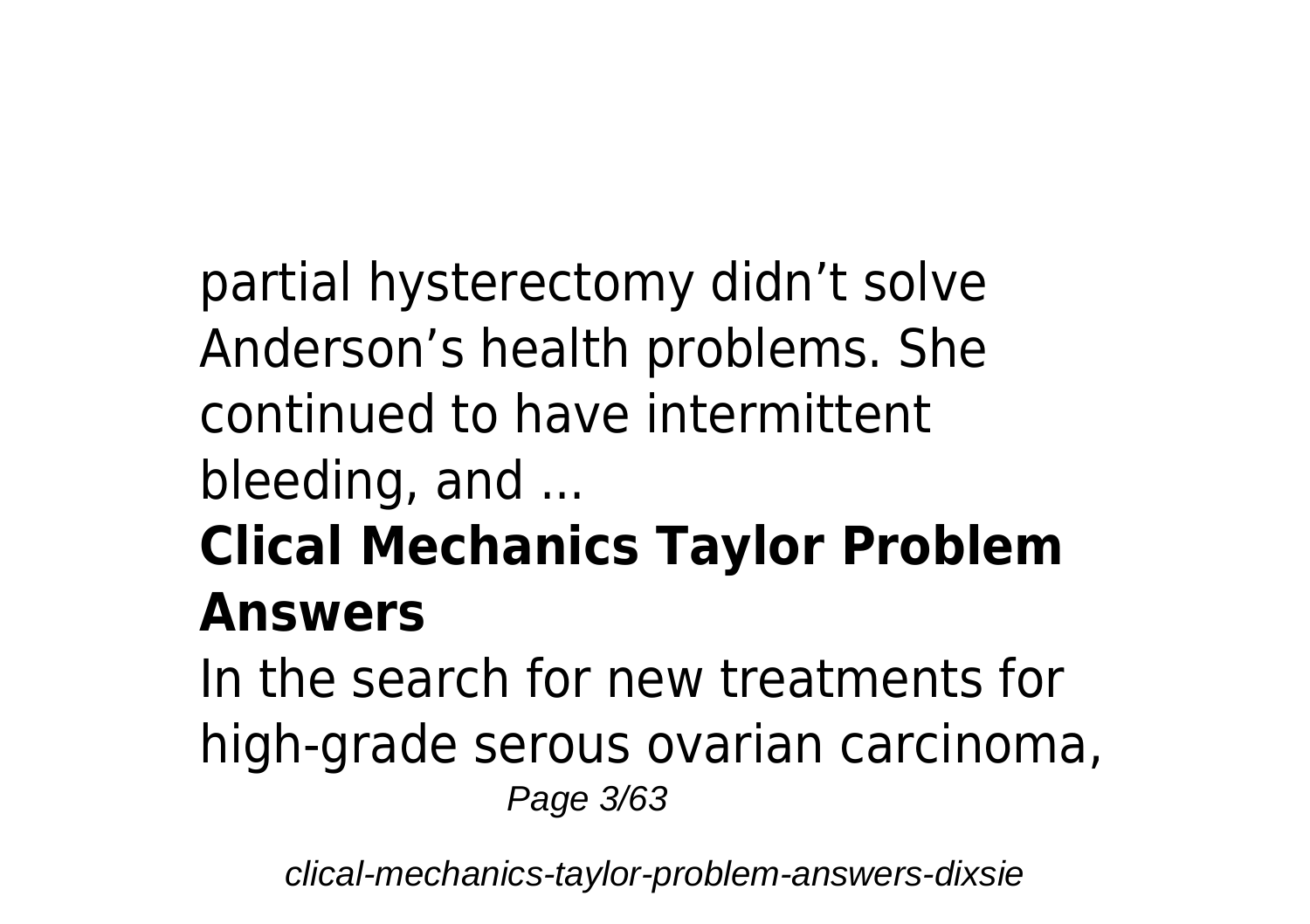one Cancer Research-UK funded team built a living biobank.

#### **The journey to patient avatars: building a living biobank for ovarian cancer** A joint China-World Health Organization (WHO) study into Page 4/63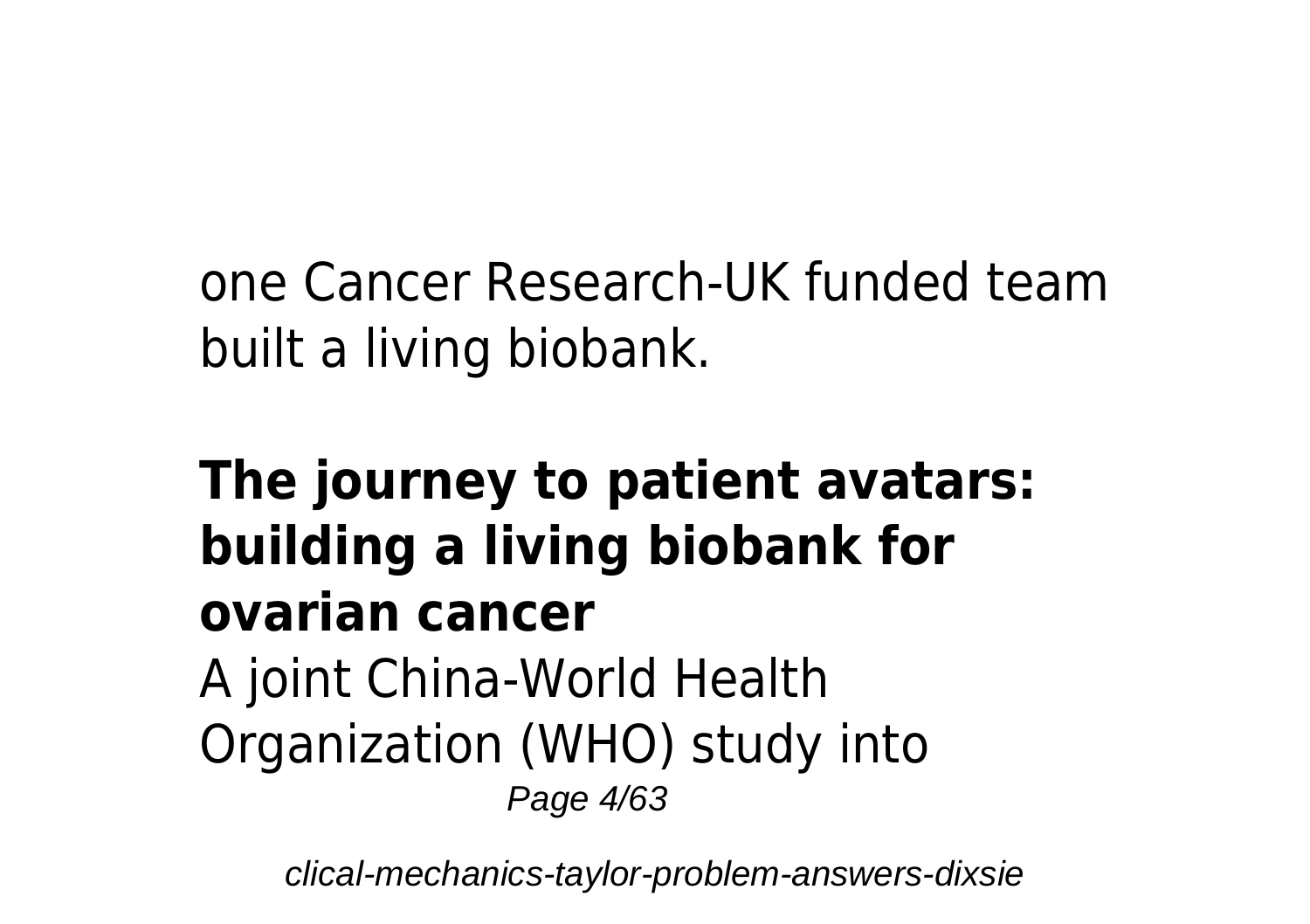Covid-19 has provided no credible answers about how the pandemic began ... However, while the changes to clinical advice may result in small

#### **Benefits of the AstraZeneca vaccine outweigh the risks,** Page 5/63

...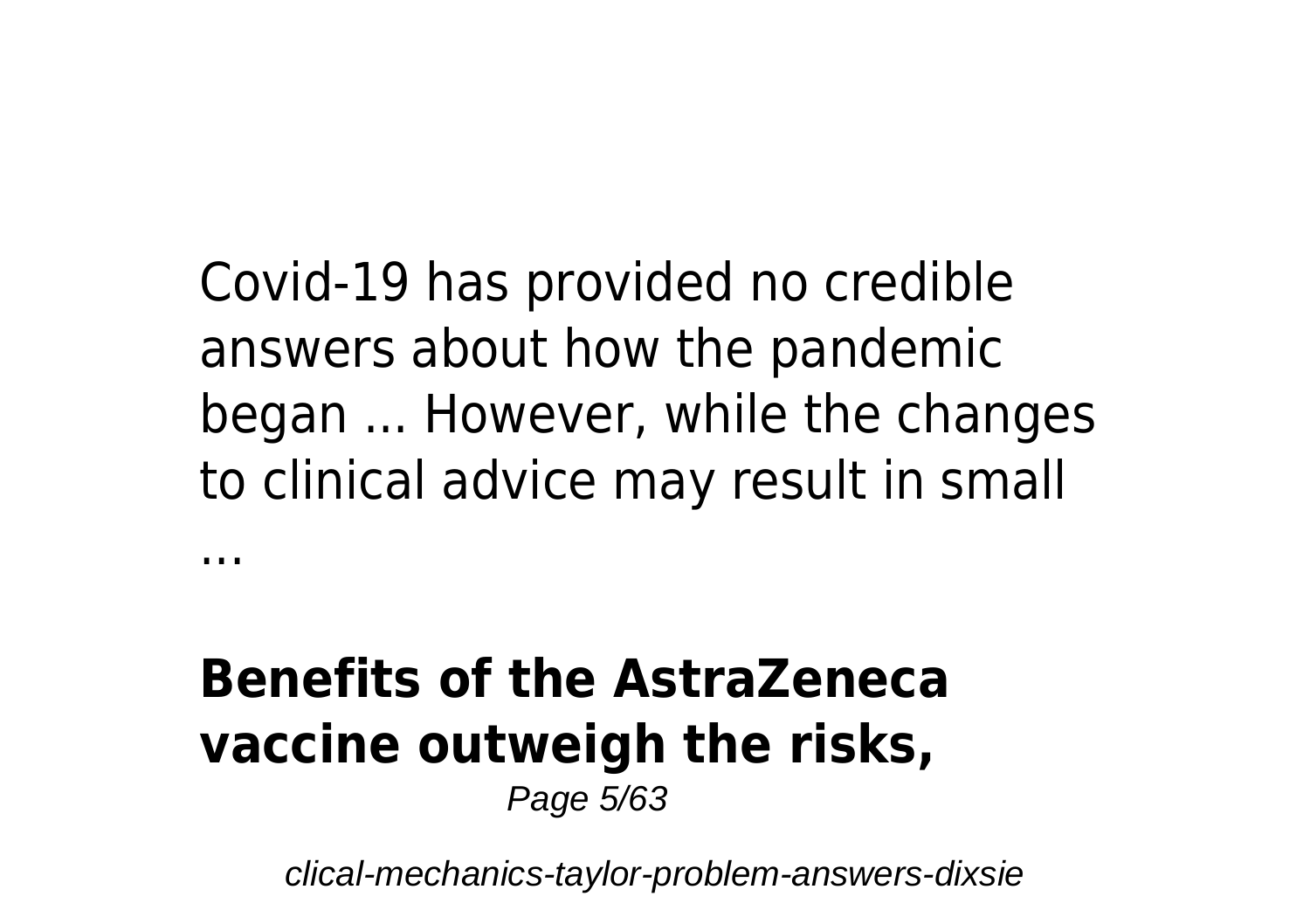#### **European regulator says**

The UK and EU medicines regulators are set to chair simultaneous conferences at 3pm today, where experts are expected to discuss concerns over the AstraZeneca jab and its reported link to blood clots.

Page 6/63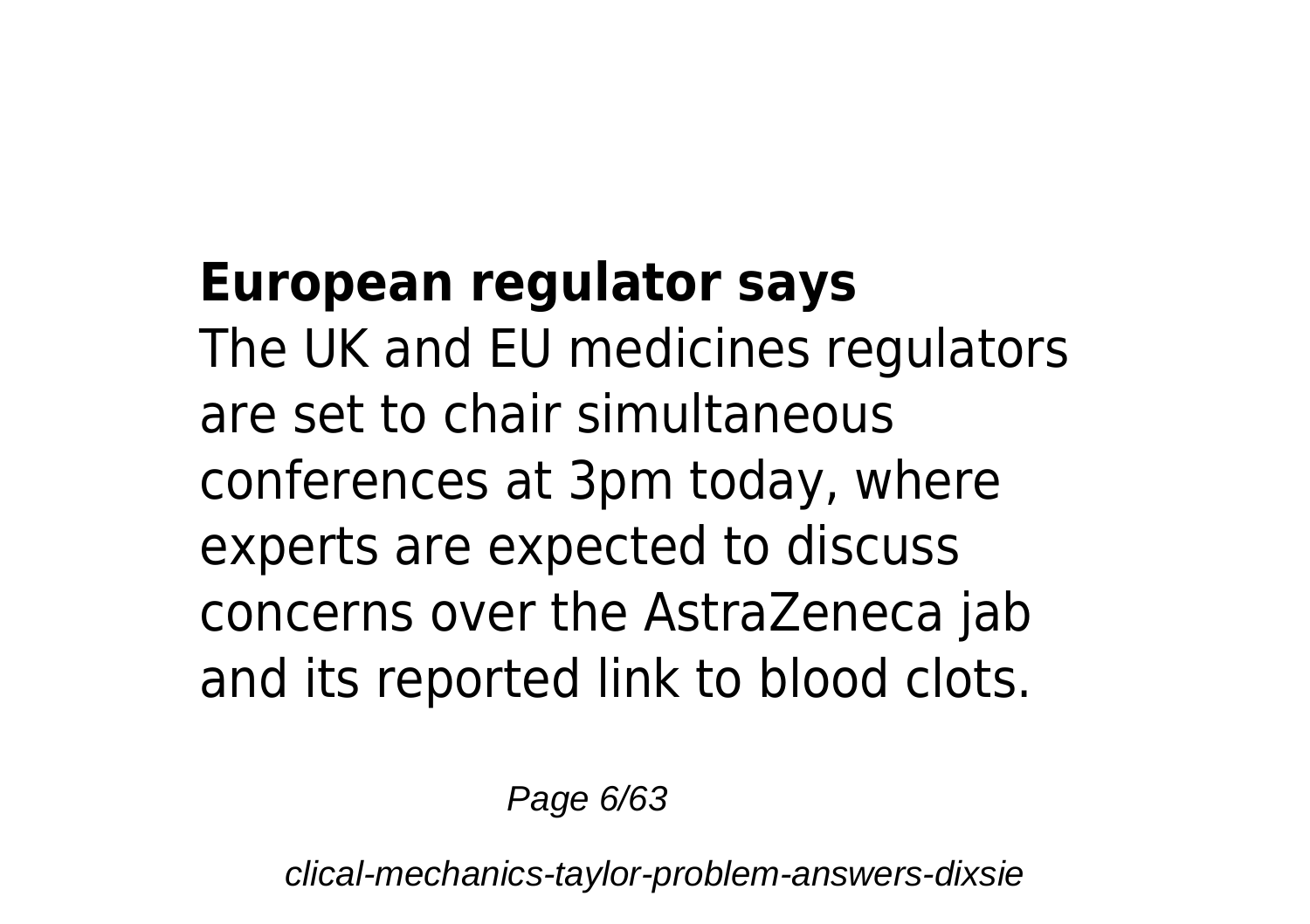### **Coronavirus latest news: European medicines regulator holds briefing on AstraZeneca vaccine – watch live**

Danielle Messer carried a mitochondrial mutation that left her son severely disabled. Before even daring another pregnancy, she Page 7/63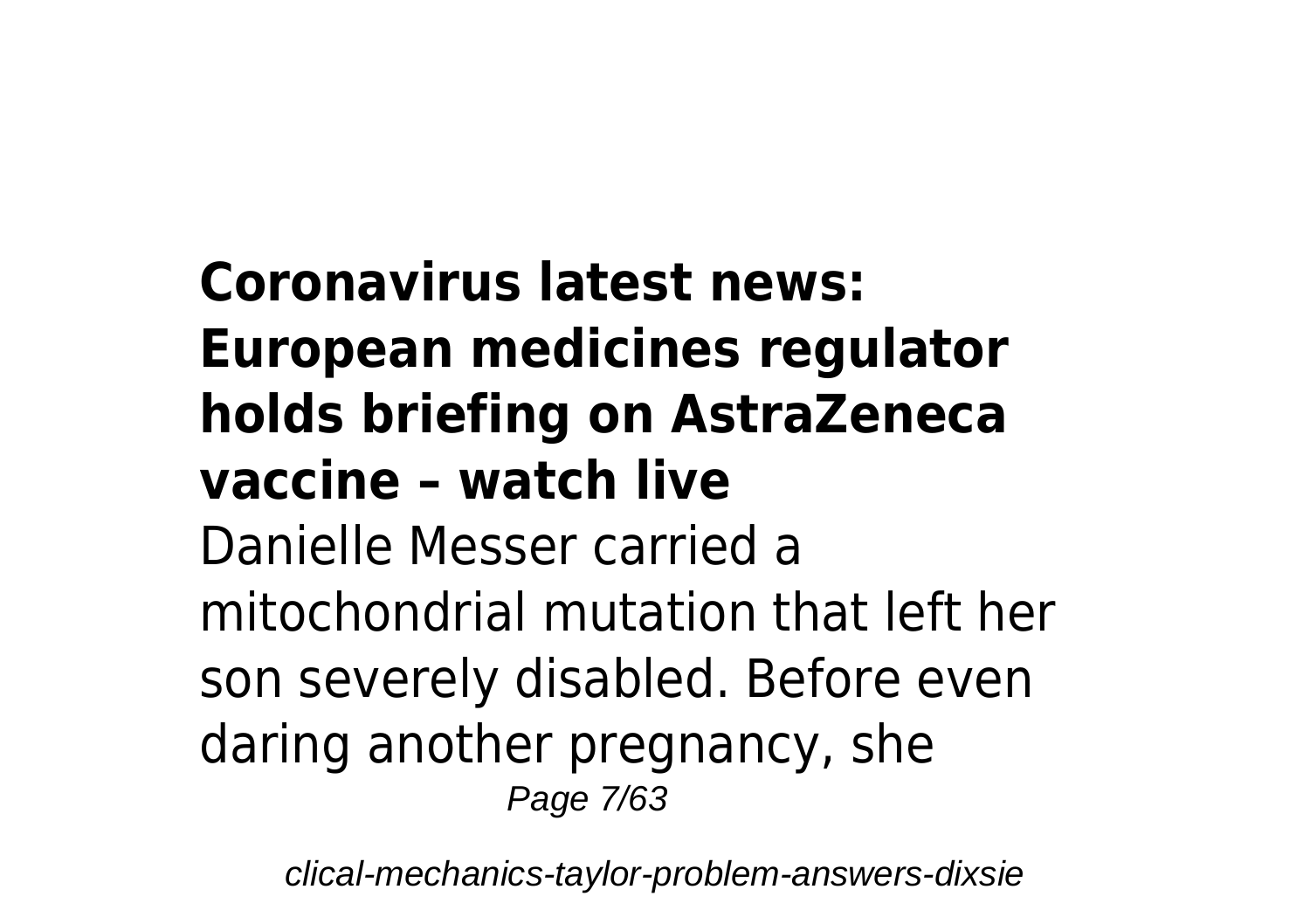tracked down an "egg specialist." ...

**A Genetic Curse, a Scared Mom, and the Quest to 'Fix' Embryos** Formula 1 lost its benchmark driver of the era when double world champion Jim Clark was killed in a Formula 2 race at Hockenheim on 7 Page 8/63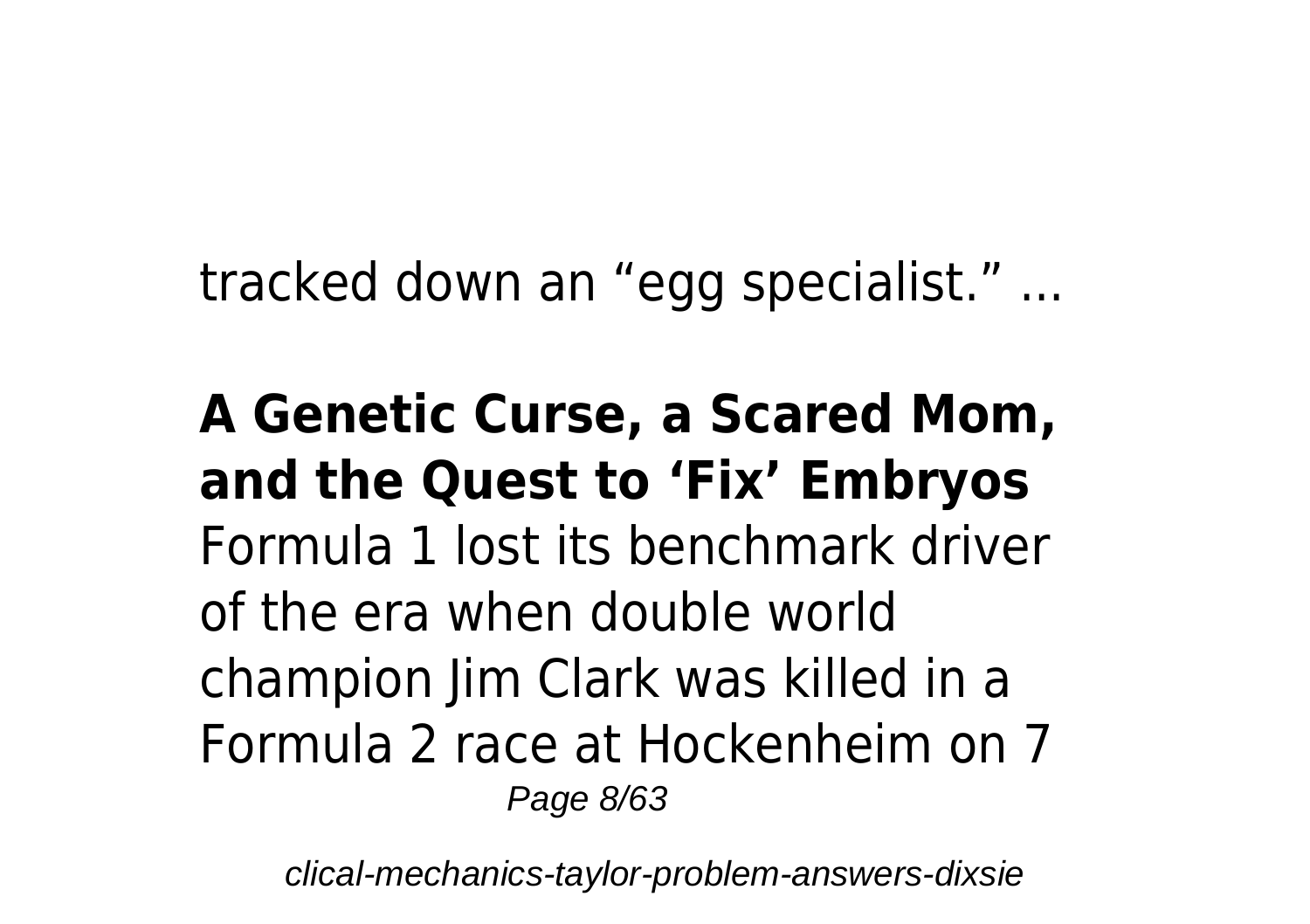#### April 1968. The quiet Scot nevertheless left a lasting legacy, his ...

#### **Ranked! The legendary Jim Clark's top 10 performances** Biotech company ELEM swaps human test subjects for supercomputer-Page 9/63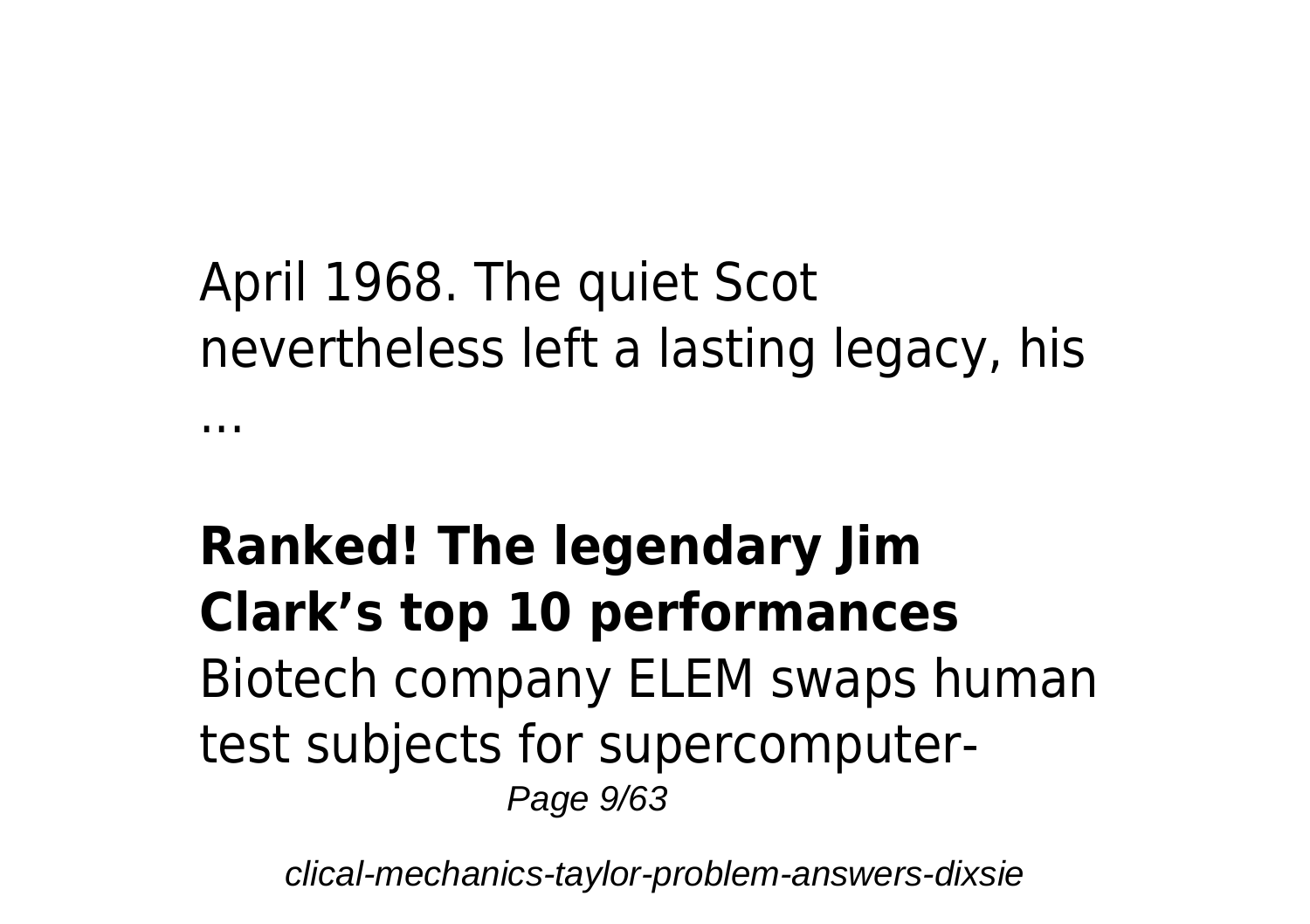based virtual humans, which evaluate emerging treatments and procedures without putting actual people at risk. CEO Christopher Morton ...

### **Welcome to the Virtual Humans Factory** And I want to thank you so much for

Page 10/63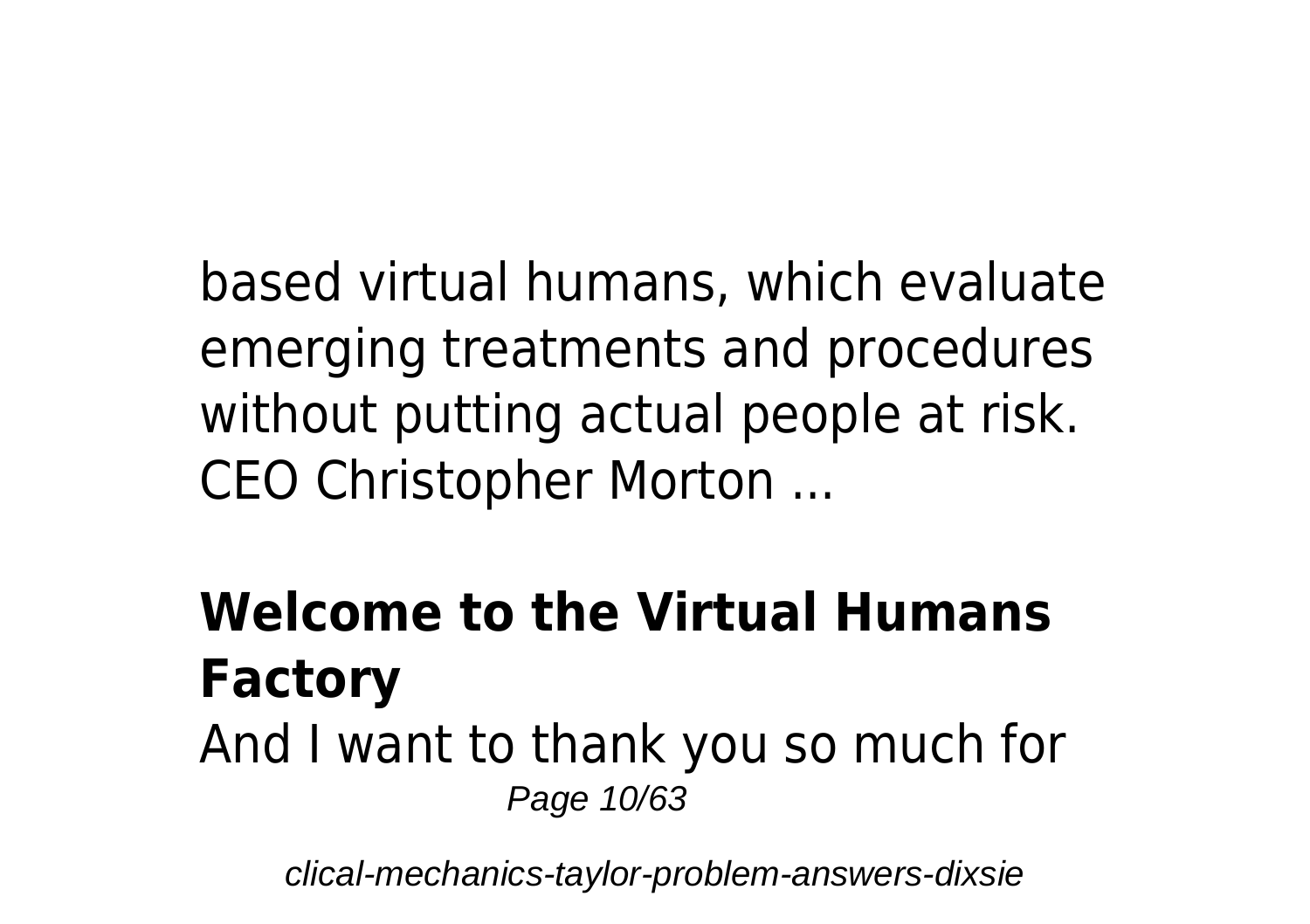joining us for our conversation this morning with Greg Fischer, who for more than a decade has been the mayor of Louisville Kentucky, and who is also currently the ...

# **Transcript: A Conversation with Louisville Mayor Greg Fischer**

Page 11/63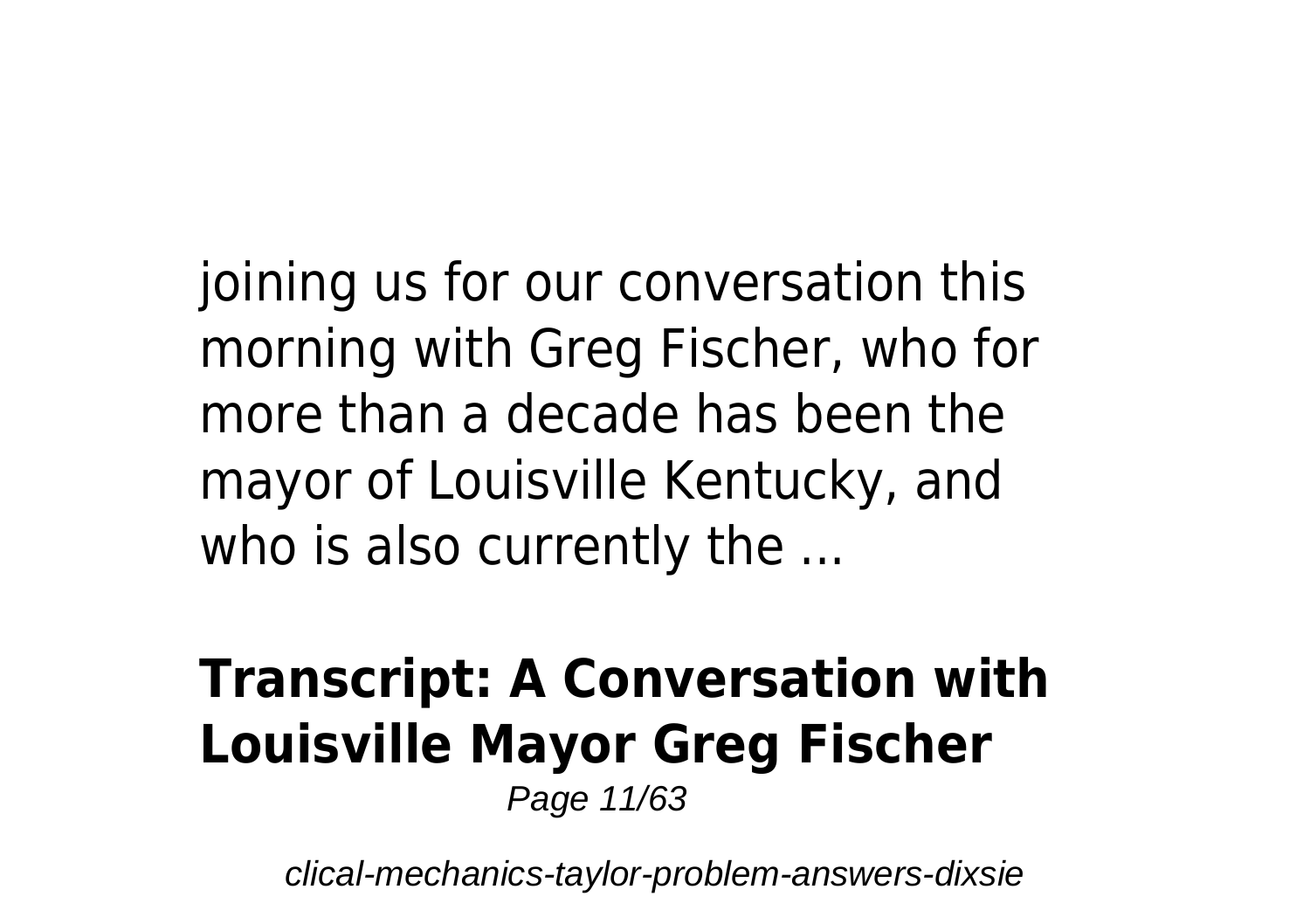Mental health distress has risen around the world. How can peoples' suffering be eased?

#### The Evidence: Mental health and the pandemic

(WAVY) — Dr. Javaid Perwaiz was like

a father figure to Taylor Leigh ...

Page 12/63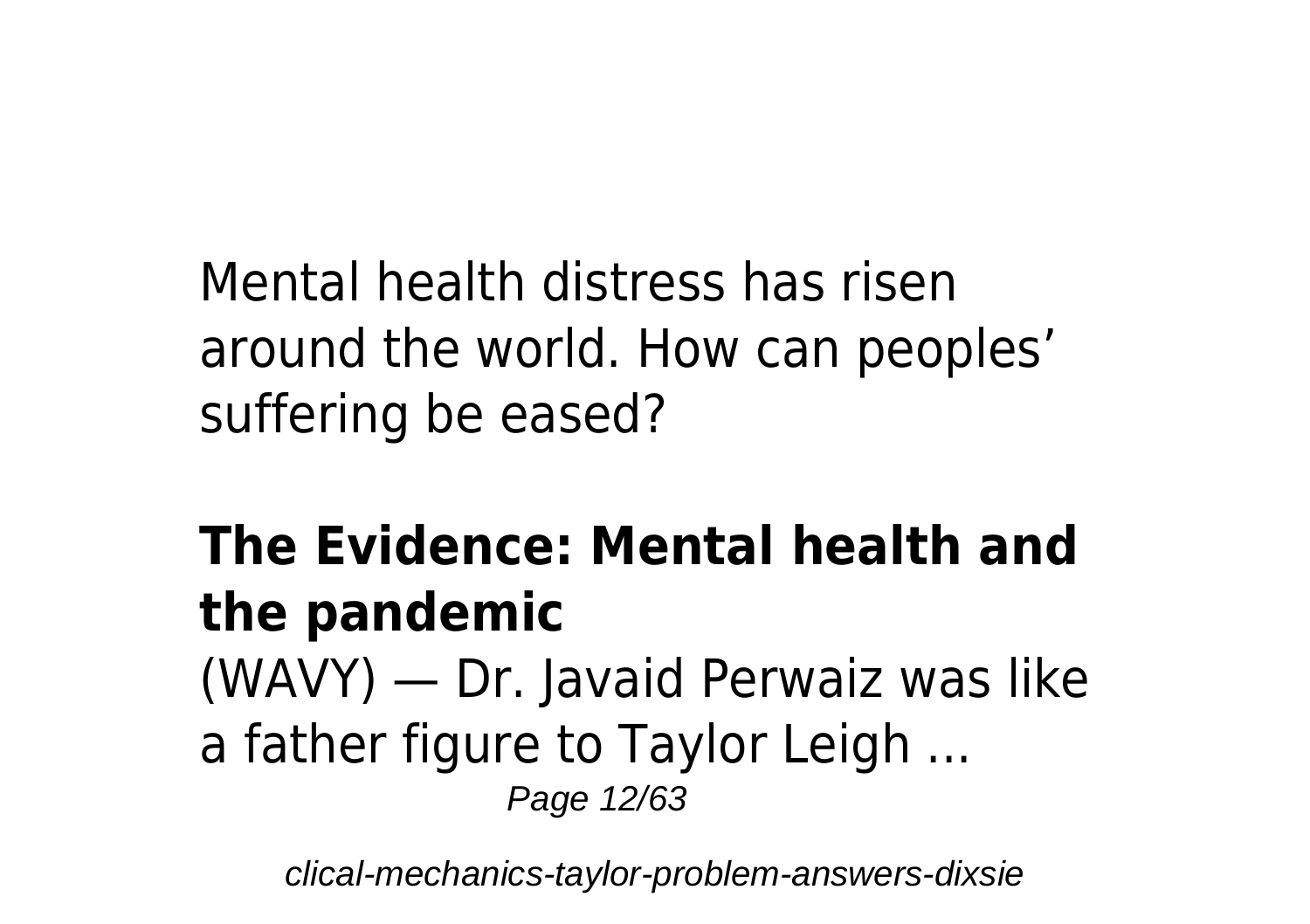partial hysterectomy didn't solve Anderson's health problems. She continued to have intermittent bleeding, and ...

#### **Chapter 6: An Extreme Outlier** "There is only one really serious philosophical problem and that is self-Page 13/63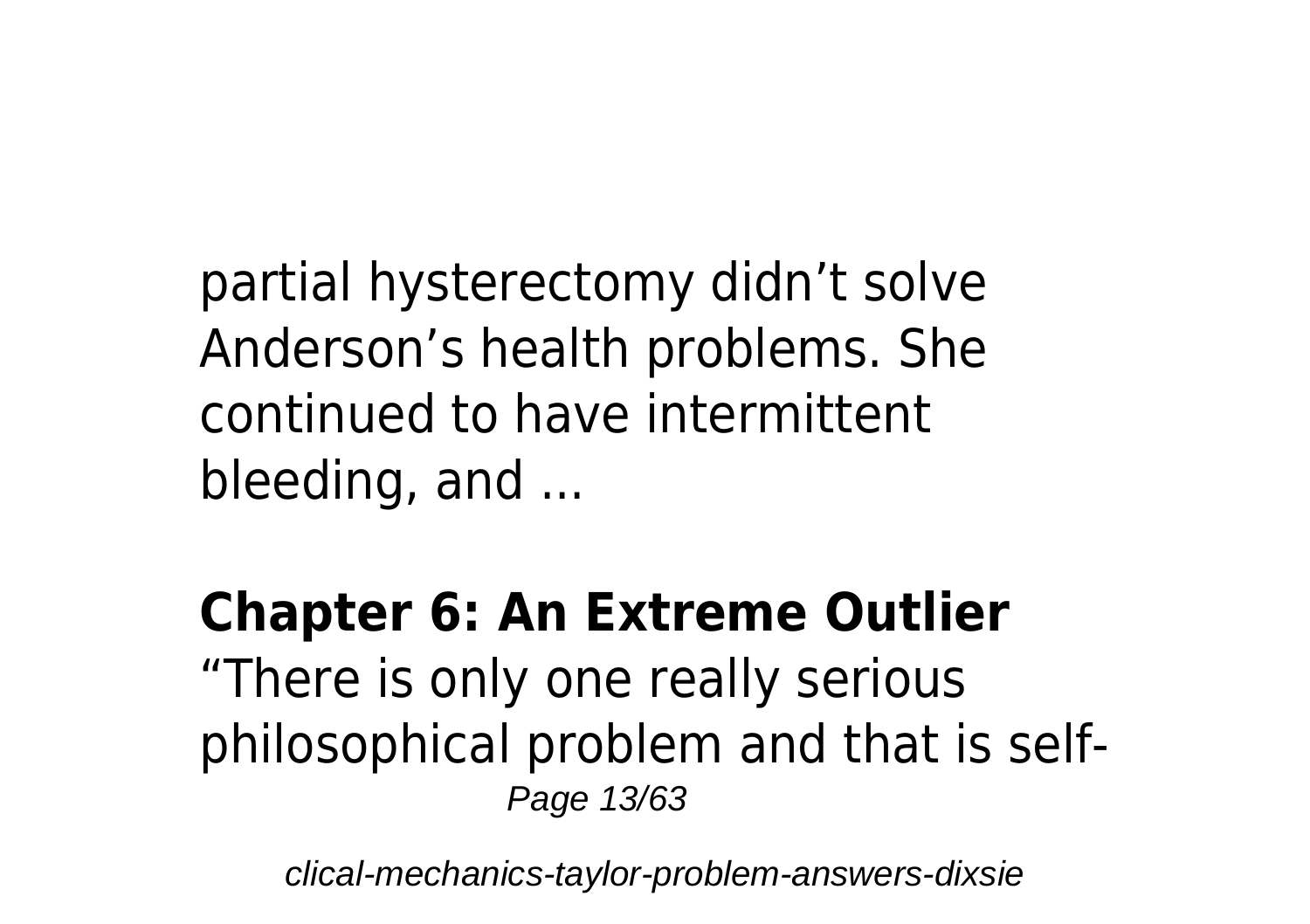cancelation. Deciding whether or not a life on TV is worth living is to answer the fundamental question in philosoph ...

#### **Roaming Charges: Fear of a Black Prince** Digitalising healthcare involves Page 14/63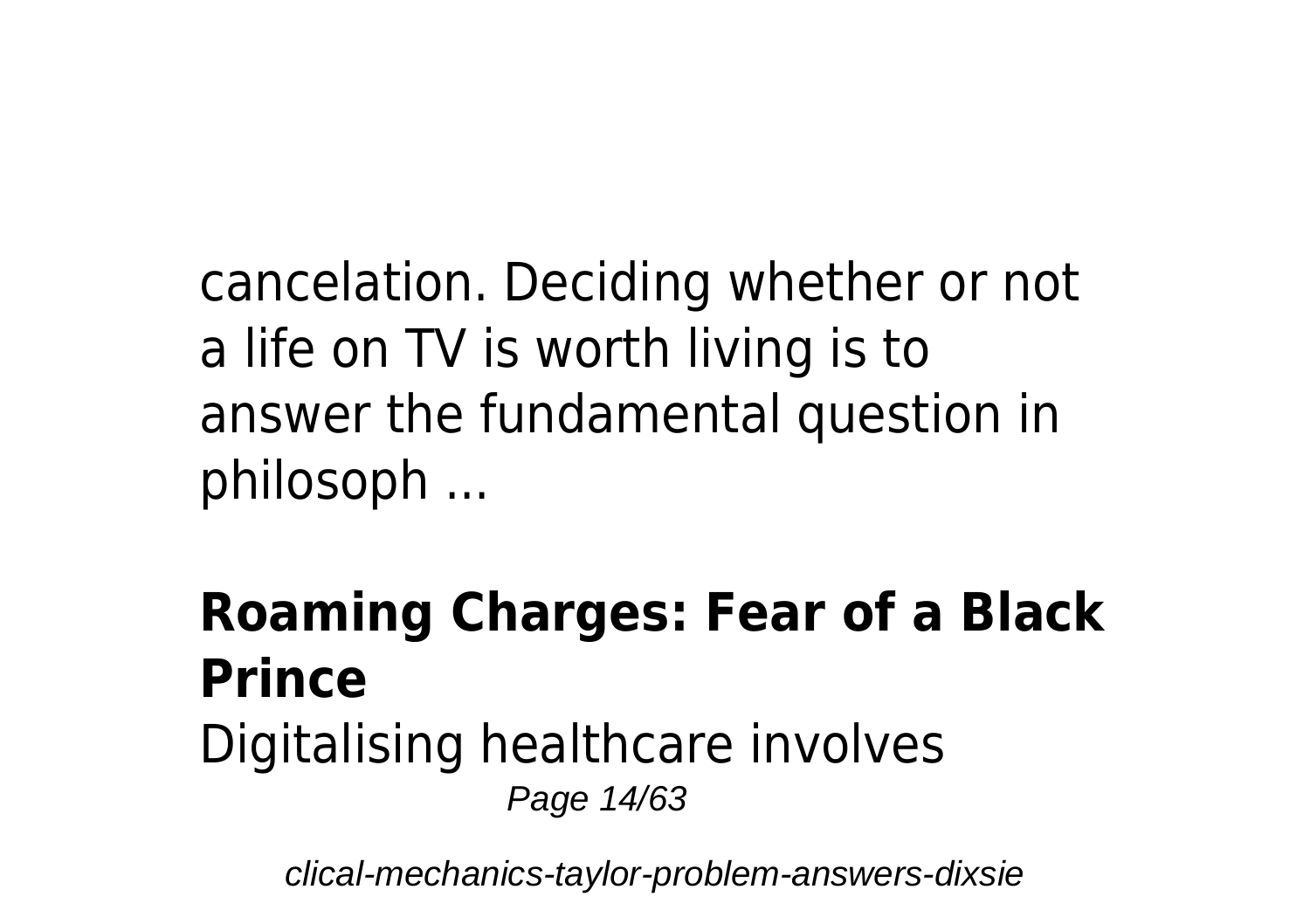managing data as a strategic asset, integrating accurate data from fragmented sources, creating a holistic understanding of patients, and improving enterprise ...

### **Digital Technologies Have Made Medicine More Precise: Dileep**

Page 15/63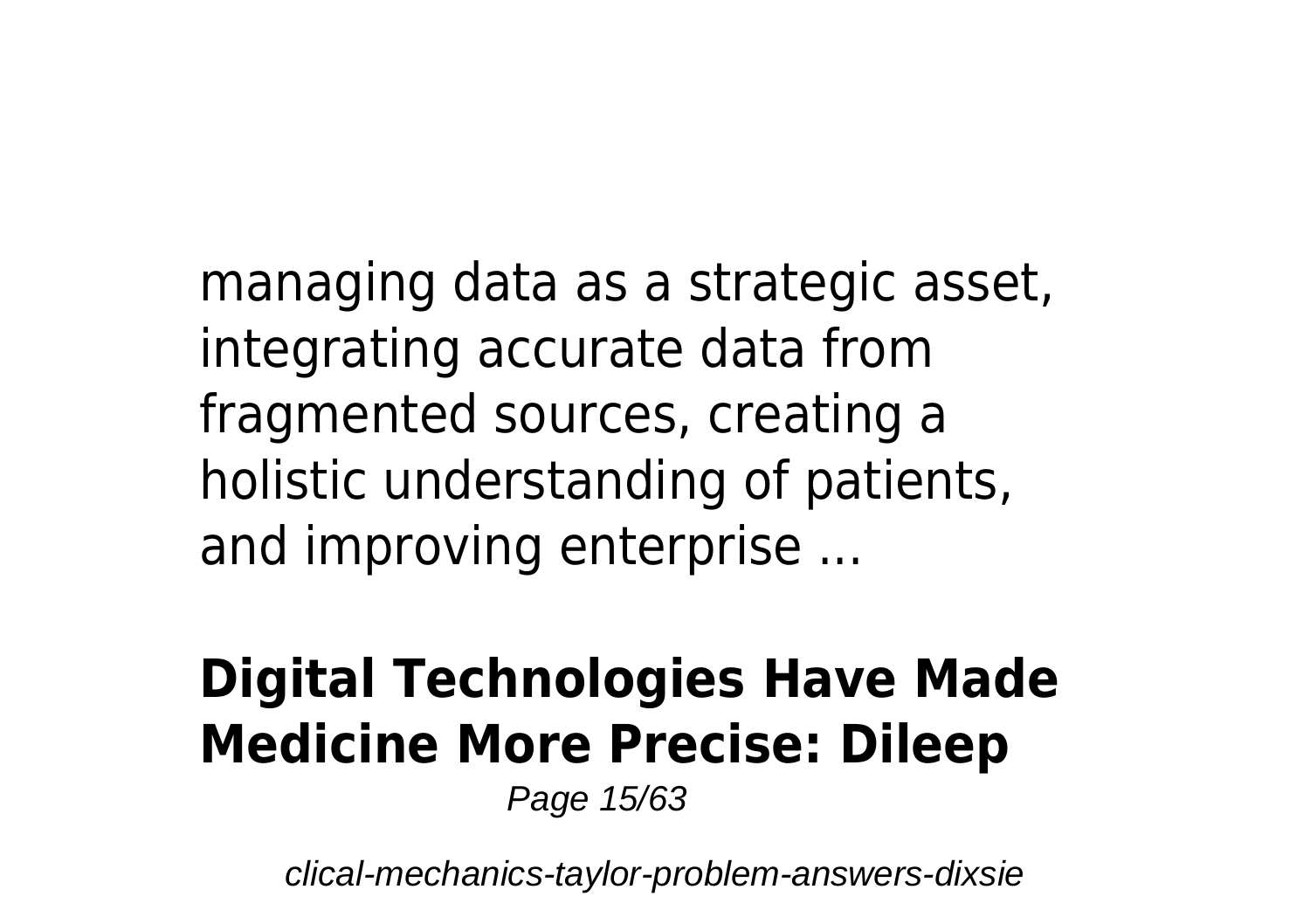**Mangsuli, Siemens Healthineers** Fauci on Monday discussed the U.S. clinical trial that ruled the vaccine The trial did not turn up any sign of such problems, although some safety issues can only be detected in the real

Page 16/63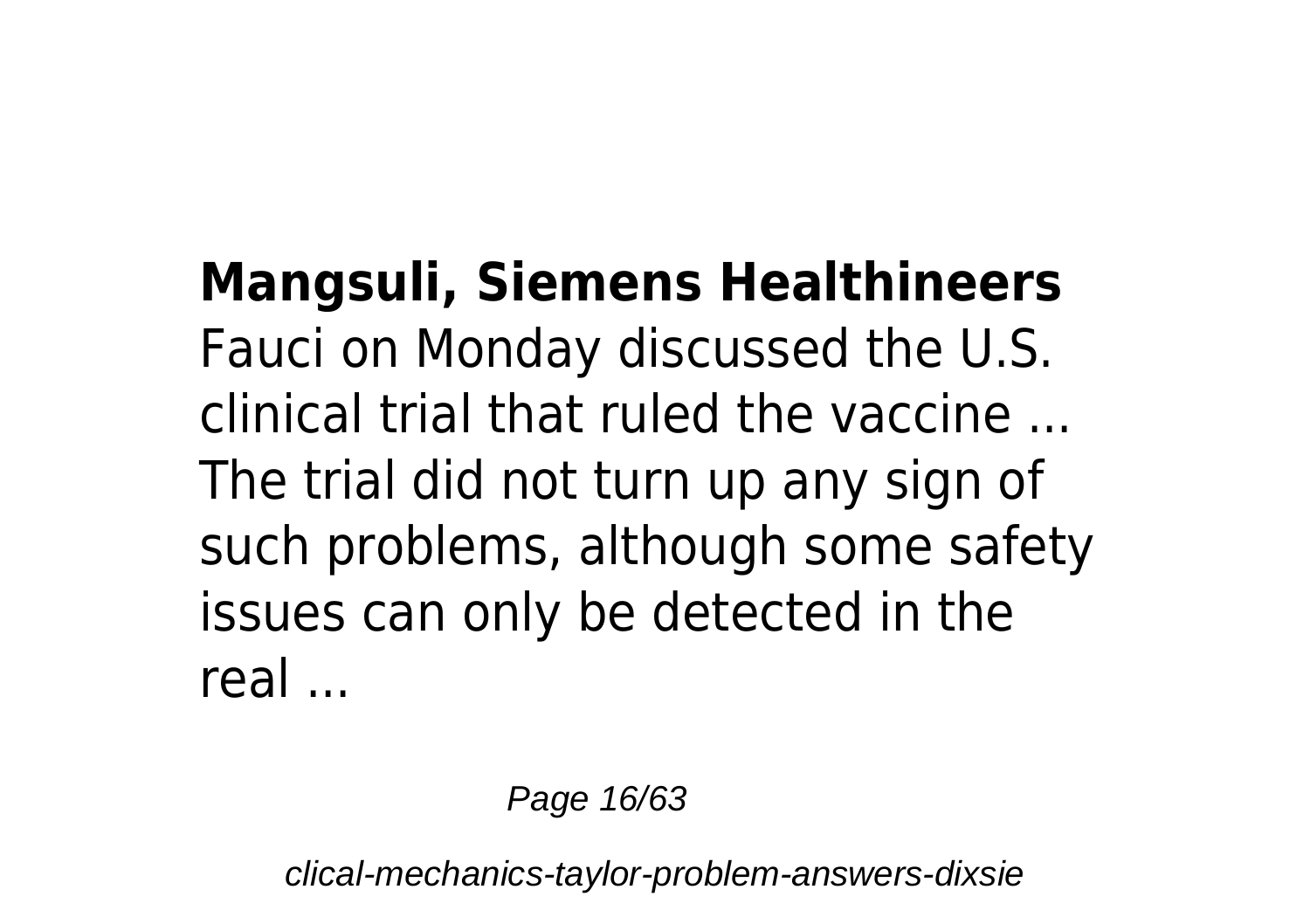### **Covid-19: Workers at U.S. Meat Plants Now Have Vaccine Access in Most States**

Kent Taylor ... problems. "Kent battled and fought hard like the former track champion that he was, but the suffering that greatly intensified in recent days became Page 17/63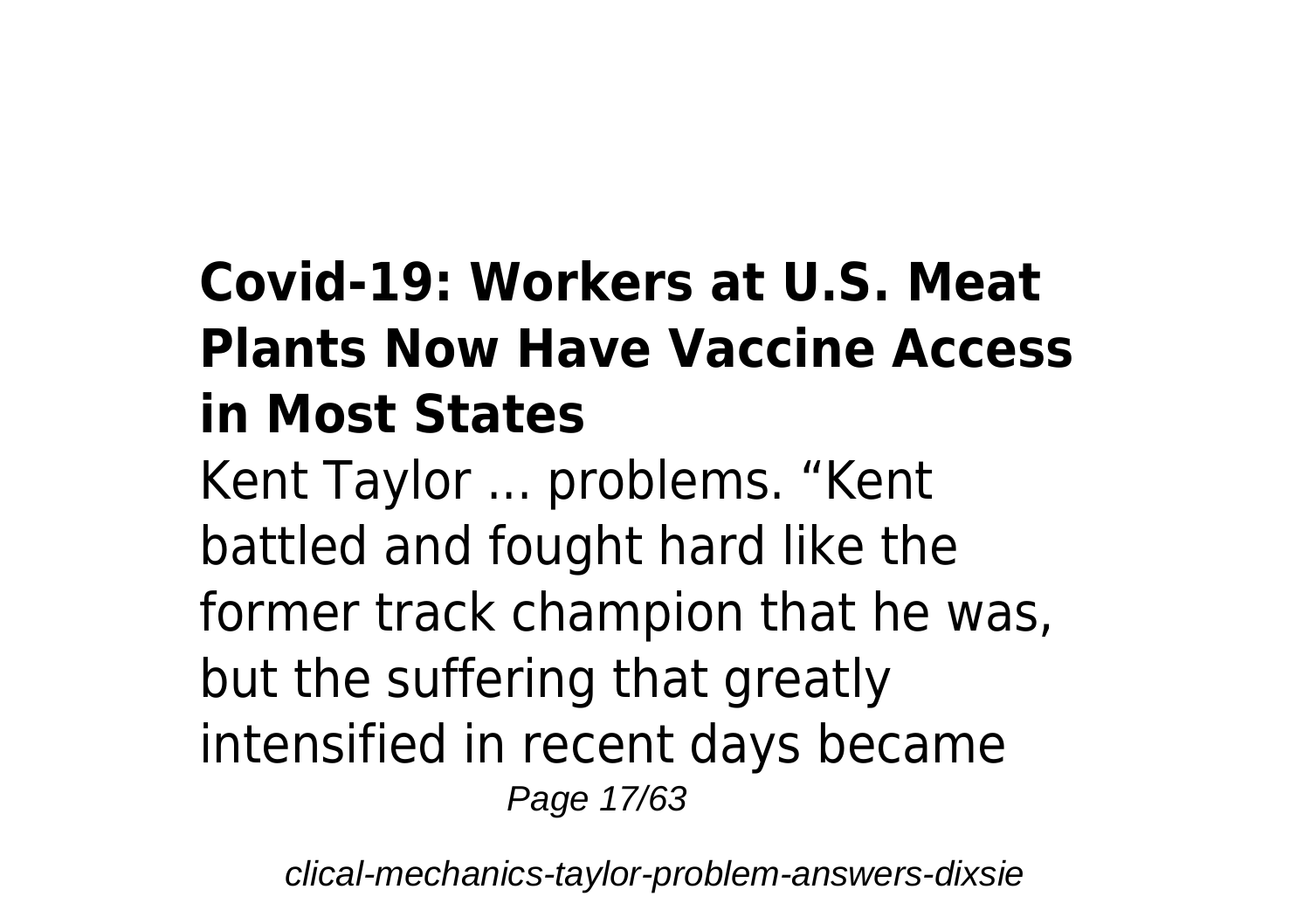unbearable," the statement said.

### **Texas Roadhouse CEO Kent Taylor dies amid COVID-19 struggle**

In a letter to the company and federal officials, the independent monitoring board that was helping oversee the Page 18/63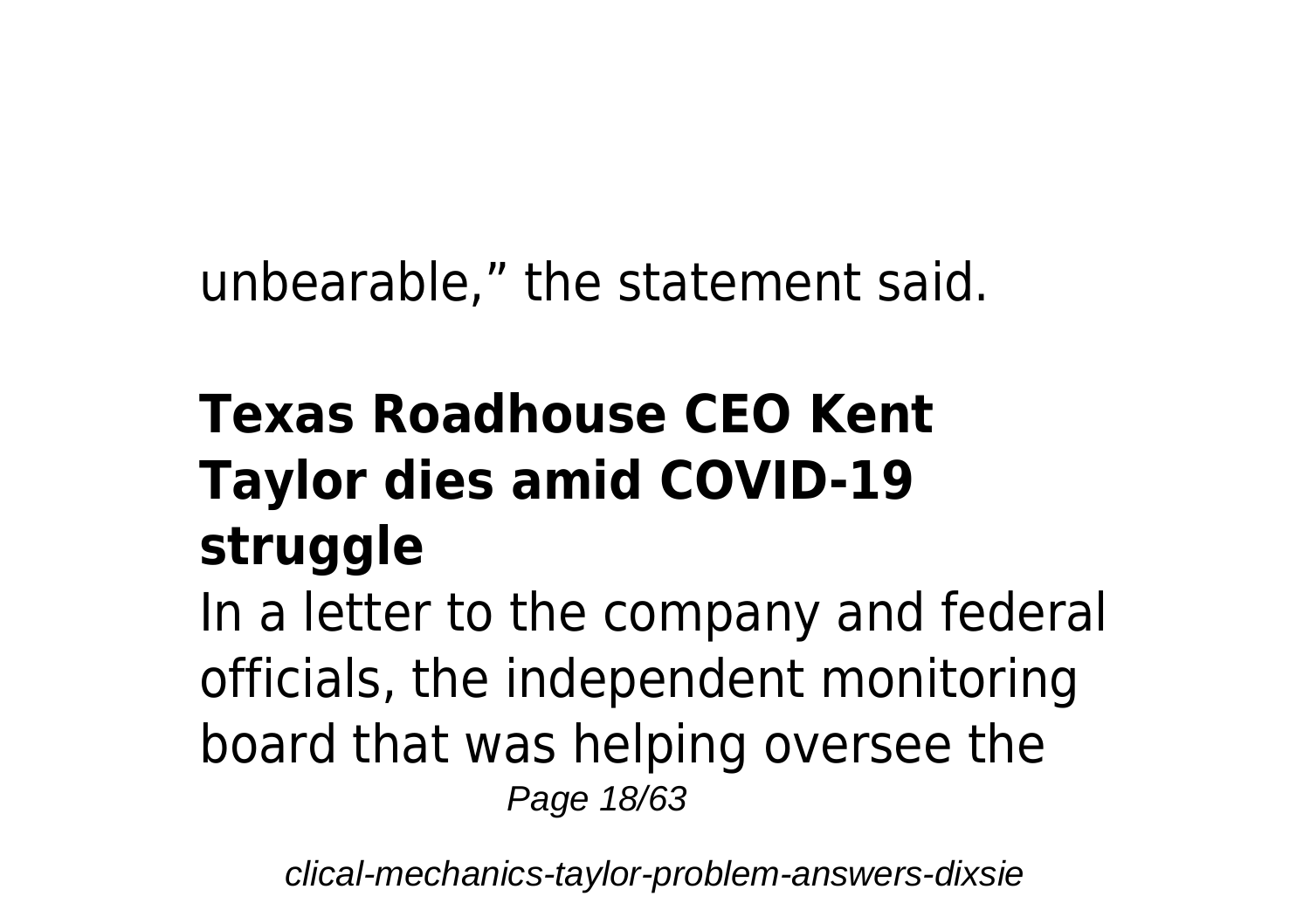clinical trial ... up any signs of such safety problems. People in their cars ...

#### **Covid-19: AstraZeneca, After Rebuke, Releases New Data Supporting Its Vaccine** Mr Donato said he's also planning to Page 19/63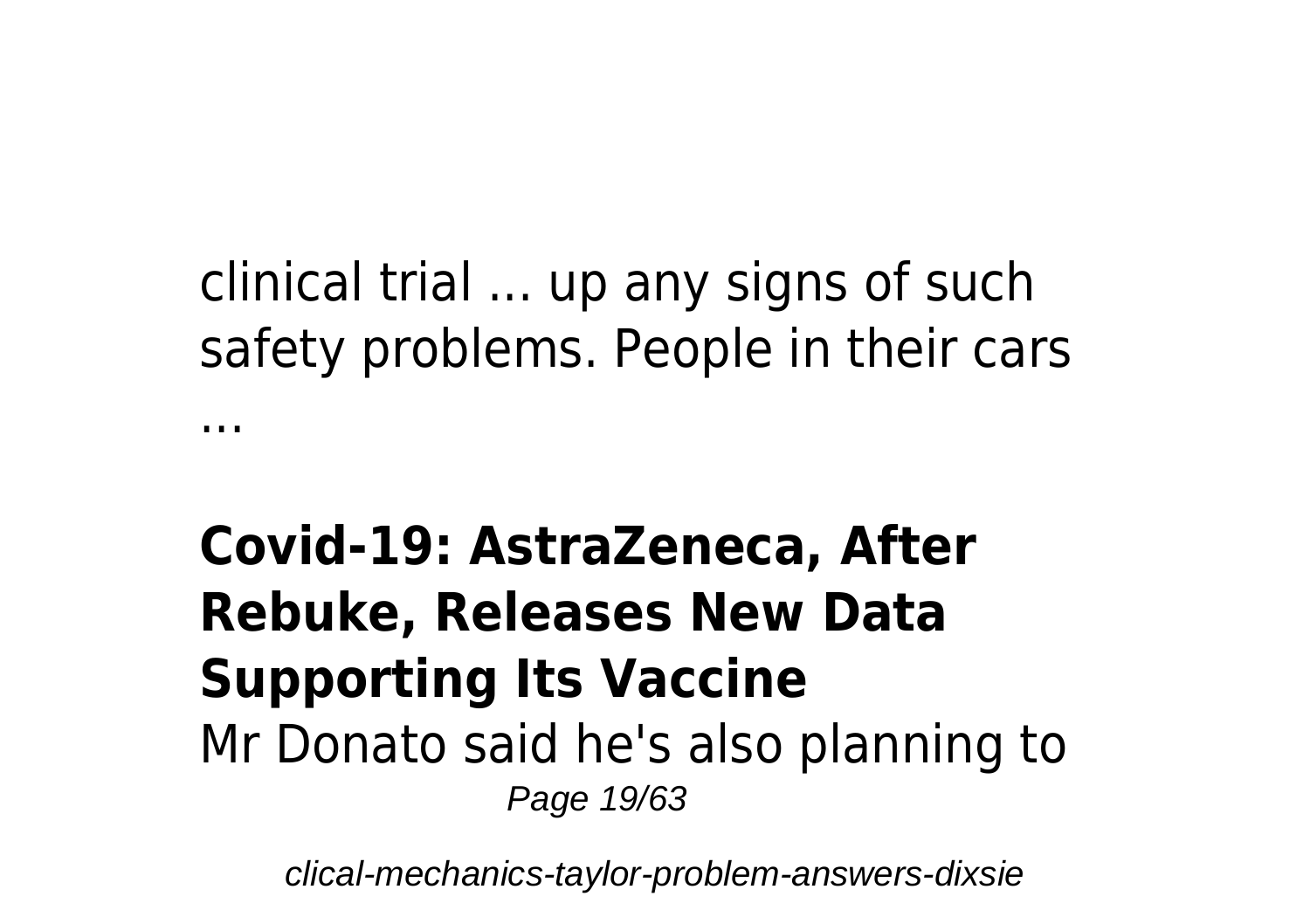invite Ms Taylor to Orange's ... there are devastating long-term problems we can't necessarily solve with shortterm, clinical problems so we need to put ...

#### **Member for Orange Phil Donato continues to push issue of** Page 20/63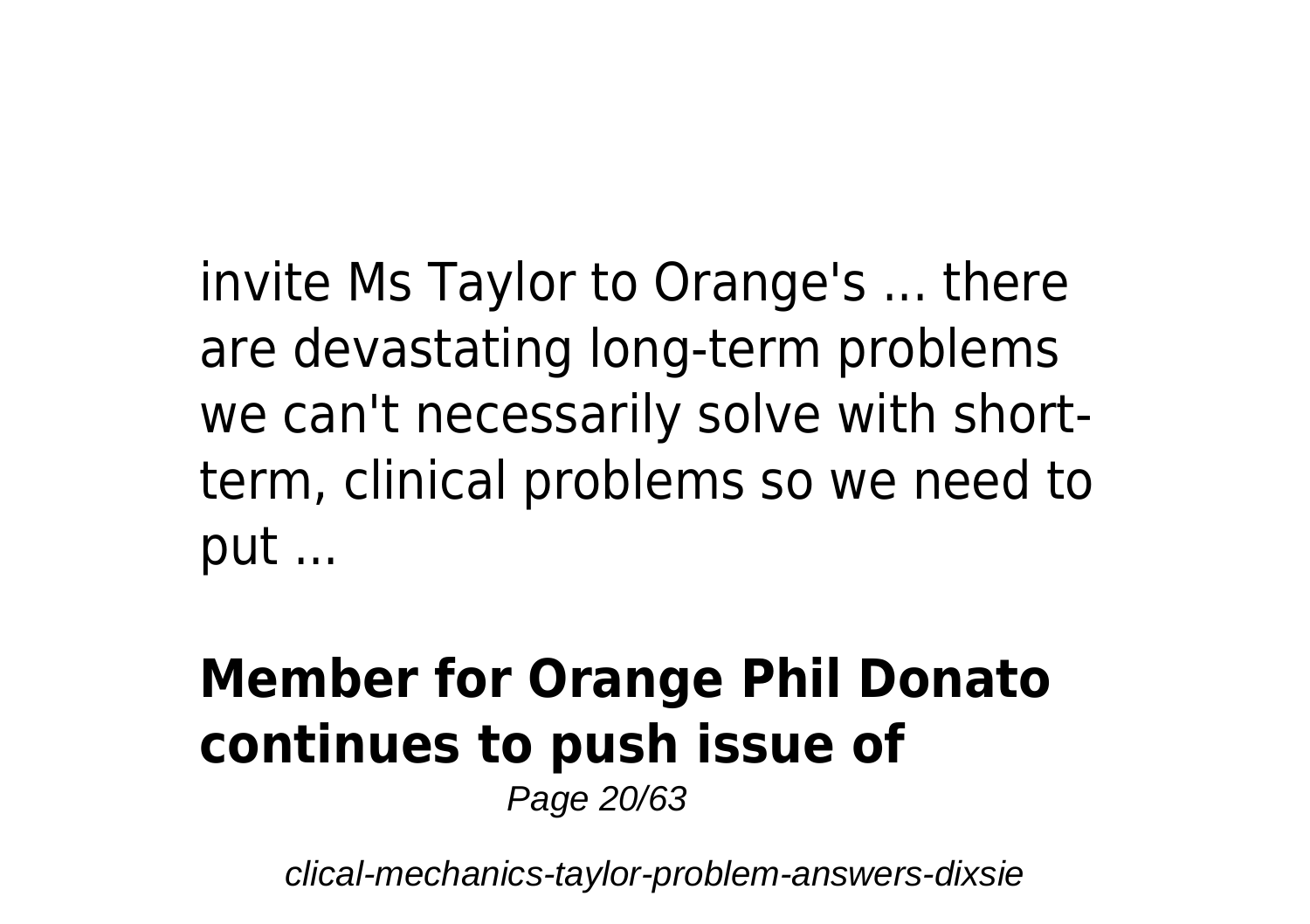#### **regional mental health support** Madison (18.5%), Dixie (18.1%), Gadsden (18.0%), Jackson (16.6%), Taylor ... for clinical or community outreach, identifies patients as being at risk of food insecurity. If patient(s) answer ...

Page 21/63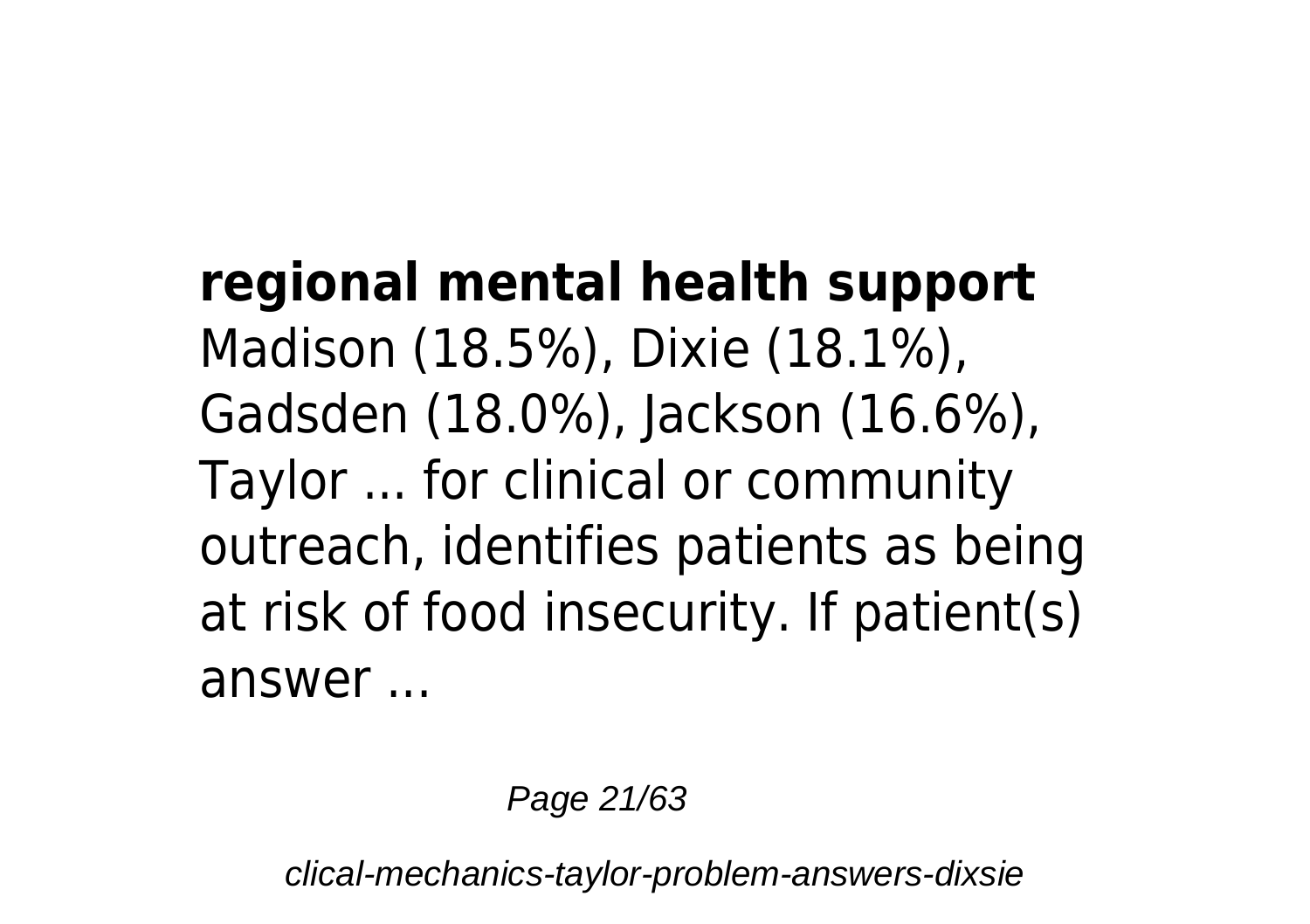**Rising hunger: Facing food insecurity in the Big Bend region** Here are the facts: Racist Facebook post attributed to Atlanta shooting suspect is fake TOP STORIES 73 Democrats co-sponsor resolution to expel Marjorie Taylor Greene from Congress White House ...

Page 22/63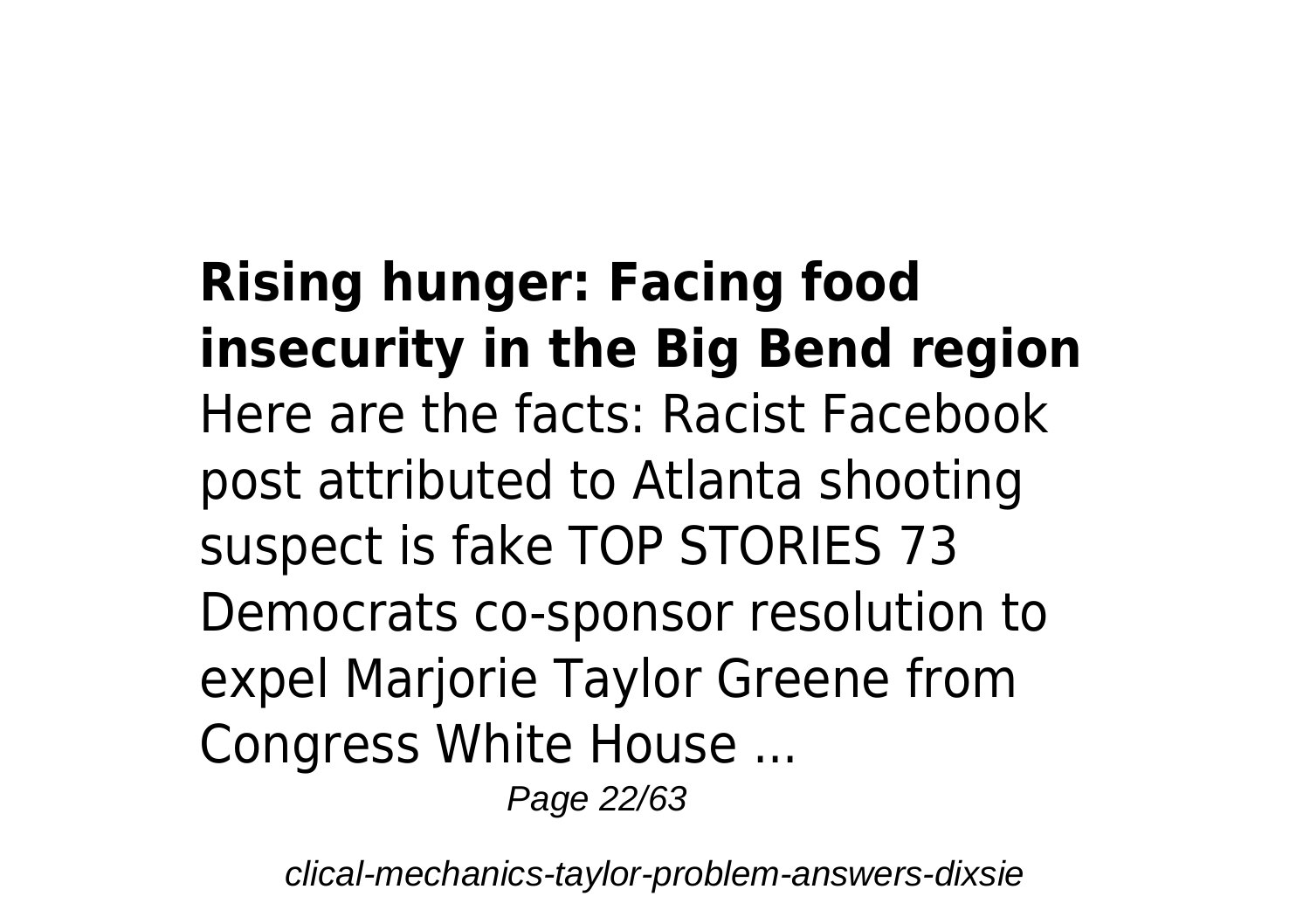#### **NOT REAL NEWS: A look at what didn't happen this week** Back in 2015, Professor Stephen Taylor ... the problems associated with cell lines. It's well documented that they often do not reflect the original tumor and few have any Page 23/63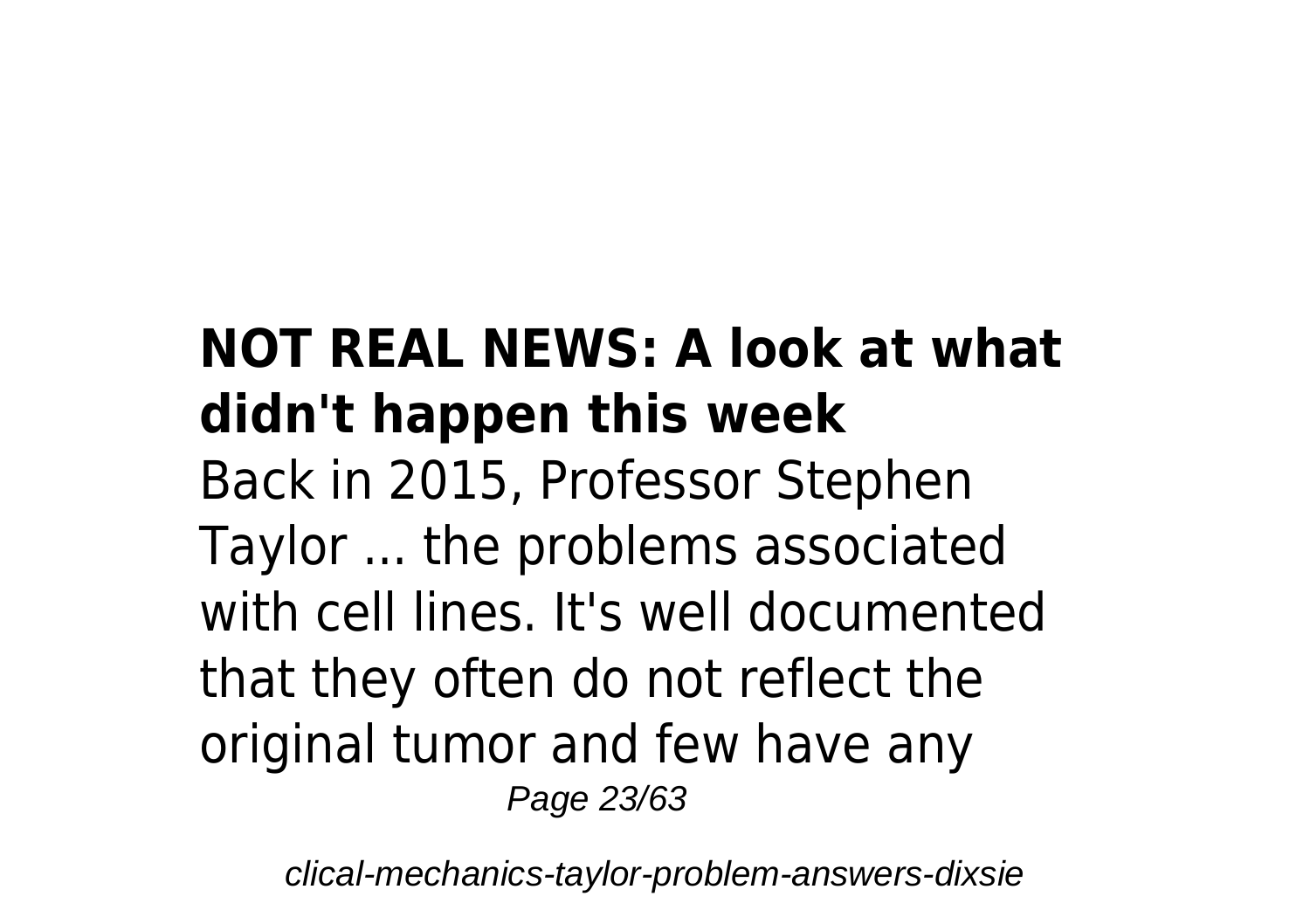#### associated clinical

"There is only one really serious" *philosophical problem and that is self*cancelation. Deciding whether or not a life on TV is worth living is to answer the fundamental question in philosoph ... Page 24/63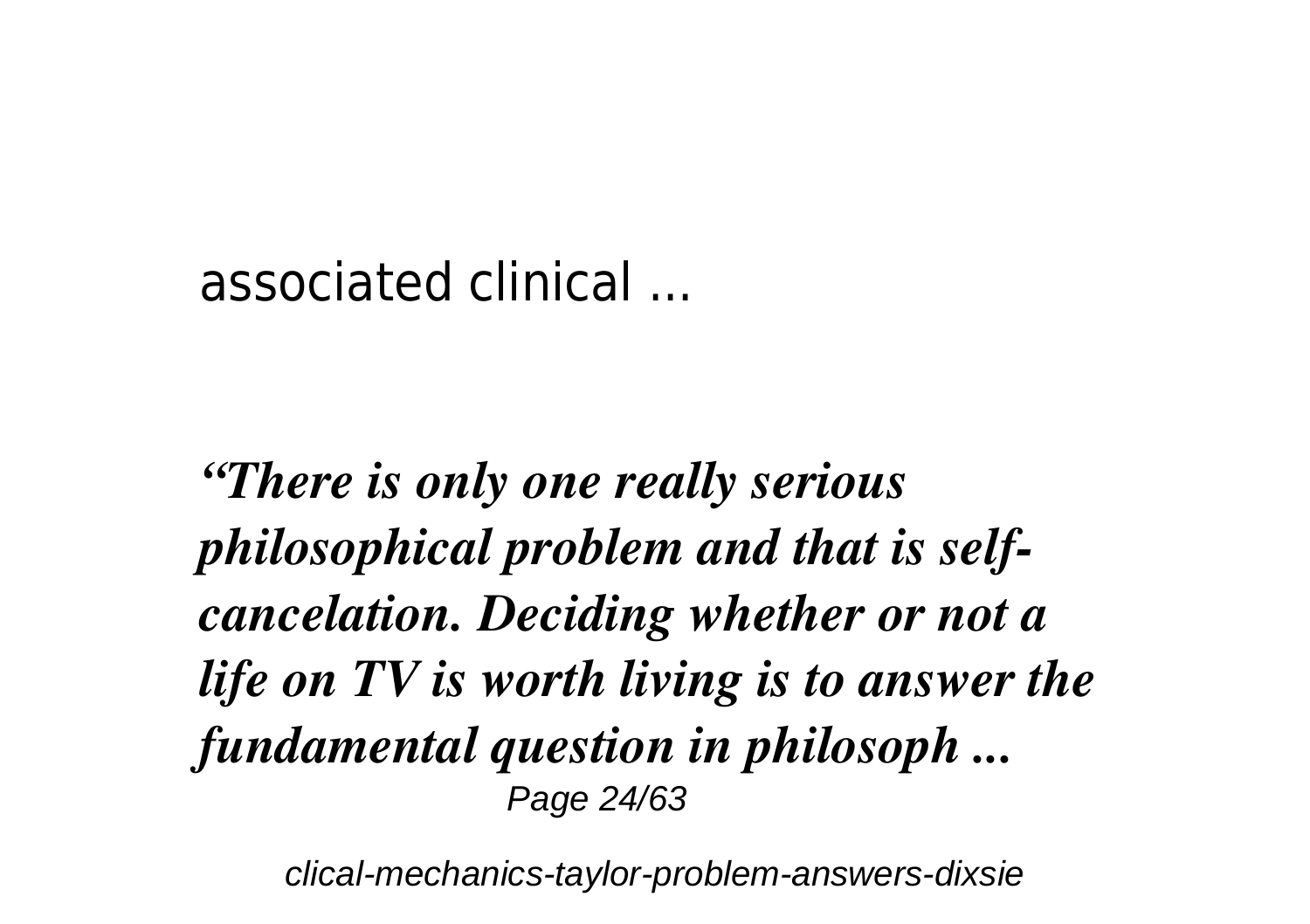*Rising hunger: Facing food insecurity in the Big Bend region Biotech company ELEM swaps human test subjects for supercomputer-based virtual humans, which evaluate emerging treatments and procedures without putting actual people at risk. CEO Christopher Morton ...* Page 25/63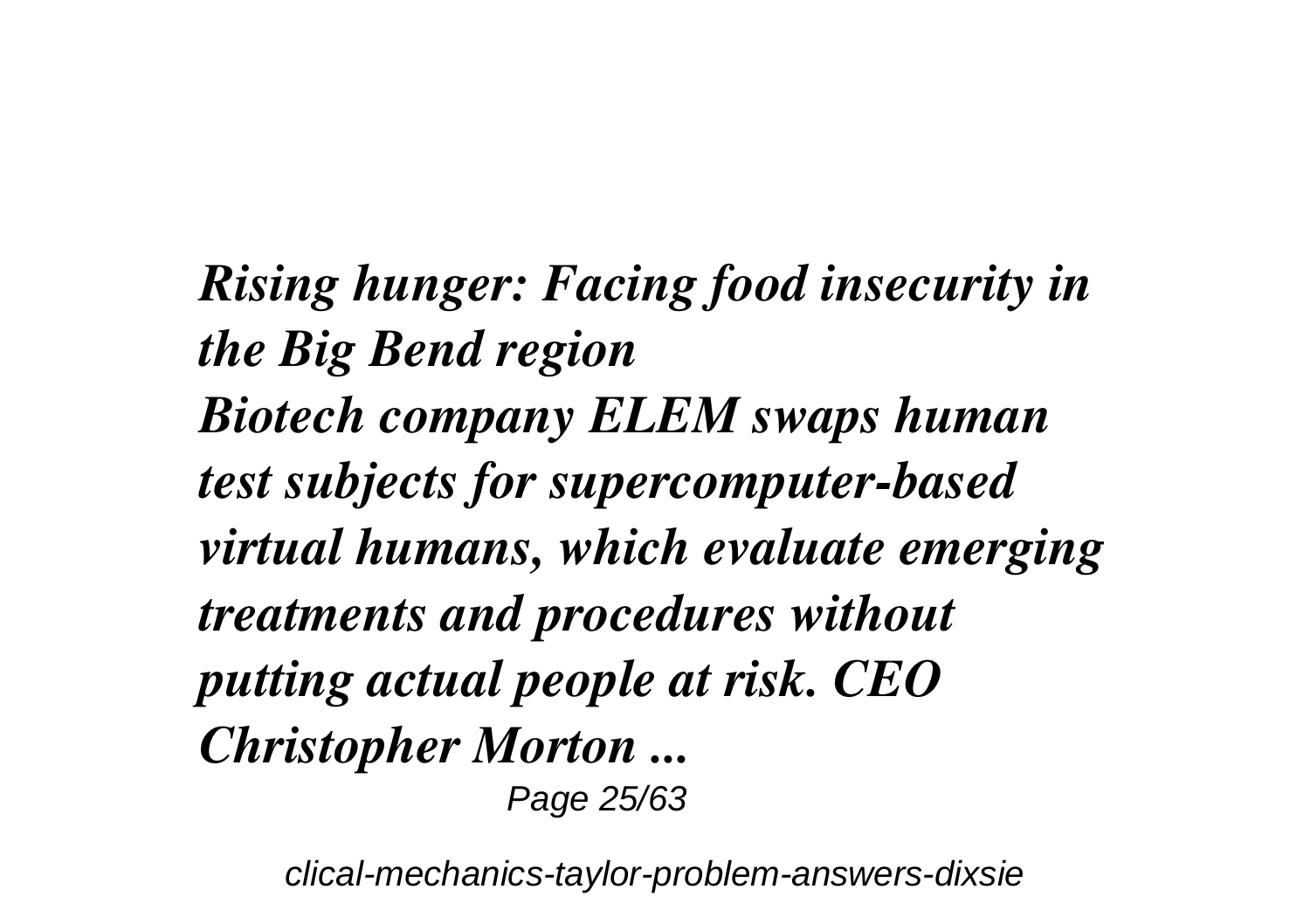#### *Texas Roadhouse CEO Kent Taylor dies amid COVID-19 struggle*

Here are the facts: Racist Facebook post attributed to Atlanta shooting suspect is fake TOP STORIES 73 Democrats cosponsor resolution to expel Page 26/63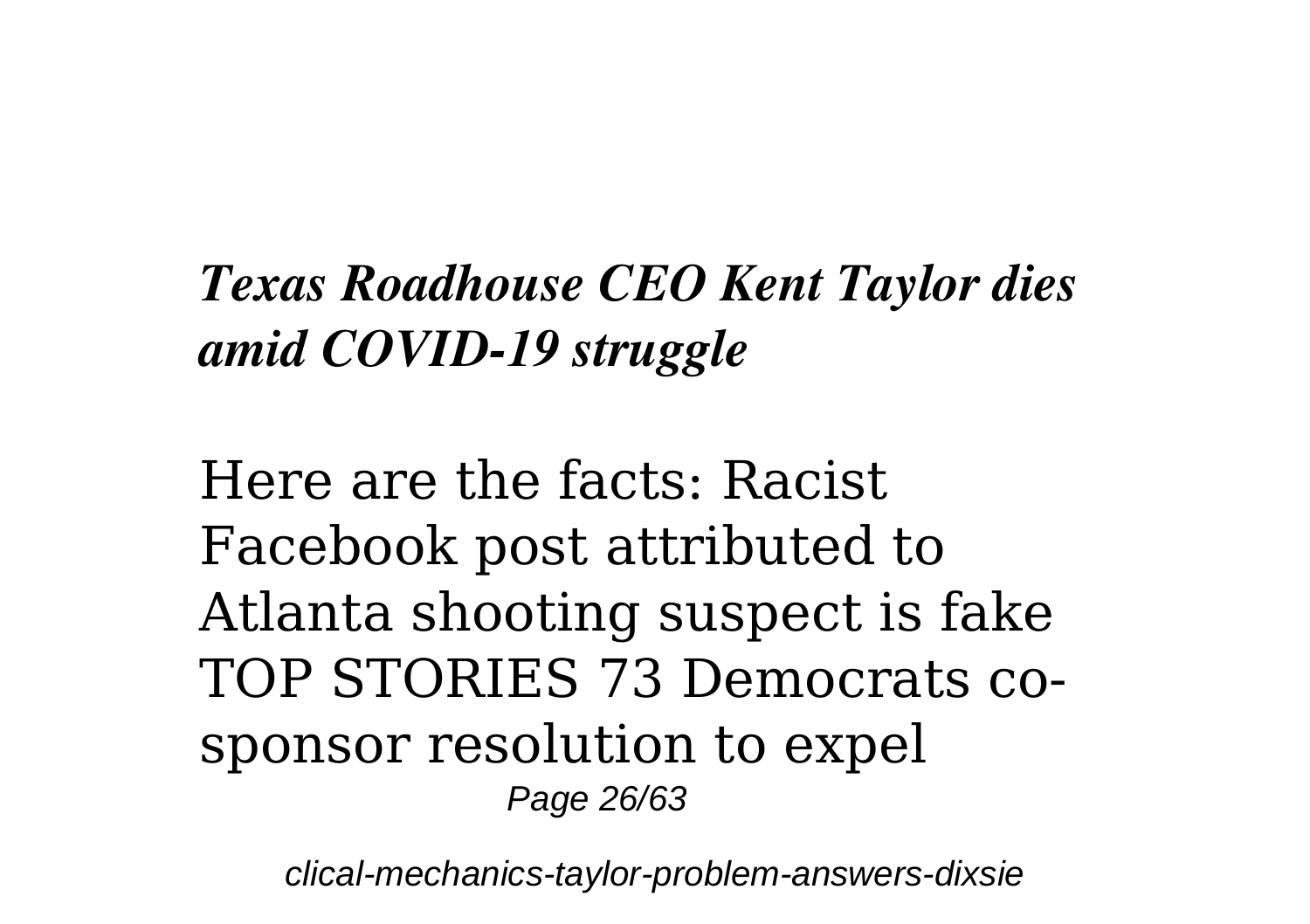Marjorie Taylor Greene from Congress White House ... **Clical Mechanics Taylor Problem Answers** Covid-19: Workers at U.S. **Meat Plants Now Have Vaccine Access in Most States** Covid-19: AstraZeneca, After Page 27/63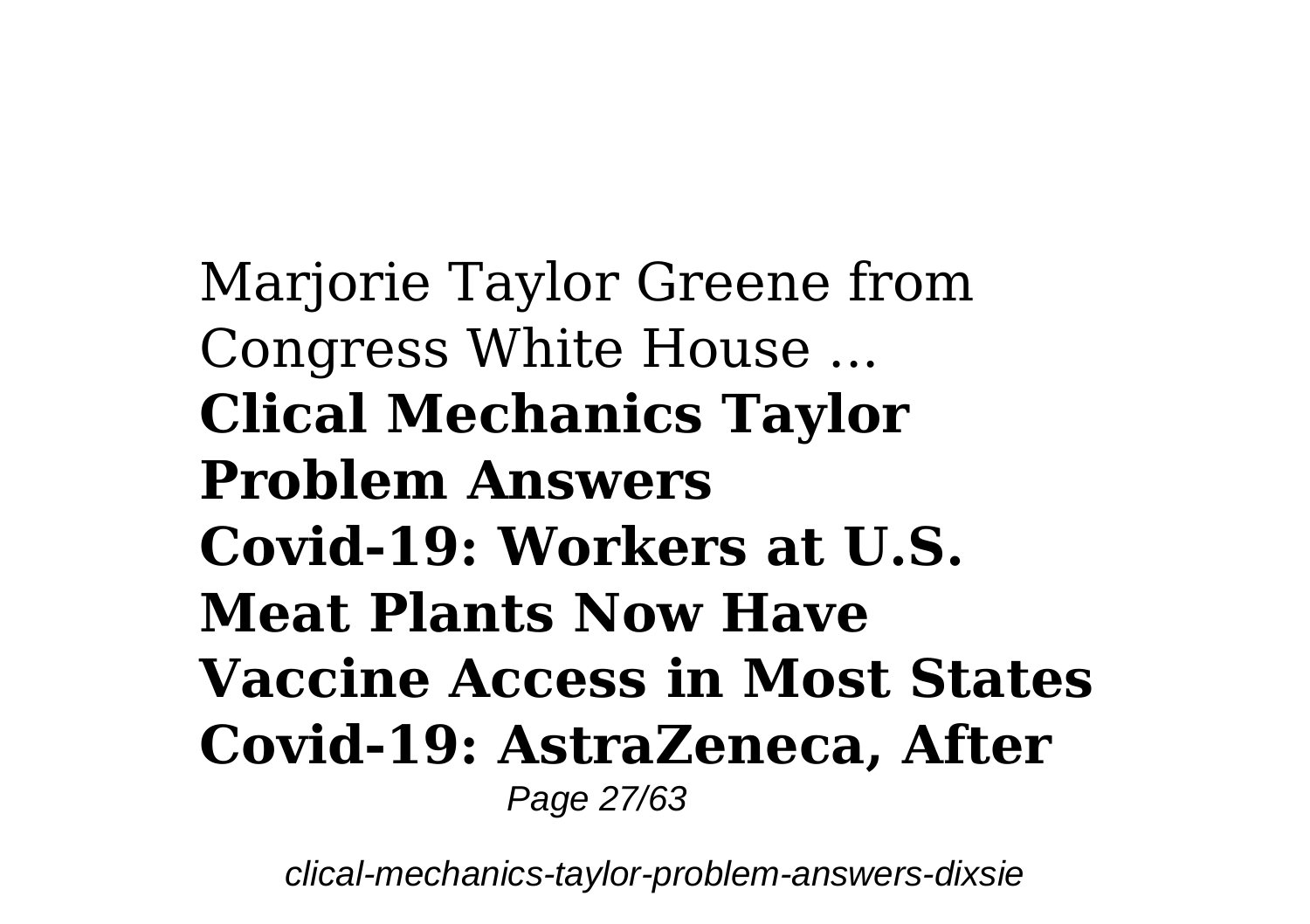### **Rebuke. Releases New Data Supporting Its Vaccine**

Welcome to the Virtual Humans Factory Formula 1 lost its benchmark driver of the era when double world champion Jim Clark was killed in a Formula 2 Page 28/63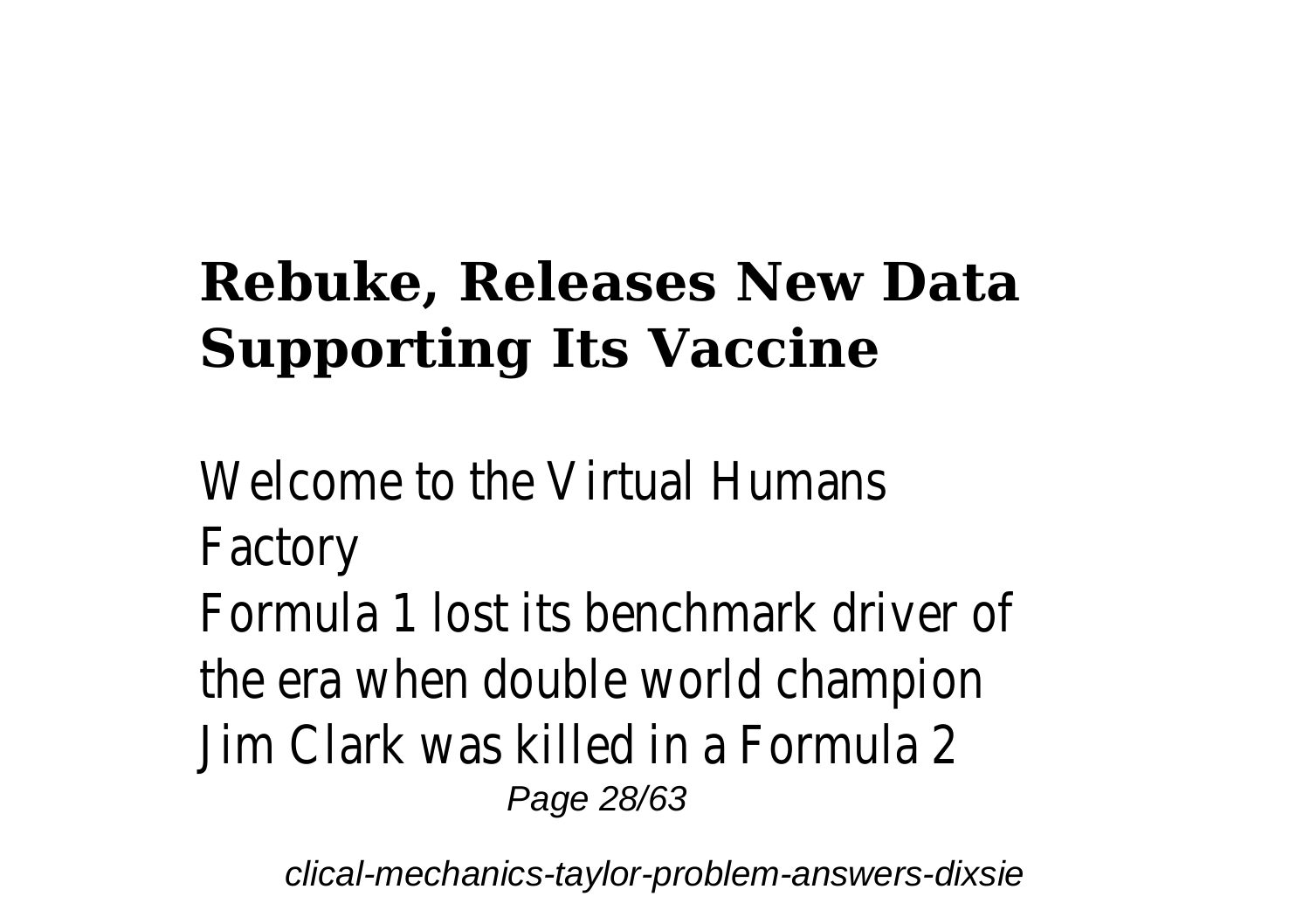race at Hockenheim on 7 April 1968. The quiet Scot nevertheless left a lasting legacy, his ... The UK and EU medicines regulators are set to chair simultaneous

conferences at 3pm today, where

experts are expected to discuss concerns over the AstraZeneca jab and its

Page 29/63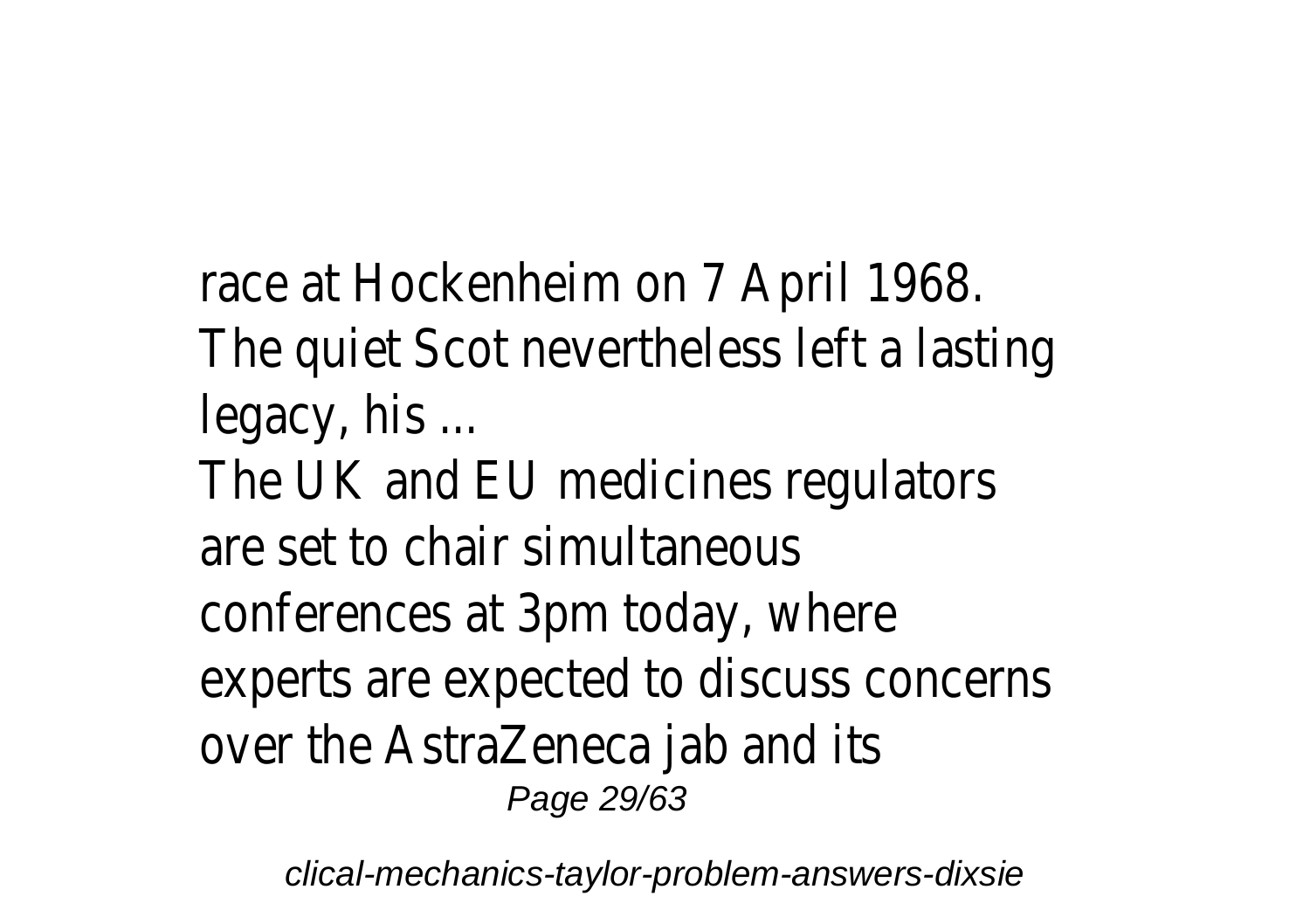reported link to blood clots.

# **Fauci on Monday**  $discussed the U.S.$ clinical trial that ruled the vaccine ...

Page 30/63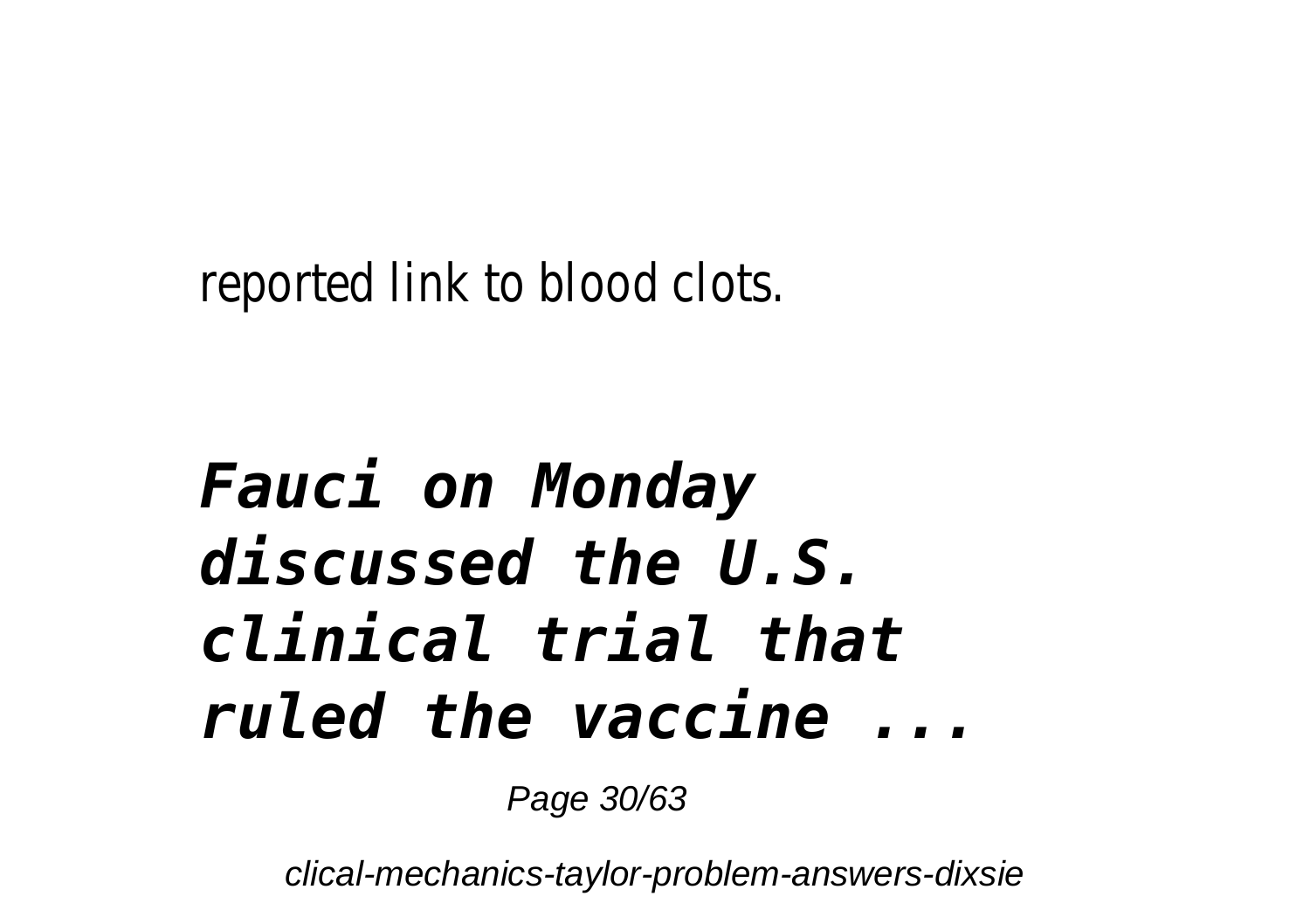The trial did not turn up any sign of such problems, although some safety issues can only be detected in the real

Page 31/63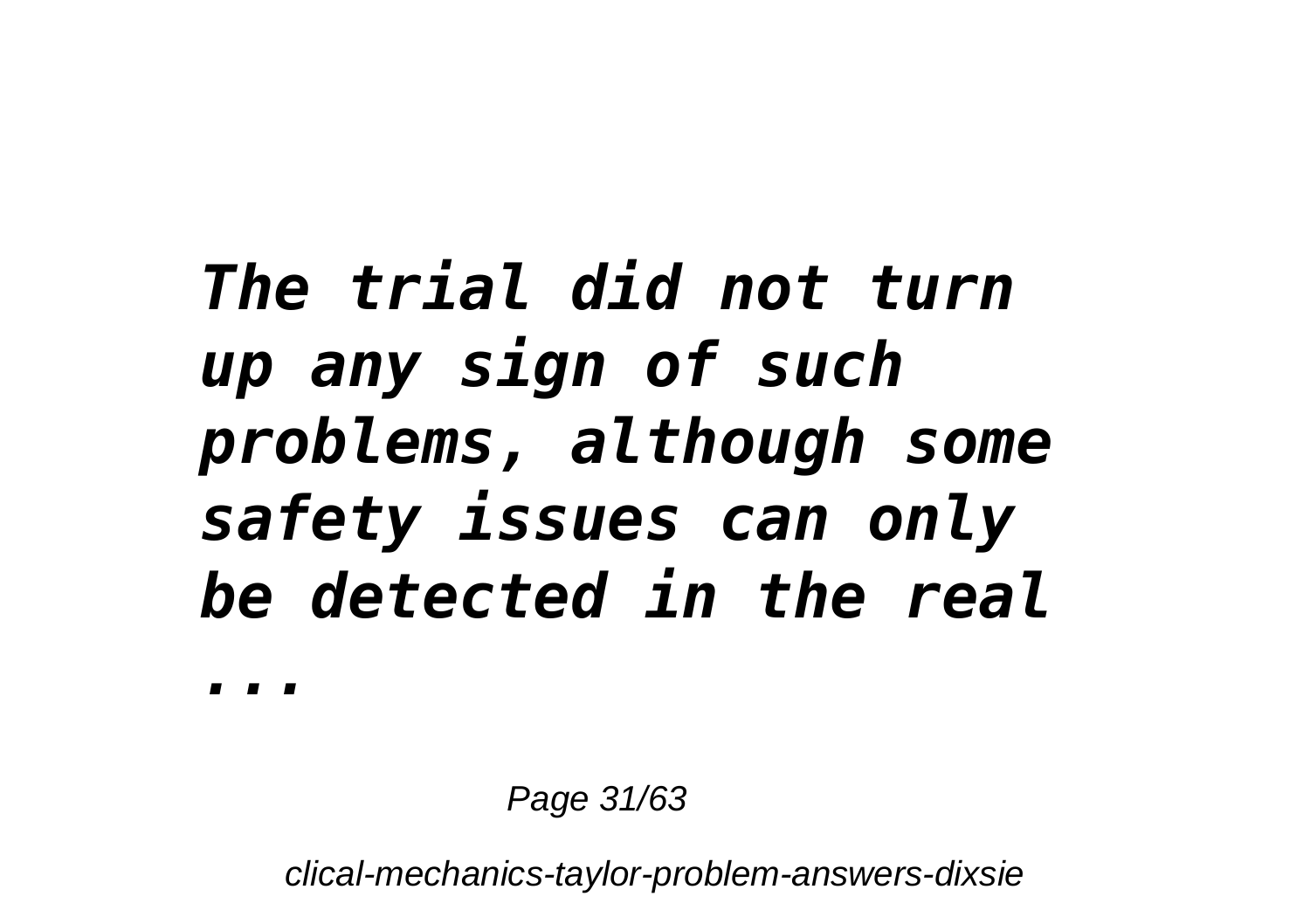# *Madison (18.5%), Dixie (18.1%), Gadsden (18.0%), Jackson (16.6%), Taylor ... for clinical or community outreach, identifies patients as being at* Page 32/63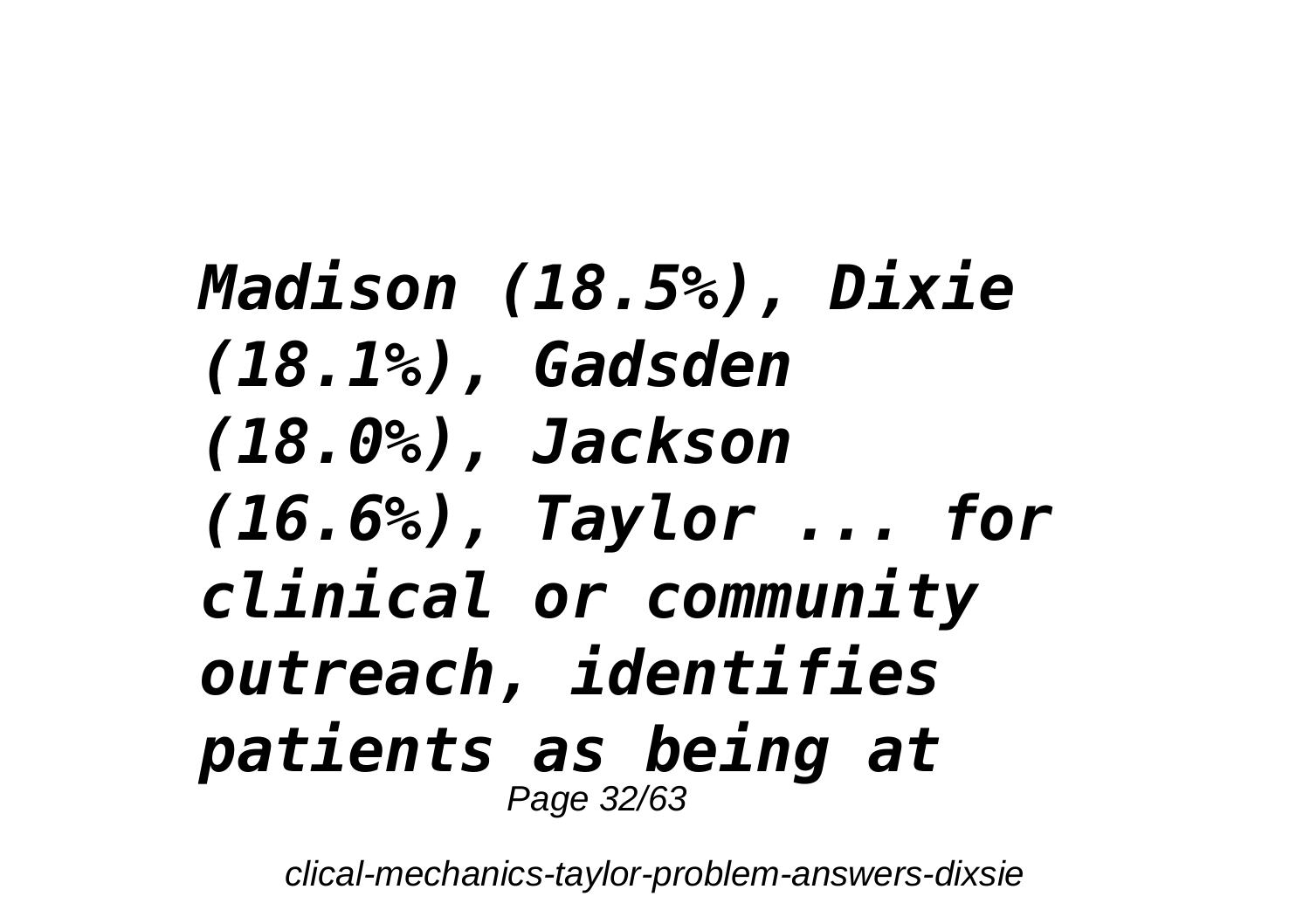# risk of food insecurity. If patient(s) answer  $\ldots$ Roaming Charges: Fear of a Black Prince

#### The journey to patient avatars: building a living biobank for

Page 33/63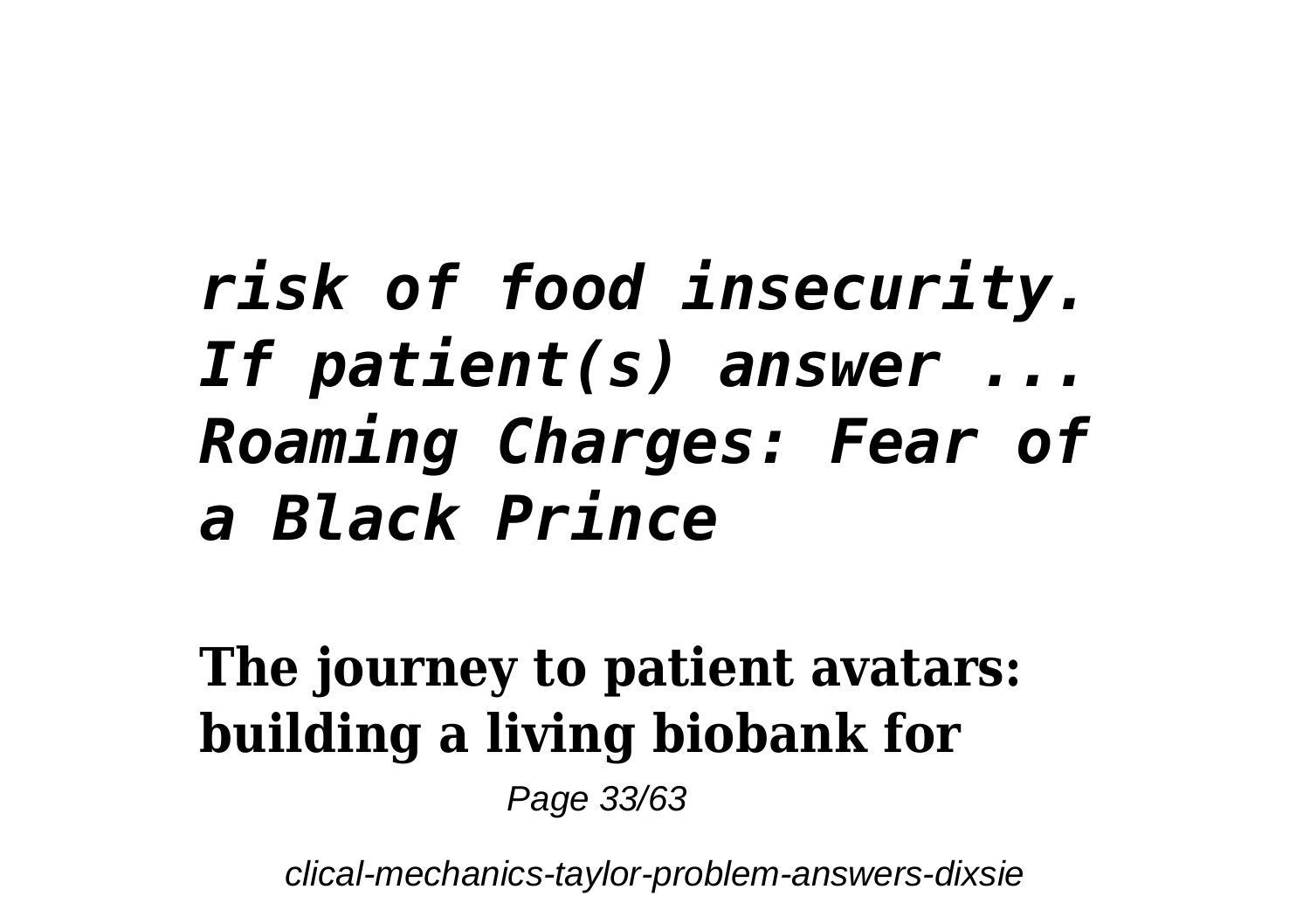**ovarian cancer NOT REAL NEWS: A look at what didn't happen this week Kent Taylor ... problems. "Kent battled and fought hard like the former track champion that he was, but the suffering that greatly intensified in recent days** Page 34/63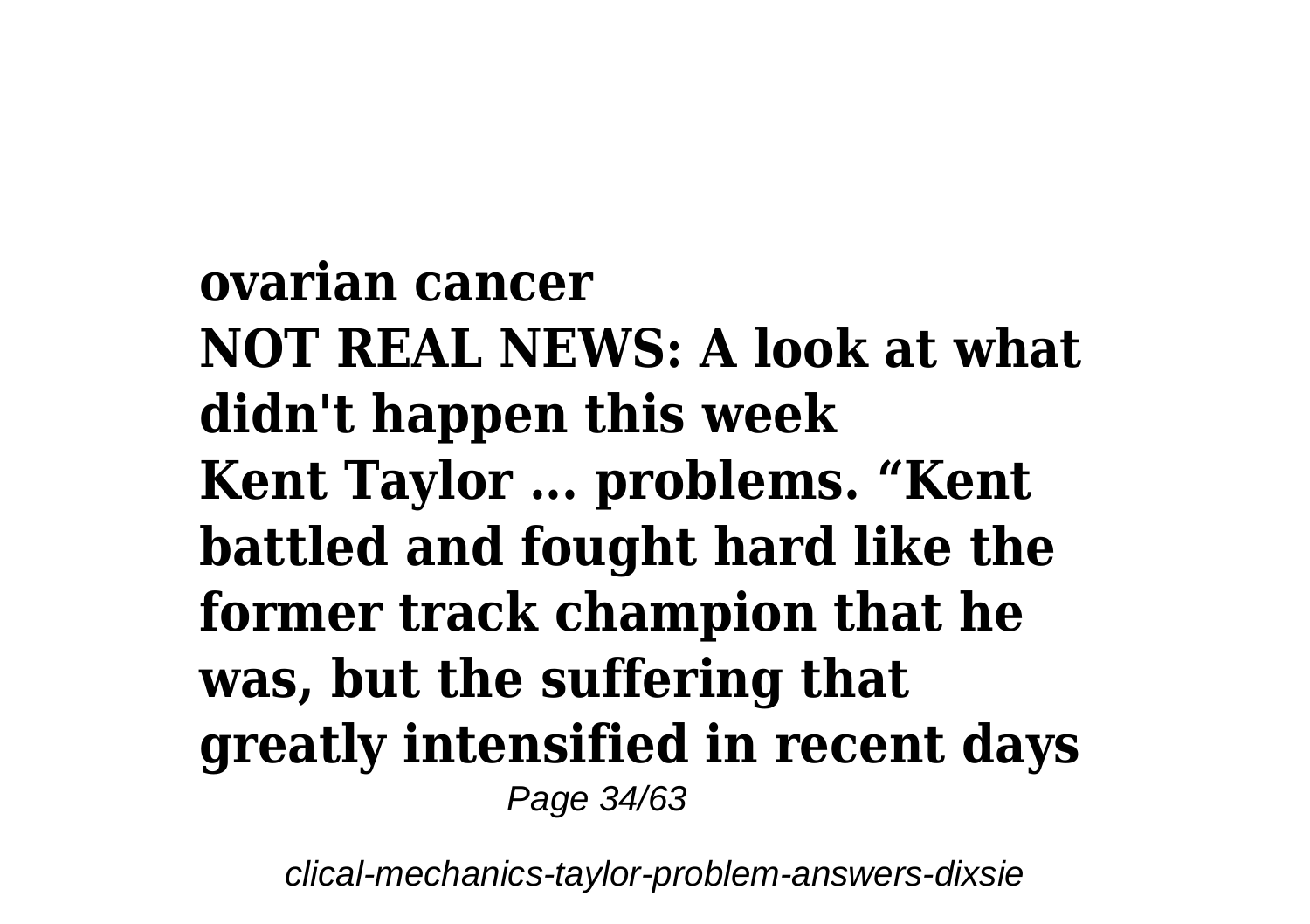**became unbearable," the statement said. Back in 2015, Professor Stephen Taylor ... the problems associated with cell lines. It's well documented that they often do not reflect the original tumor and few have any associated clinical** Page 35/63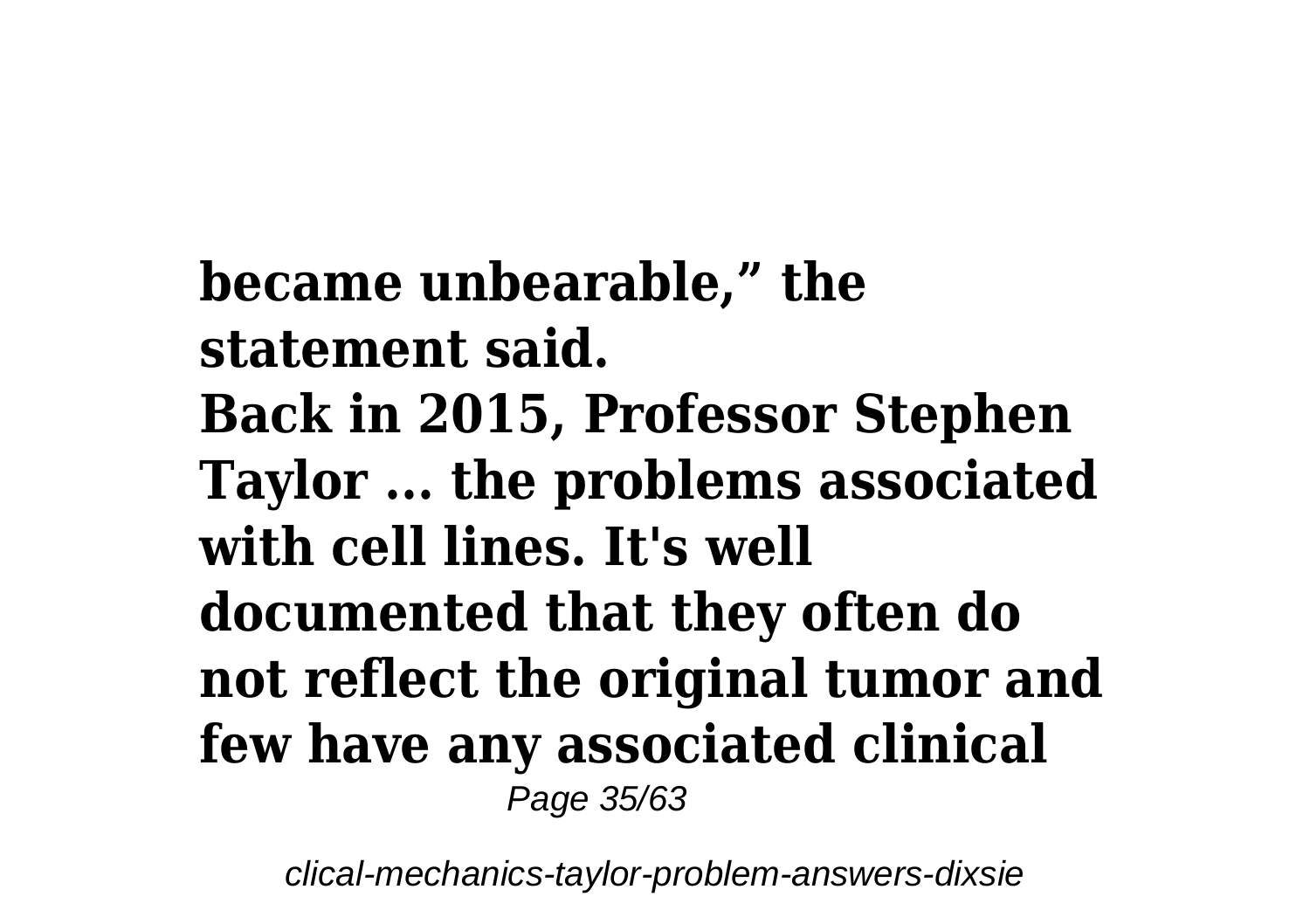# Coronavirus latest news: European medicines regulator holds briefing on AstraZeneca vaccine - watch live

Page 36/63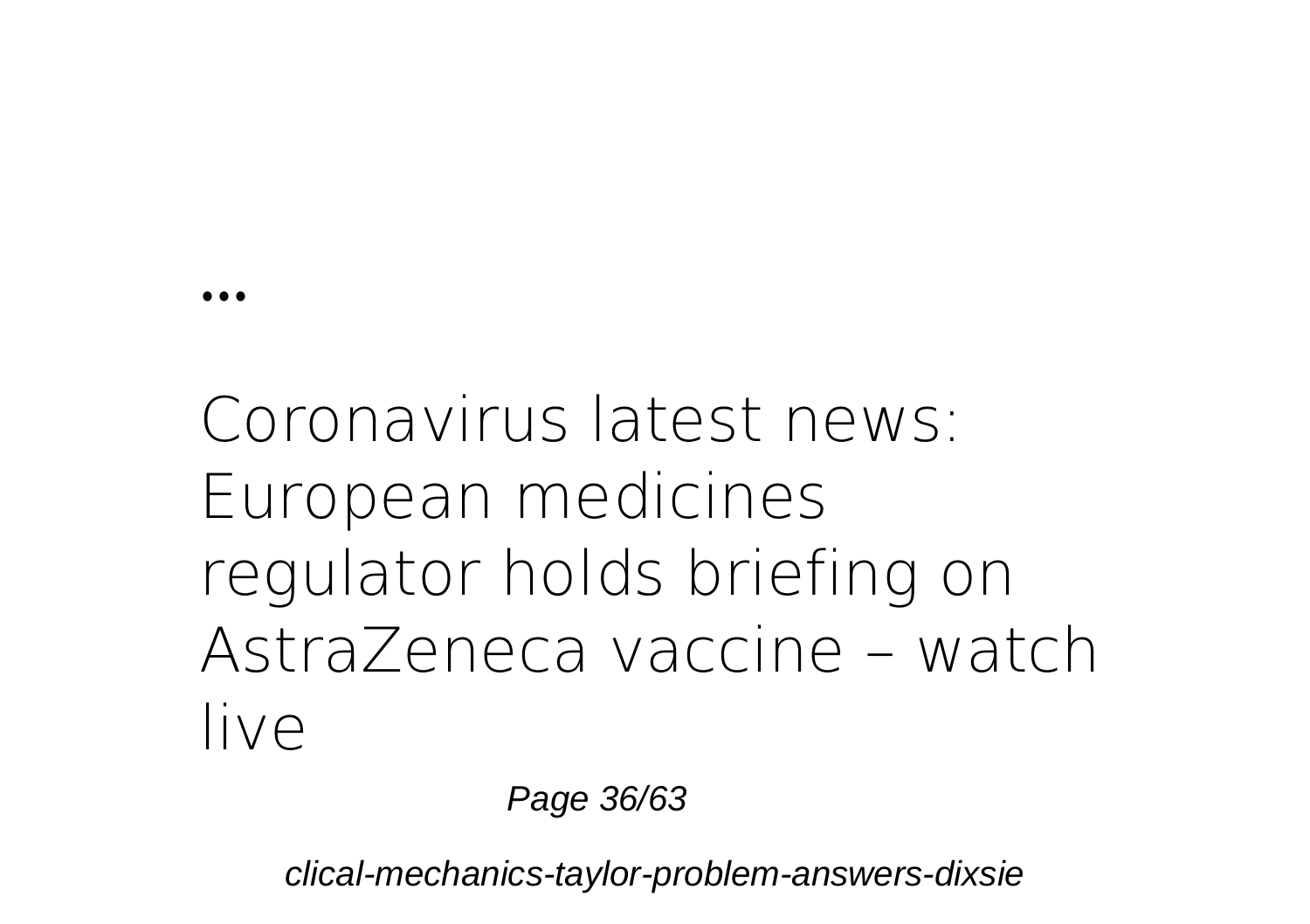Danielle Messer carried a mitochondrial mutation that left her son severely disabled. Before even daring another pregnancy, she tracked down an "egg specialist." ... Page 37/63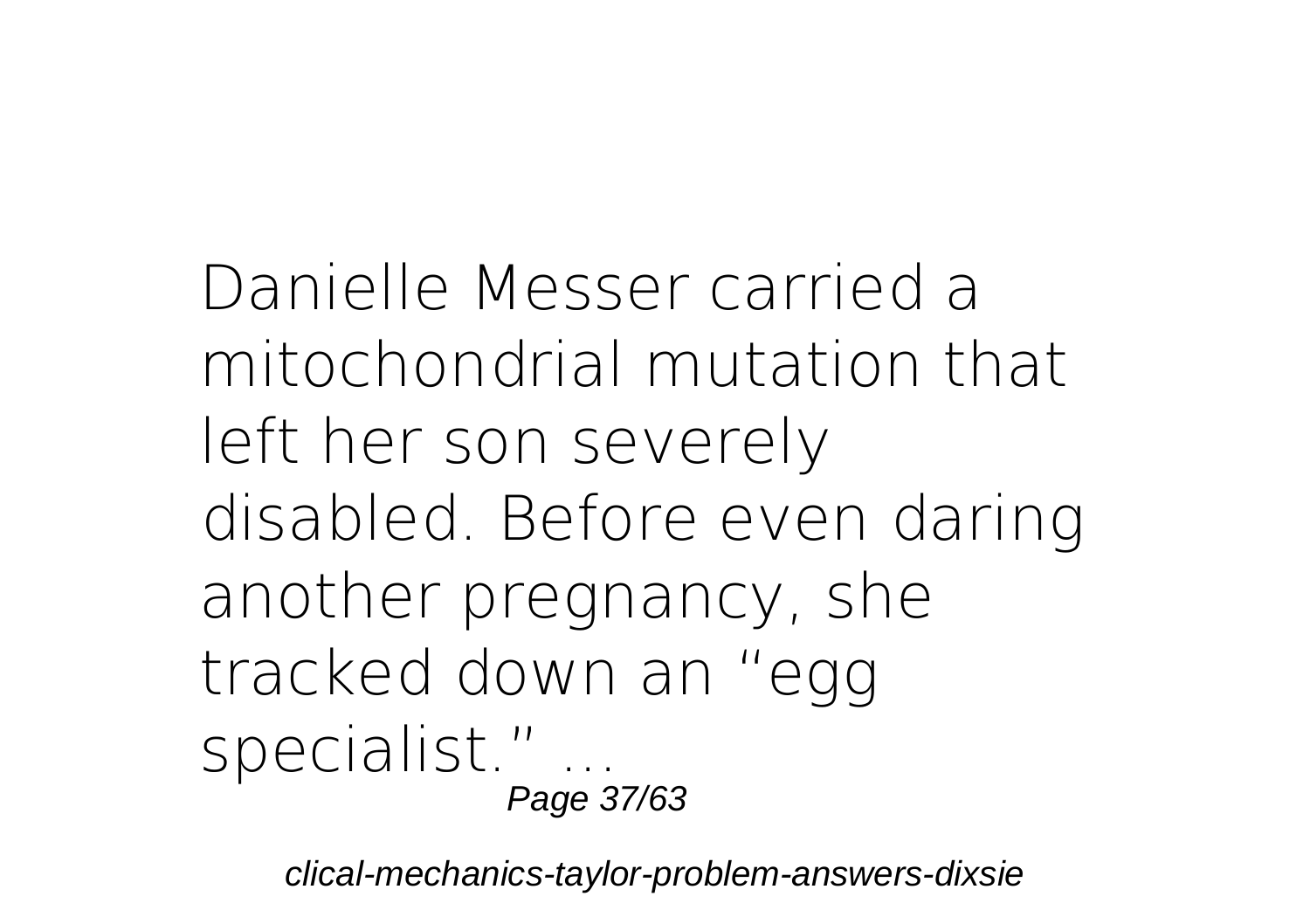Digitalising healthcare involves managing data as a strategic asset, integrating accurate data from fragmented sources, creating a holistic understanding of patients, and improving Page 38/63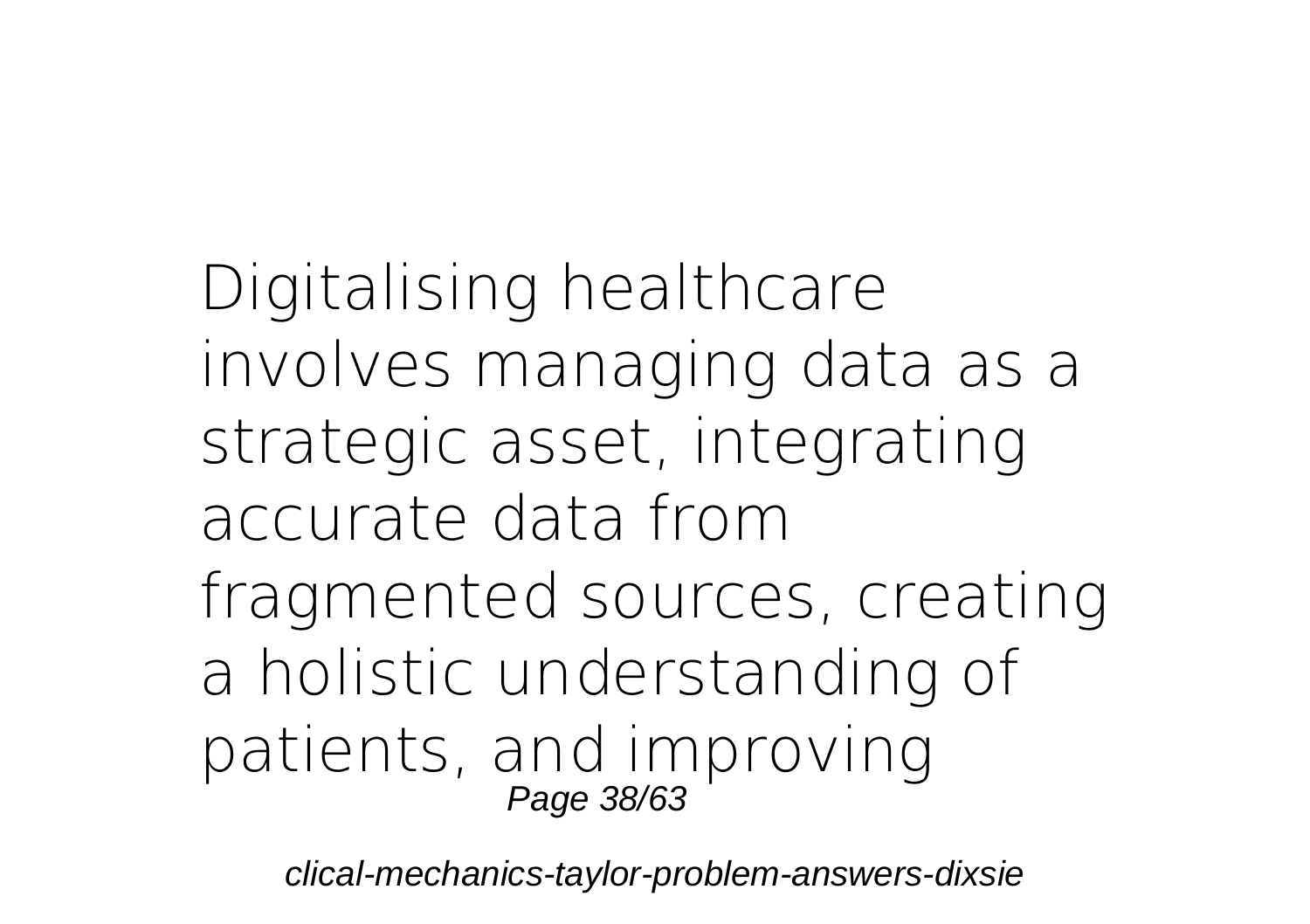enterprise ... Mental health distress has risen around the world How can peoples' suffering be eased?

#### In the search for new Page 39/63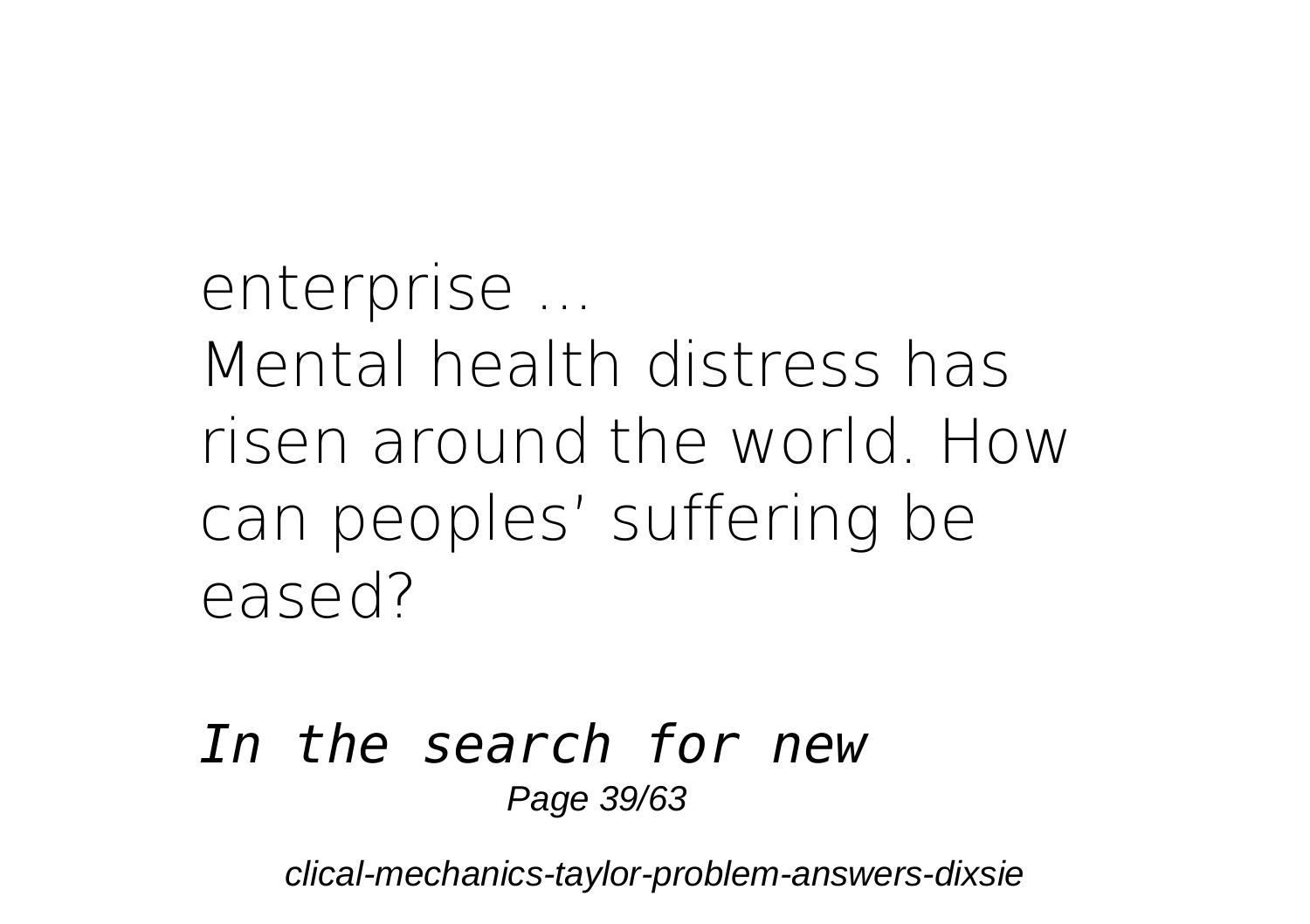treatments for high-grade serous ovarian carcinoma, one Cancer Research-IIK funded team built a living hiohank Chapter 6: An Extreme  $0$ utlier The Evidence: Mental health Page 40/63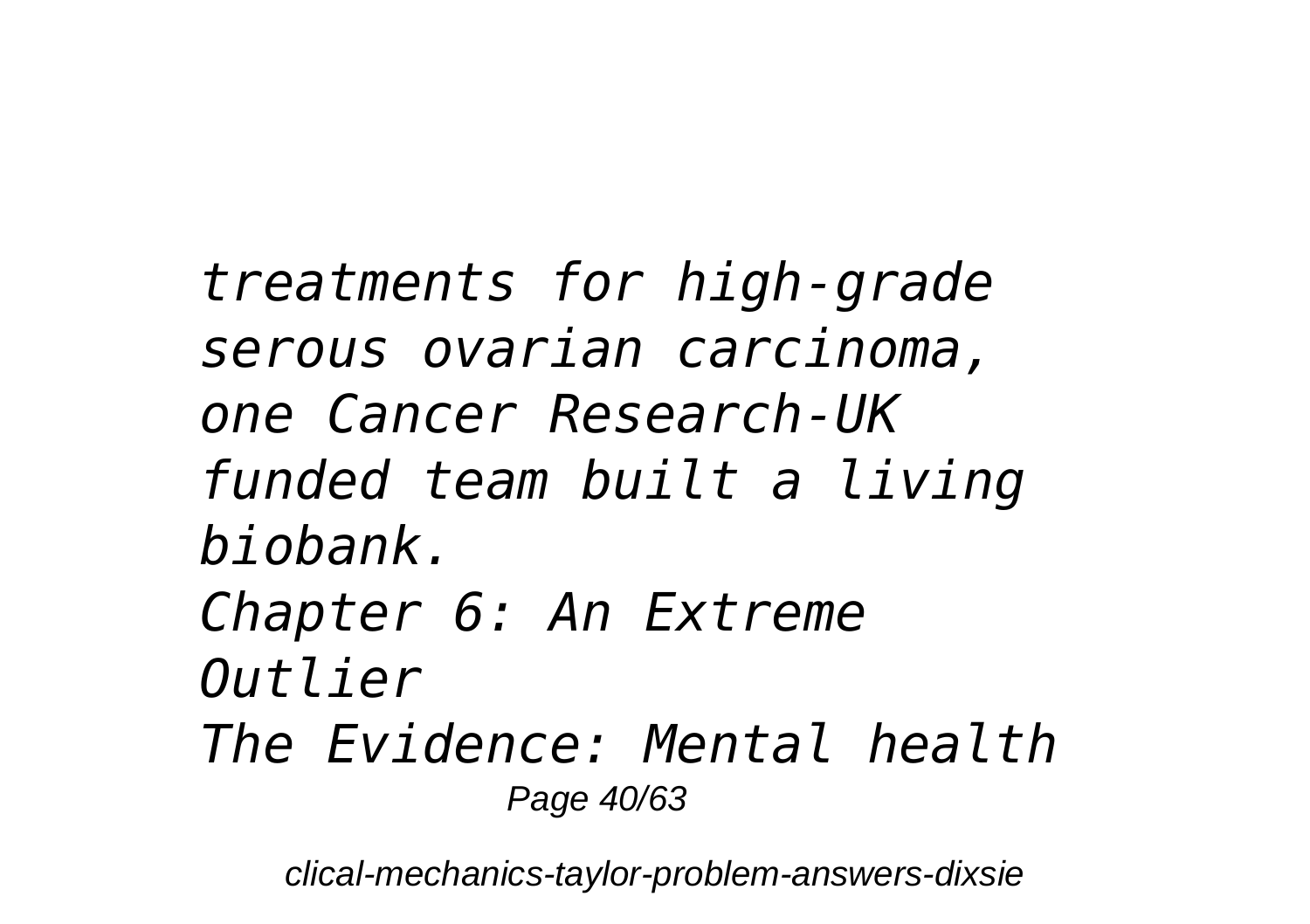and the pandemic In a letter to the company and federal officials, the independent monitoring board that was helping oversee the clinical trial ... up any signs of such safety problems. People in their Page 41/63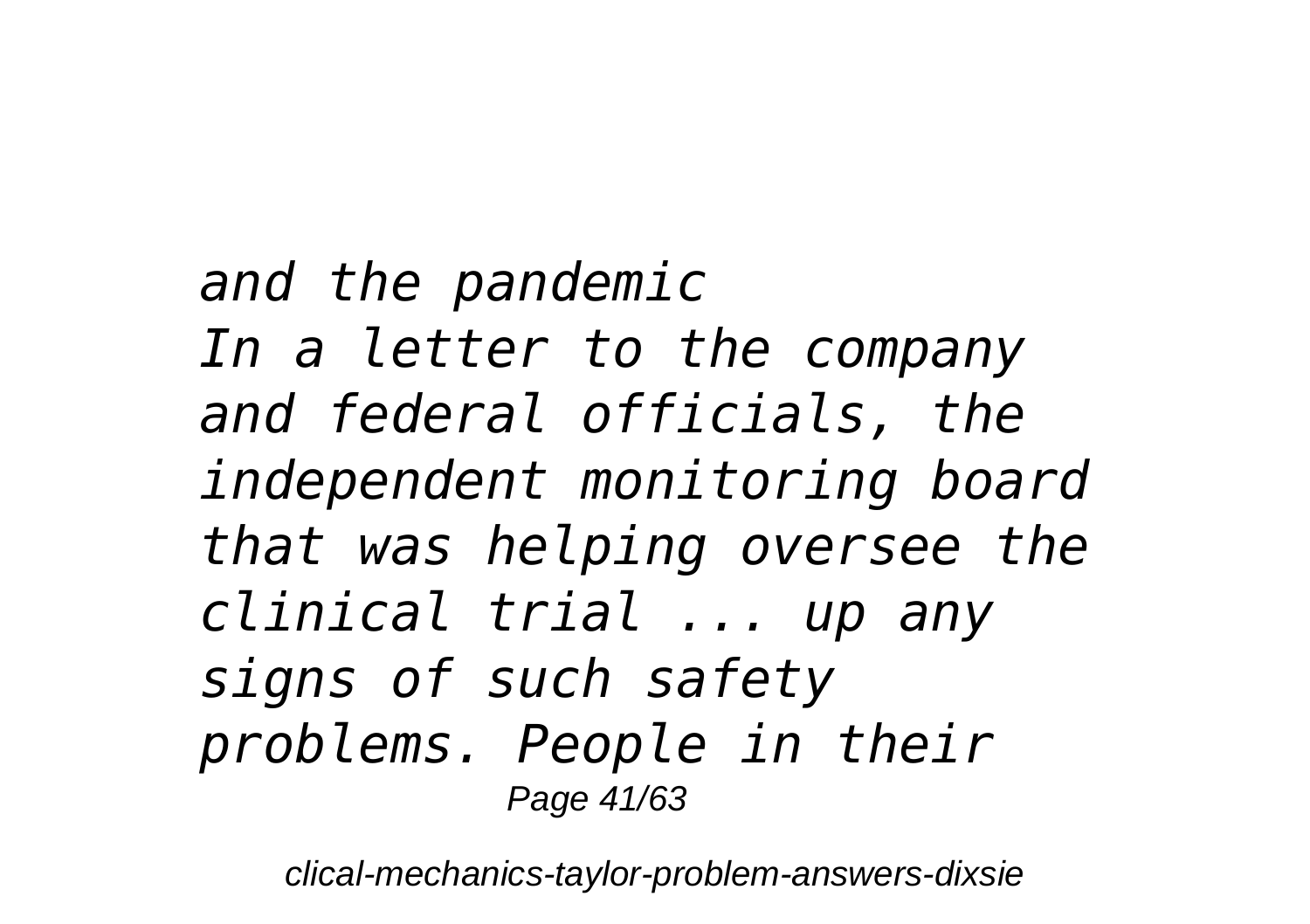#### $cars \dots$

# A joint China-World Health Organization (WHO) study into Covid-19 has provided no credible answers about how the pandemic began ... Page 42/63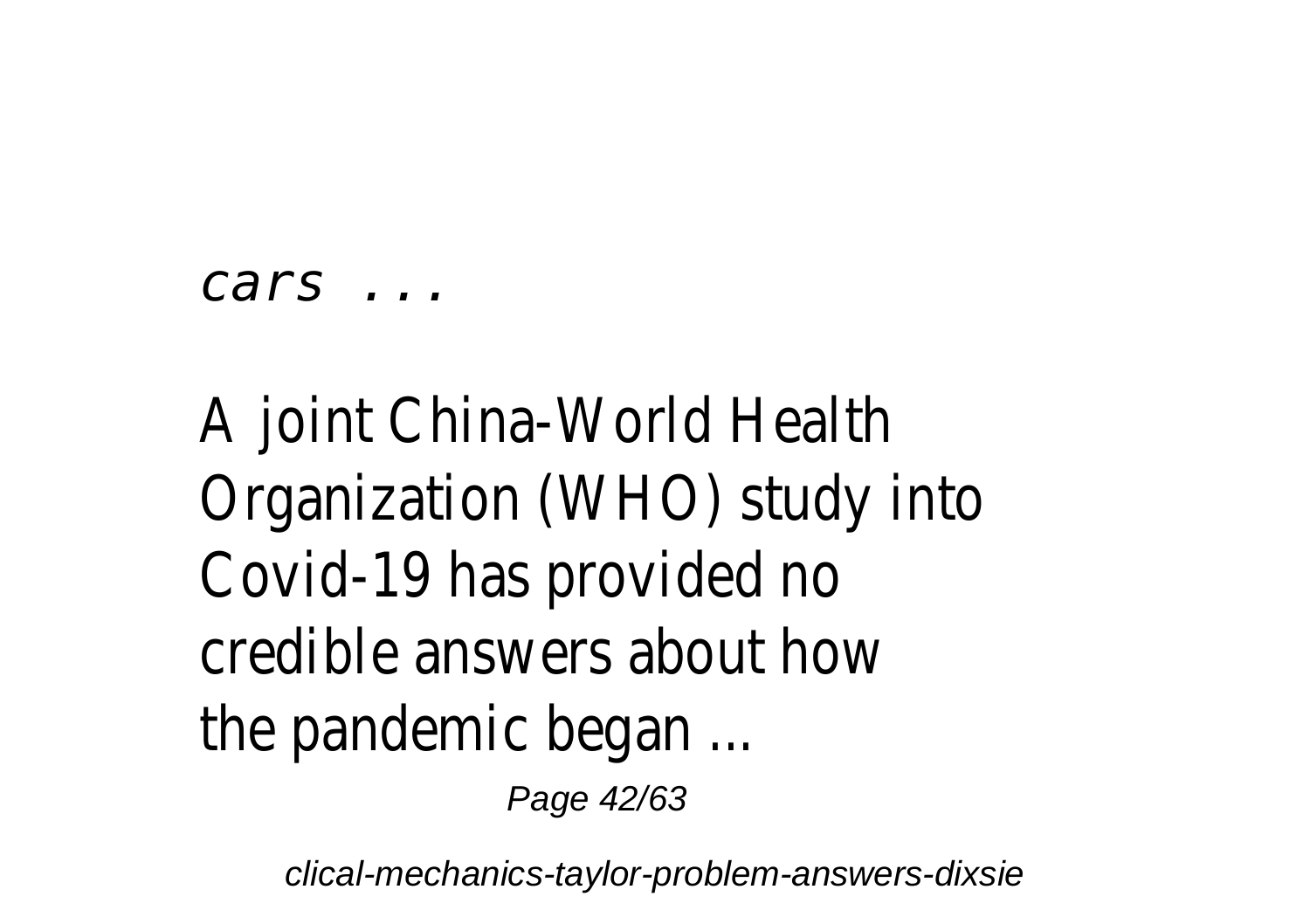However, while the changes to clinical advice may result in small

Ranked! The legendary Jim Clark's top 10 performances A Genetic Curse, a Scared Mom, and the Quest to 'Fix' Page 43/63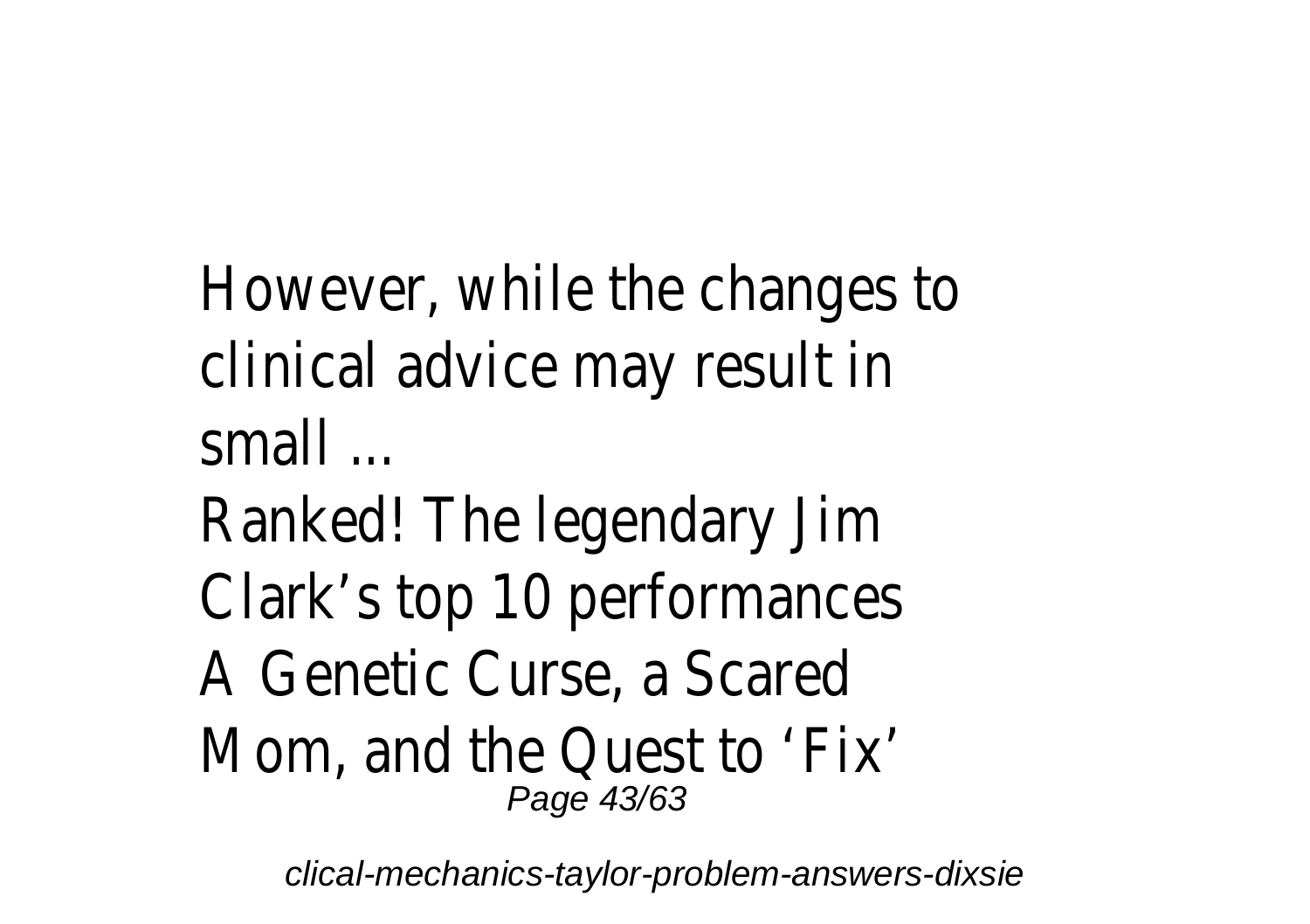Embryos Mr Donato said he's also planning to invite Ms Taylor to Orange's ... there are devastating long-term problems we can't necessarily solve with short-term, clinical Page 44/63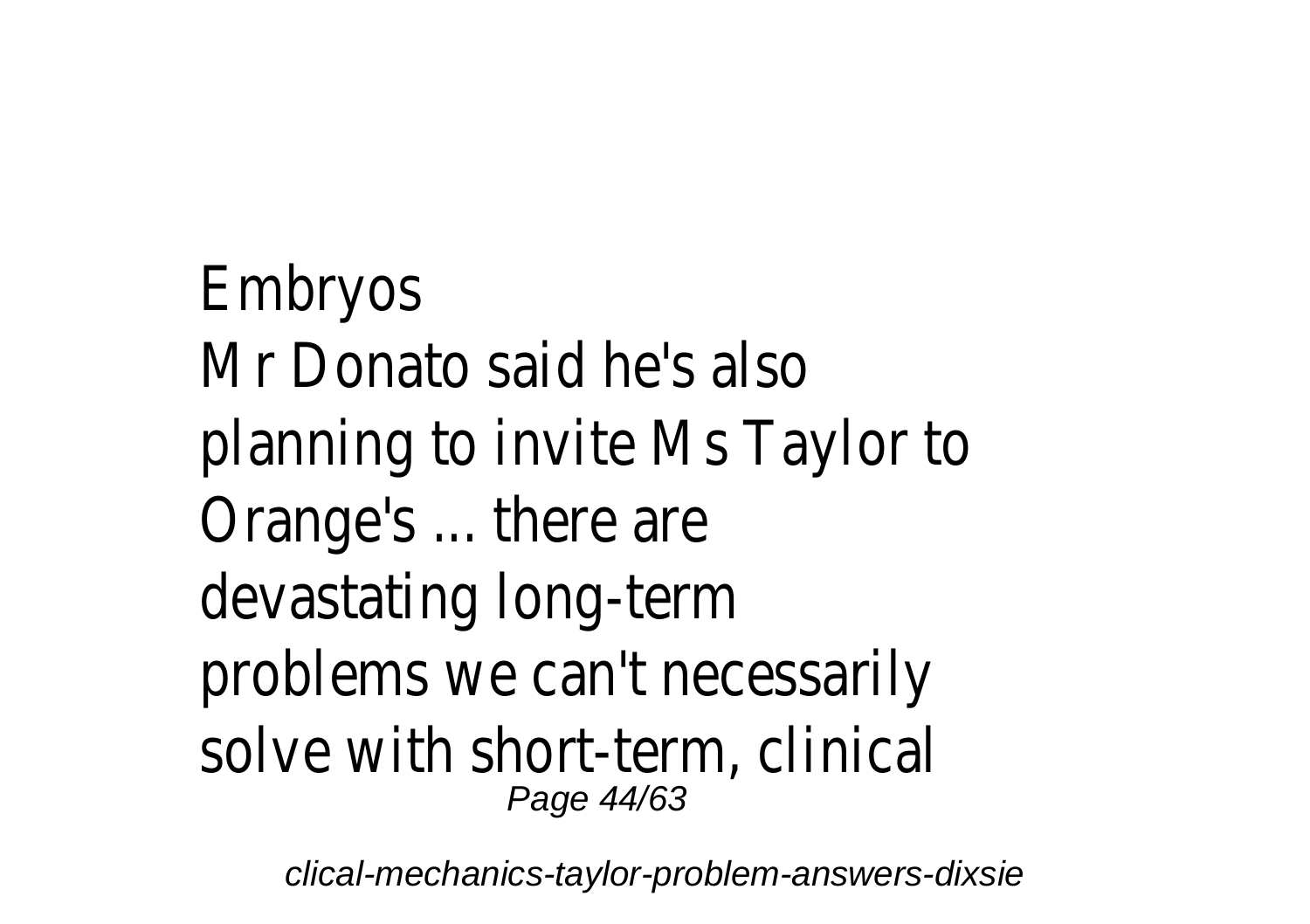#### problems so we need to put ...

*And I want to thank you so much for joining us for our conversation this morning with Greg Fischer, who for more than a decade has been the mayor of Louisville Kentucky, and who is also currently the ...*

Page 45/63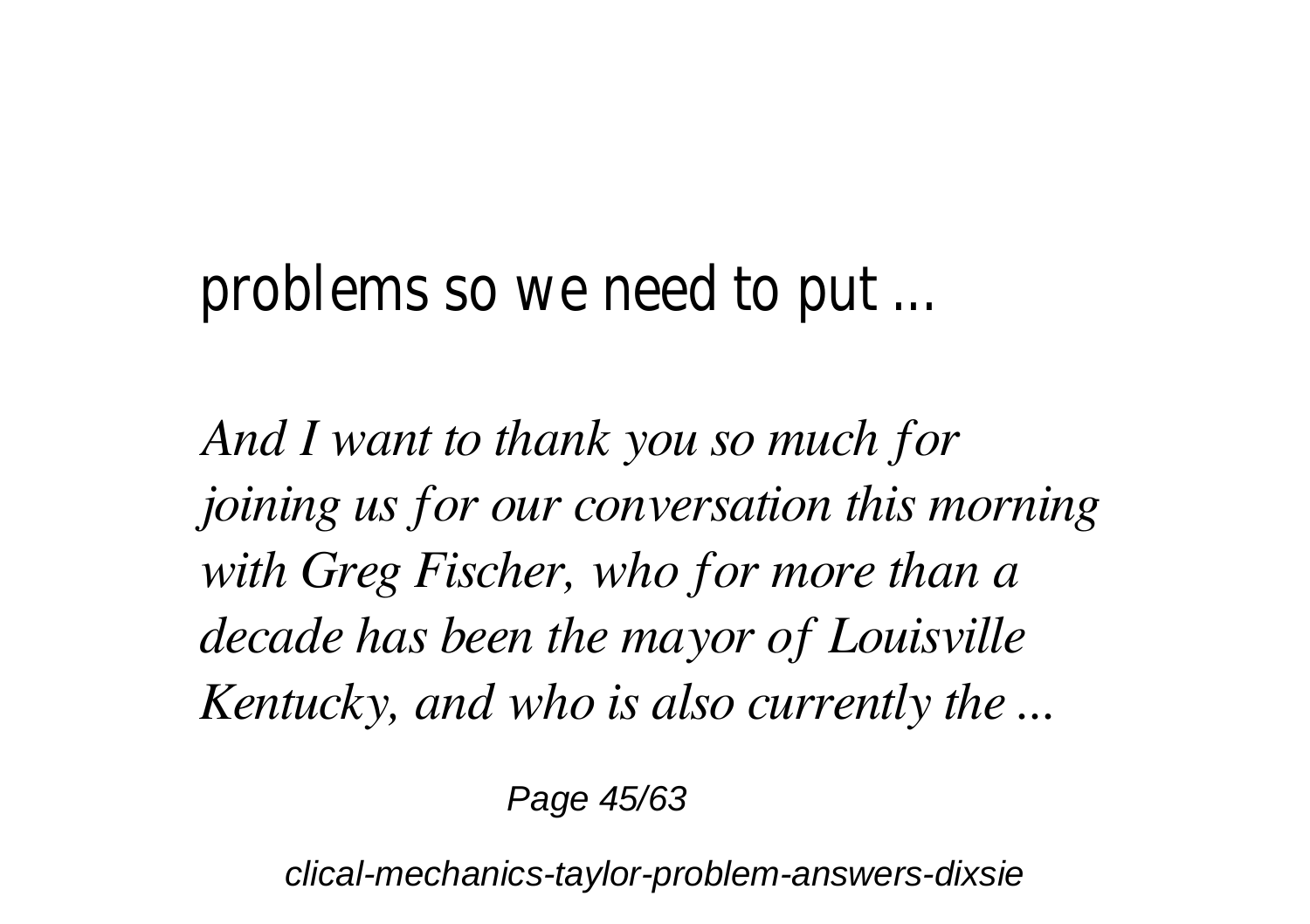Digital Technologies Have Made Medicine More Precise: Dileep Mangsuli, Siemens **Healthineers** 

**Clical Mechanics Taylor Problem Answers** In the search for new treatments for highgrade serous ovarian carcinoma, one Cancer Research-UK funded team built a living biobank.

Page 46/63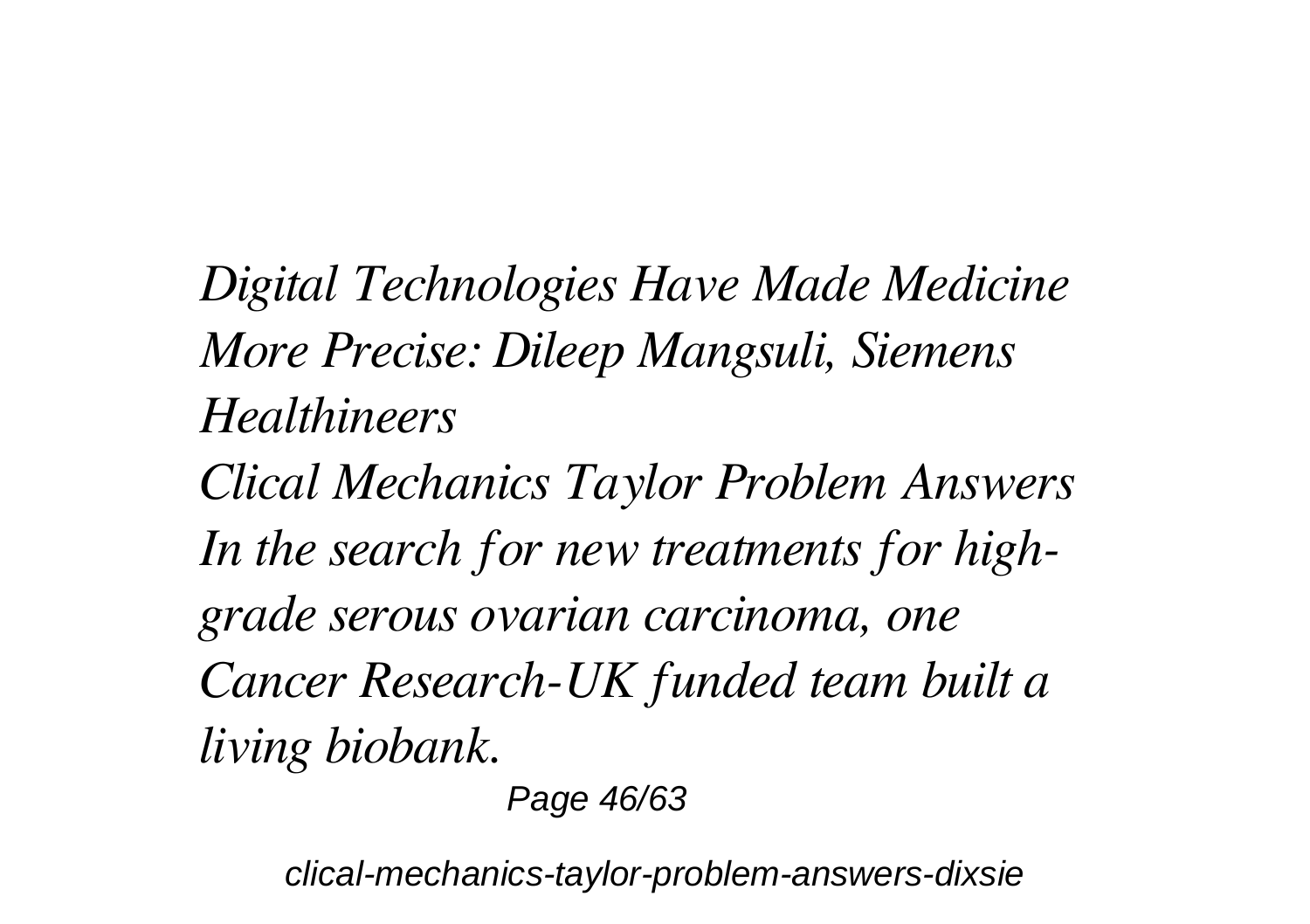*The journey to patient avatars: building a living biobank for ovarian cancer A joint China-World Health Organization (WHO) study into Covid-19 has provided no credible answers about how the pandemic began ... However, while the changes to clinical advice may result in small ...* Page 47/63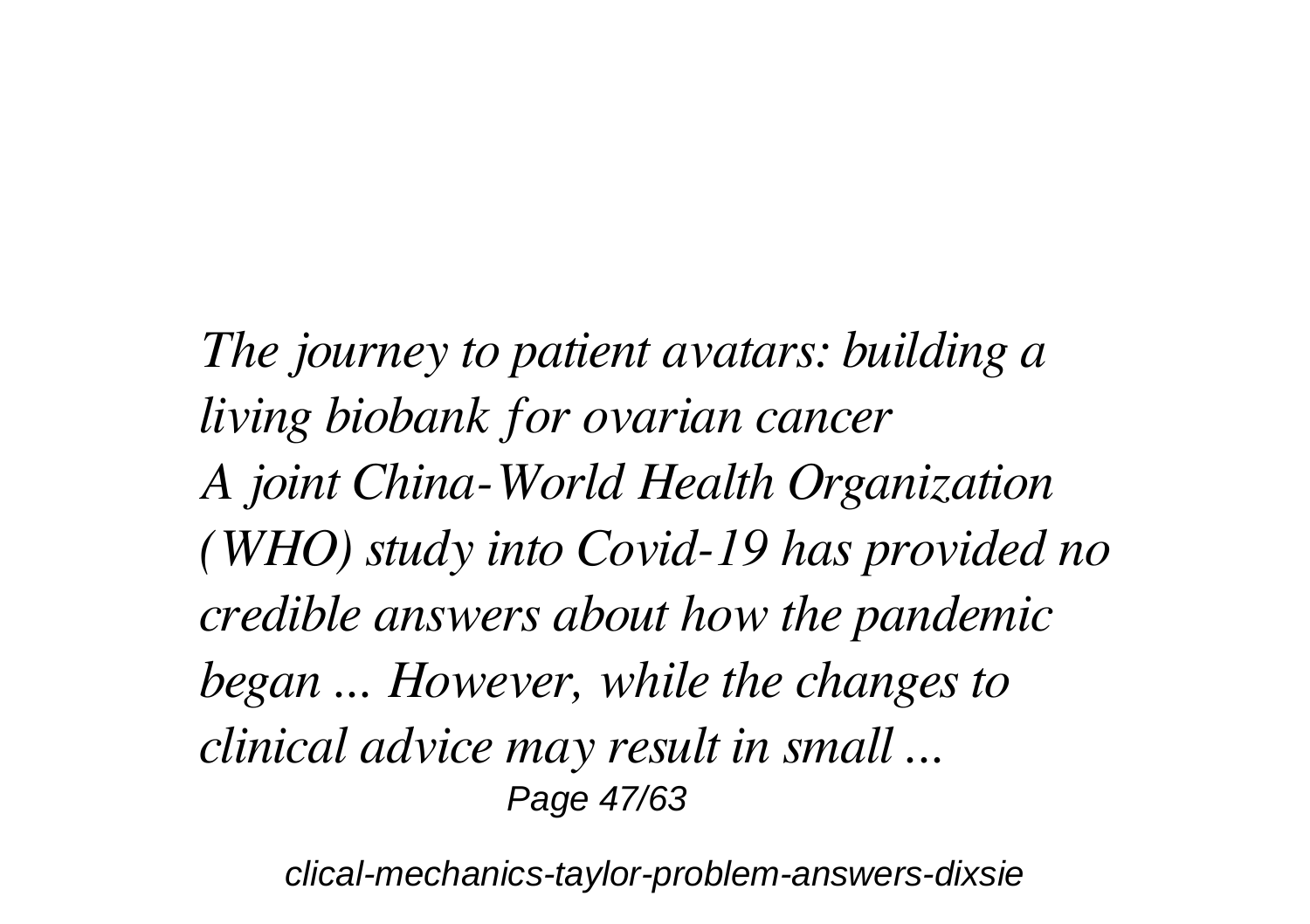*Benefits of the AstraZeneca vaccine outweigh the risks, European regulator says The UK and EU medicines regulators are set to chair simultaneous conferences at 3pm today, where experts are expected to discuss concerns over the AstraZeneca jab and its reported link to blood clots.* Page 48/63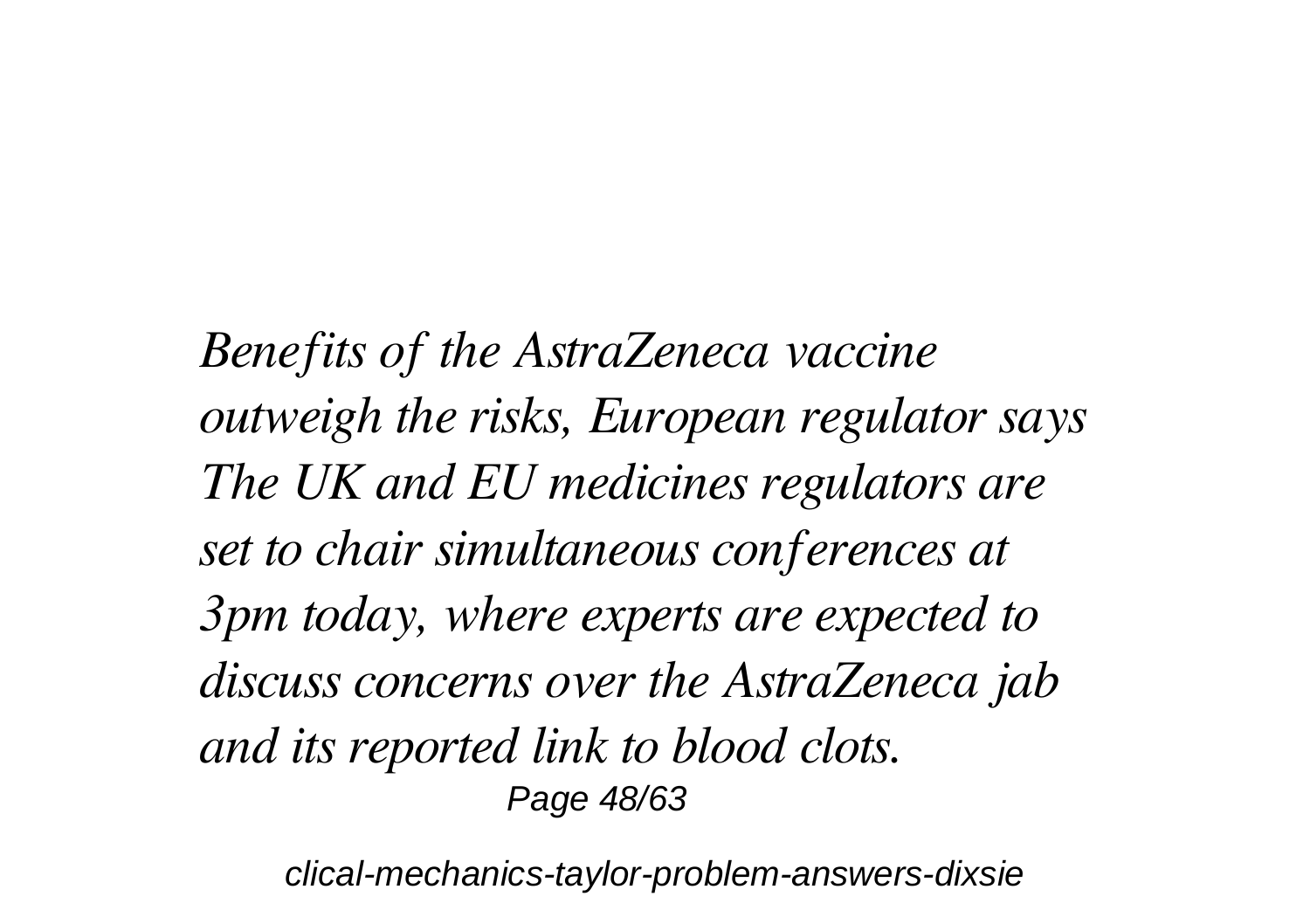*Coronavirus latest news: European medicines regulator holds briefing on AstraZeneca vaccine – watch live Danielle Messer carried a mitochondrial mutation that left her son severely disabled. Before even daring another pregnancy, she tracked down an "egg specialist." ...* Page 49/63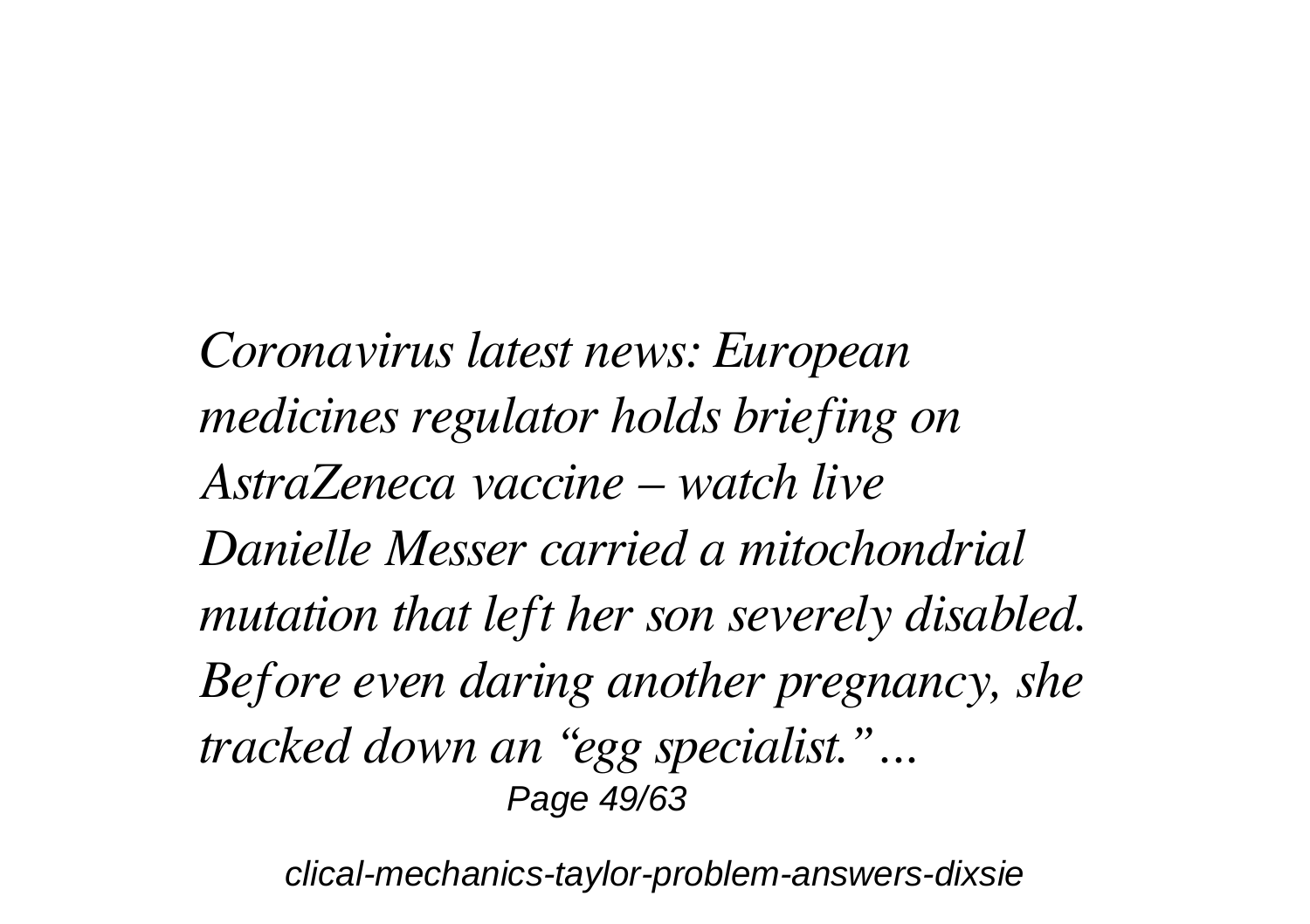A Genetic Curse, a Scared Mom, and the **Ouest to 'Fix' Embryos** Formula 1 lost its benchmark driver of the era when double world champion Jim Clark was killed in a Formula 2 race at Hockenheim on 7 April 1968. The quiet Scot nevertheless left a lasting legacy, his ... Page 50/63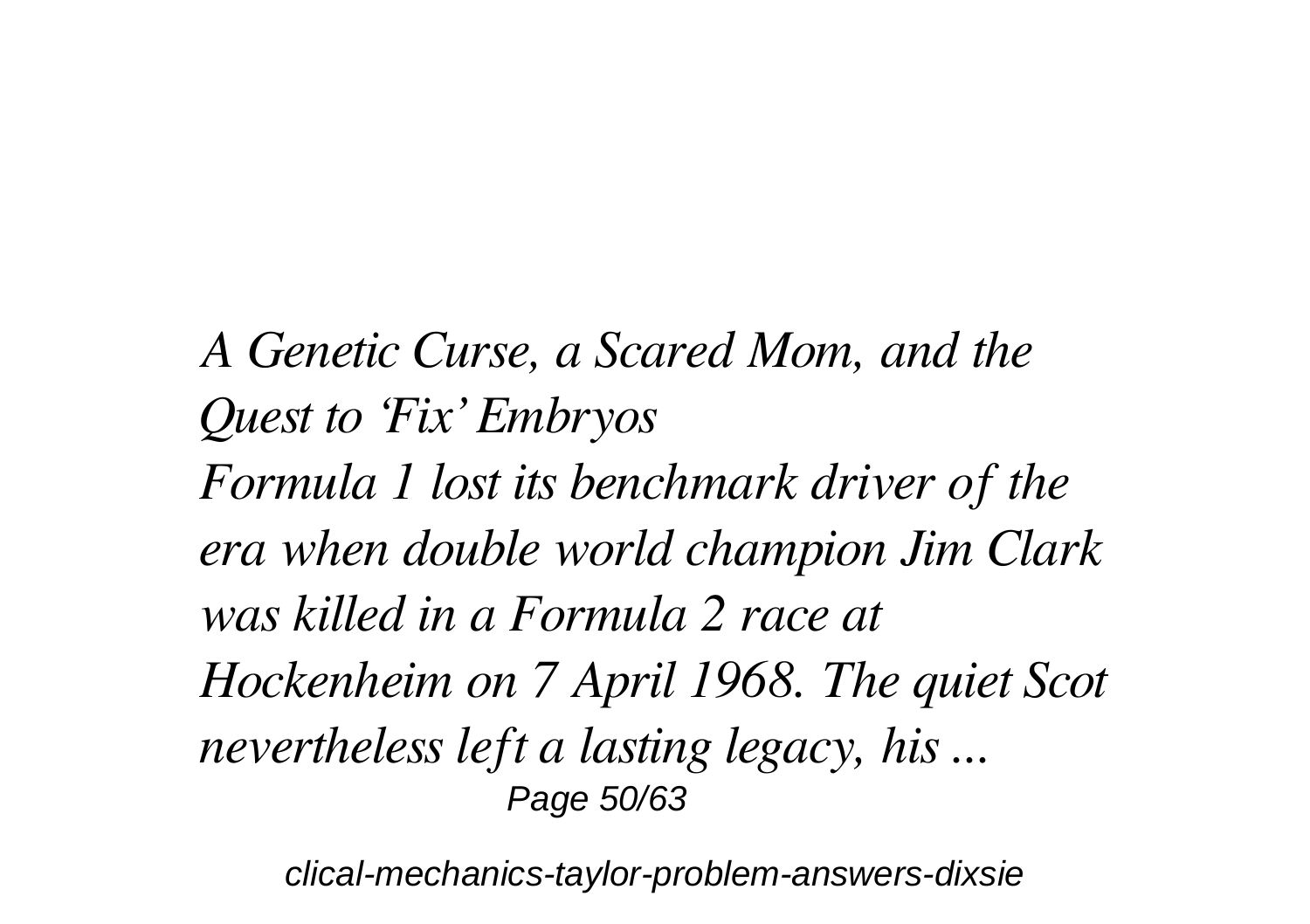*Ranked! The legendary Jim Clark's top 10 performances Biotech company ELEM swaps human test subjects for supercomputer-based virtual humans, which evaluate emerging treatments and procedures without putting actual people at risk. CEO Christopher* Page 51/63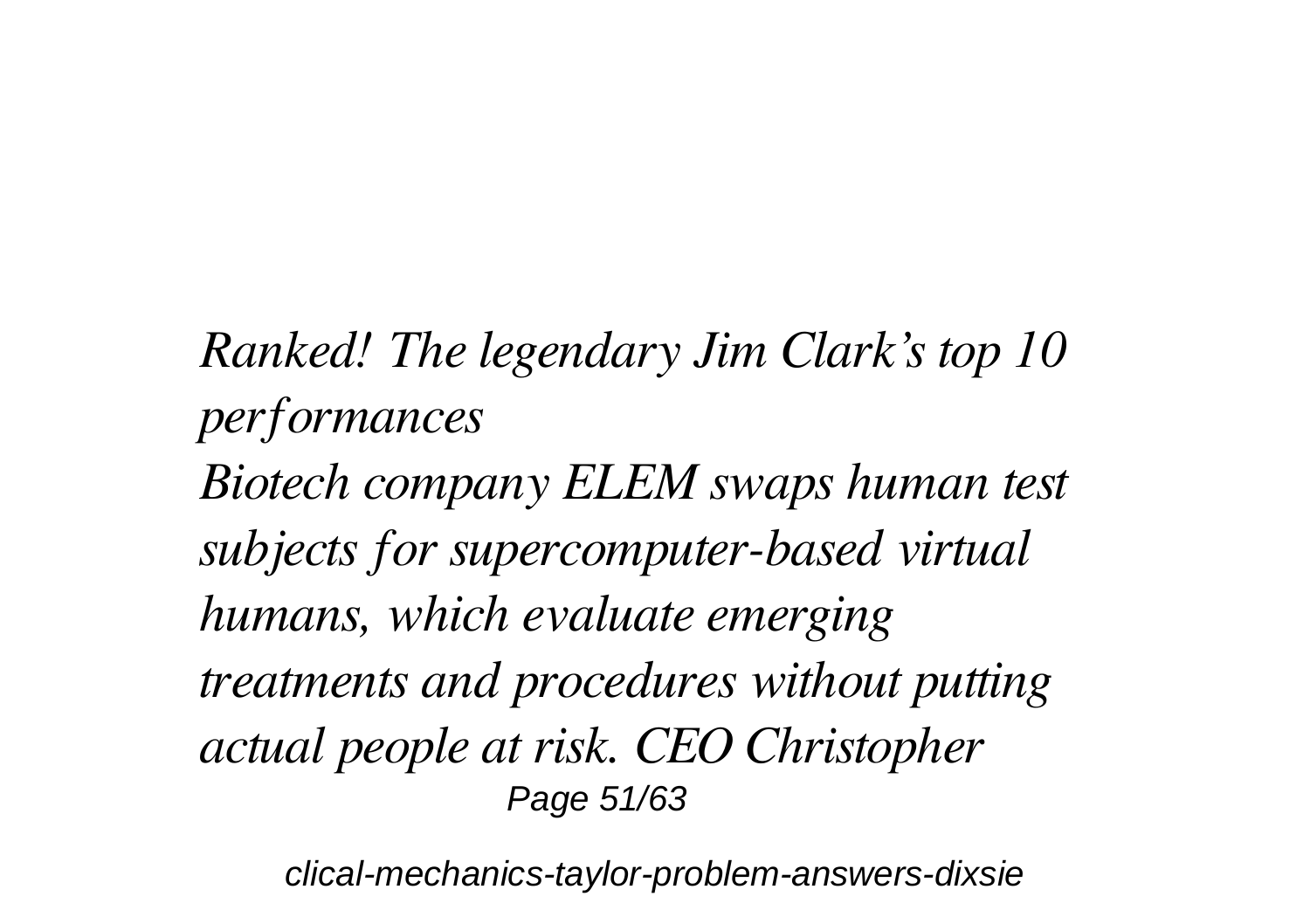#### *Morton ...*

*Welcome to the Virtual Humans Factory And I want to thank you so much for joining us for our conversation this morning with Greg Fischer, who for more than a decade has been the mayor of Louisville Kentucky, and who is also currently the ...* Page 52/63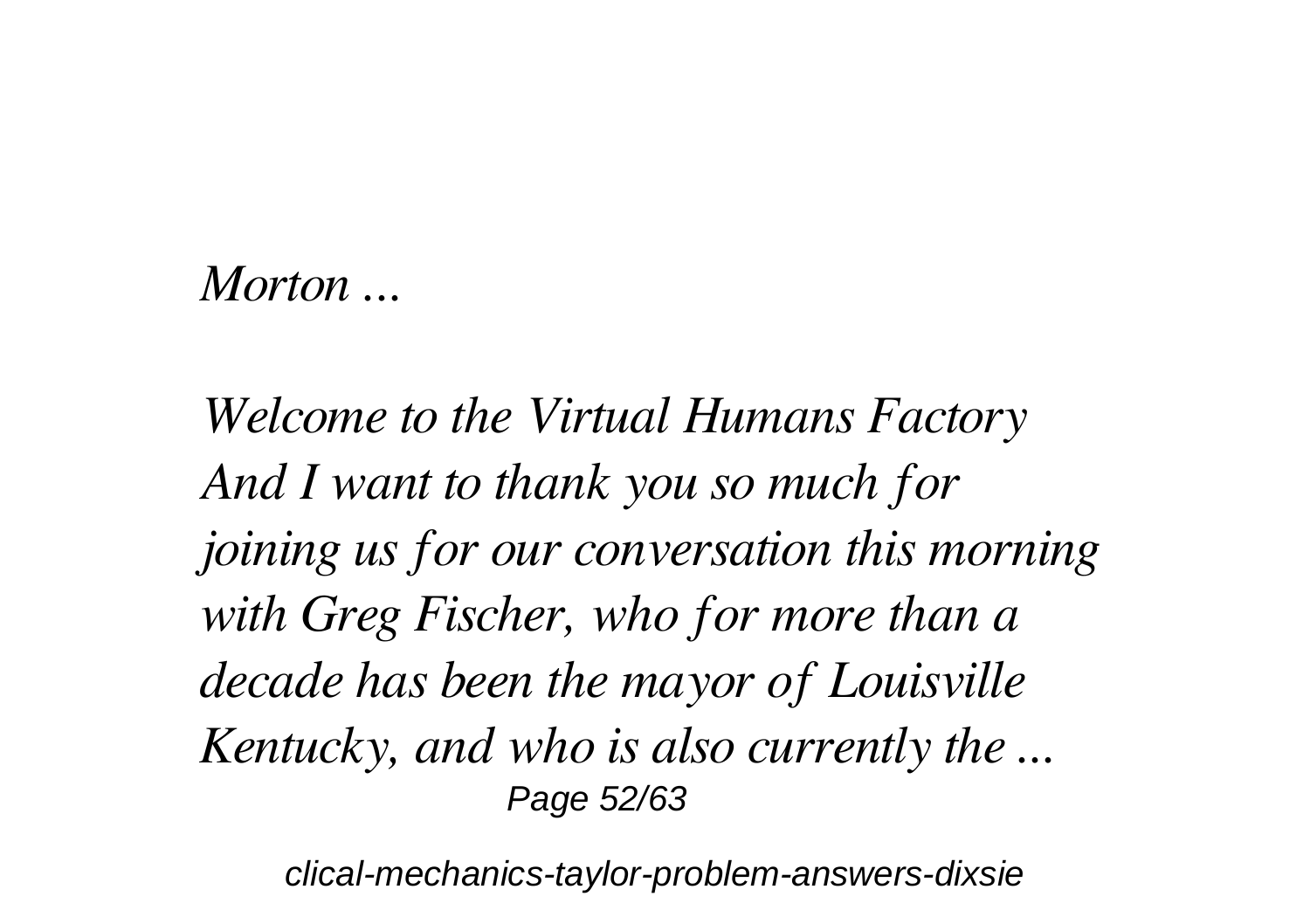*Transcript: A Conversation with Louisville Mayor Greg Fischer Mental health distress has risen around the world. How can peoples' suffering be eased?*

*The Evidence: Mental health and the* Page 53/63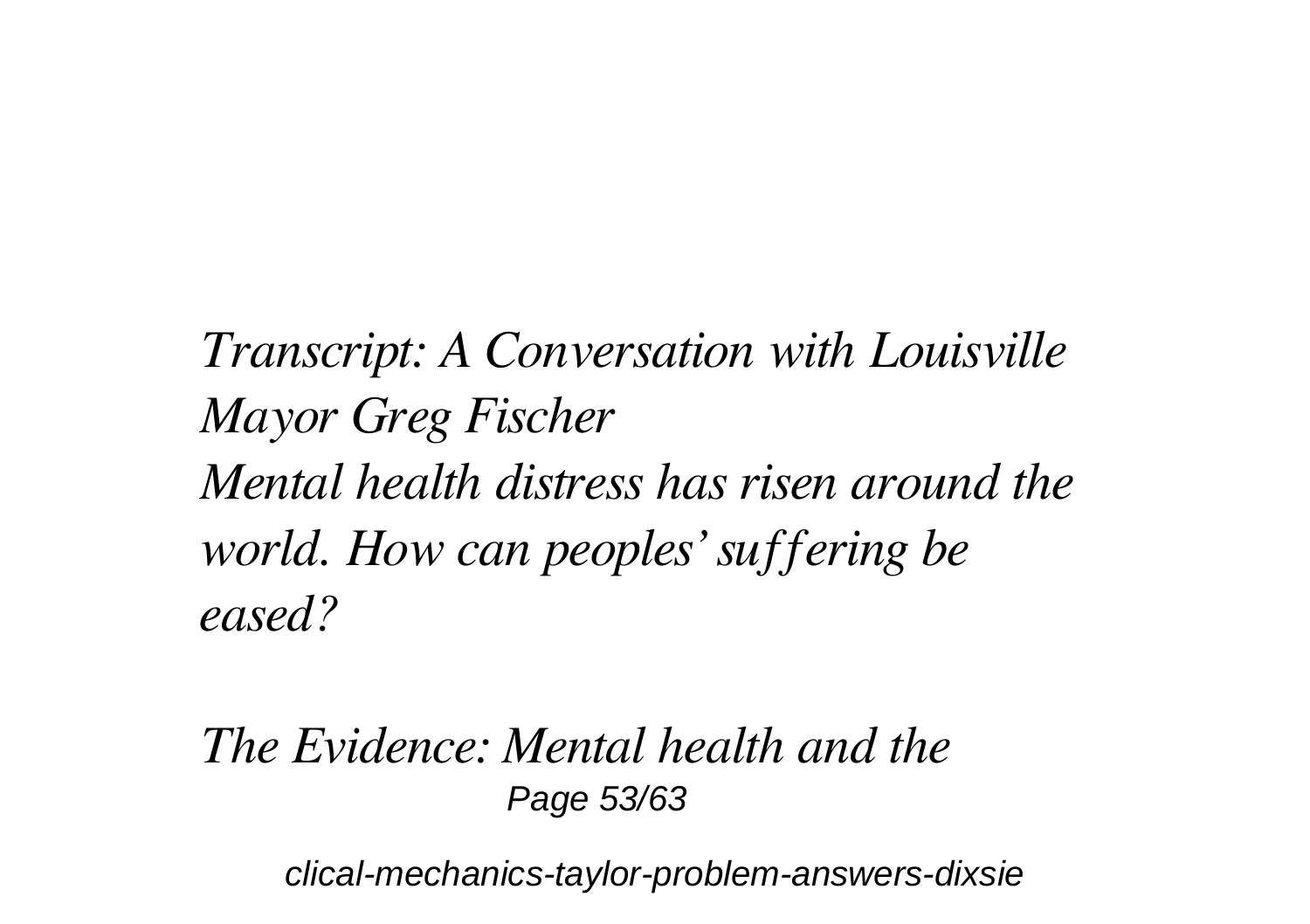pandemic  $(WAVY)$  — Dr. Javaid Perwaiz was like a father figure to Taylor Leigh ... partial hysterectomy didn't solve Anderson's health problems. She continued to have intermittent bleeding, and ...

Chapter 6: An Extreme Outlier Page 54/63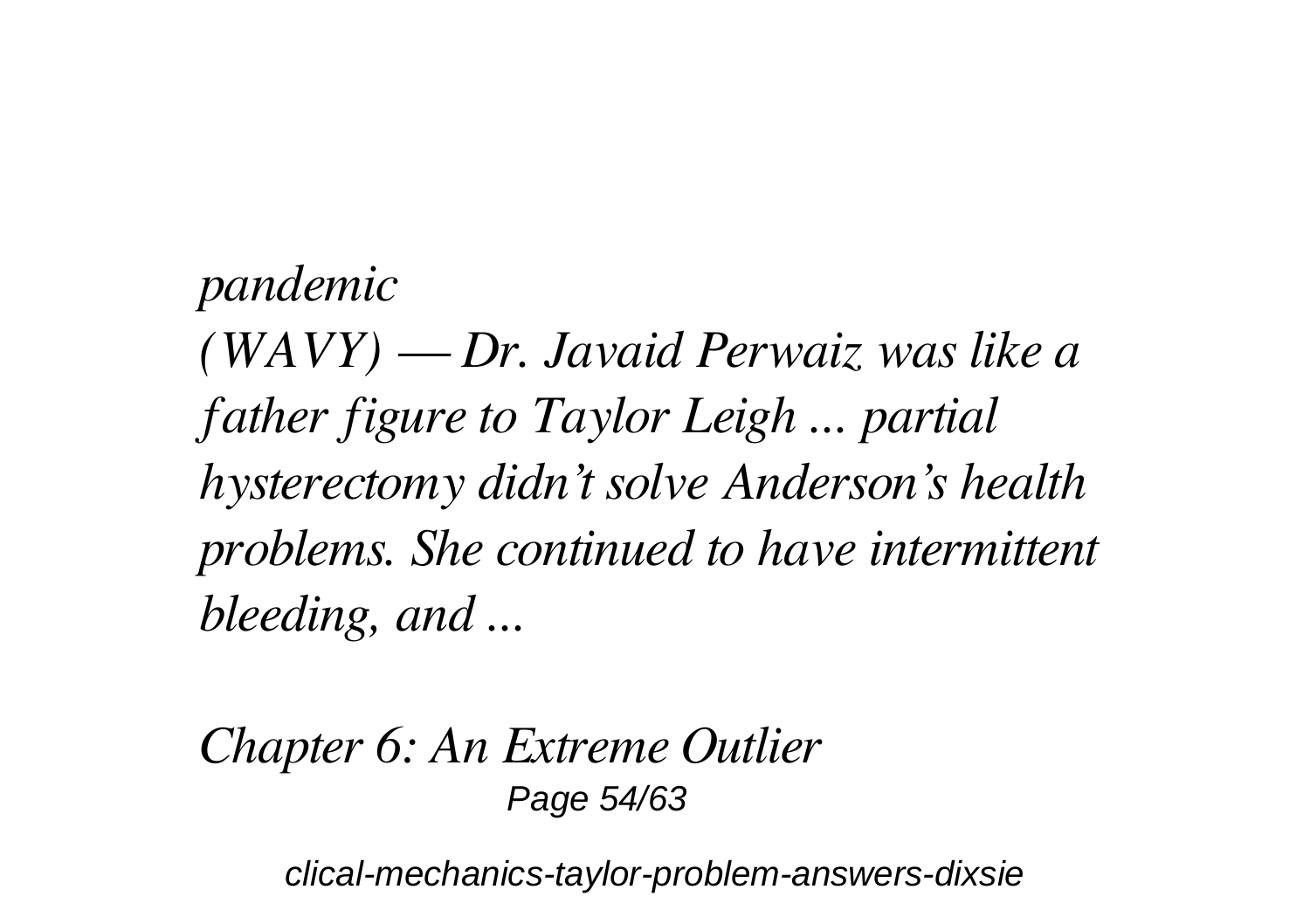*"There is only one really serious philosophical problem and that is selfcancelation. Deciding whether or not a life on TV is worth living is to answer the fundamental question in philosoph ...*

*Roaming Charges: Fear of a Black Prince Digitalising healthcare involves managing* Page 55/63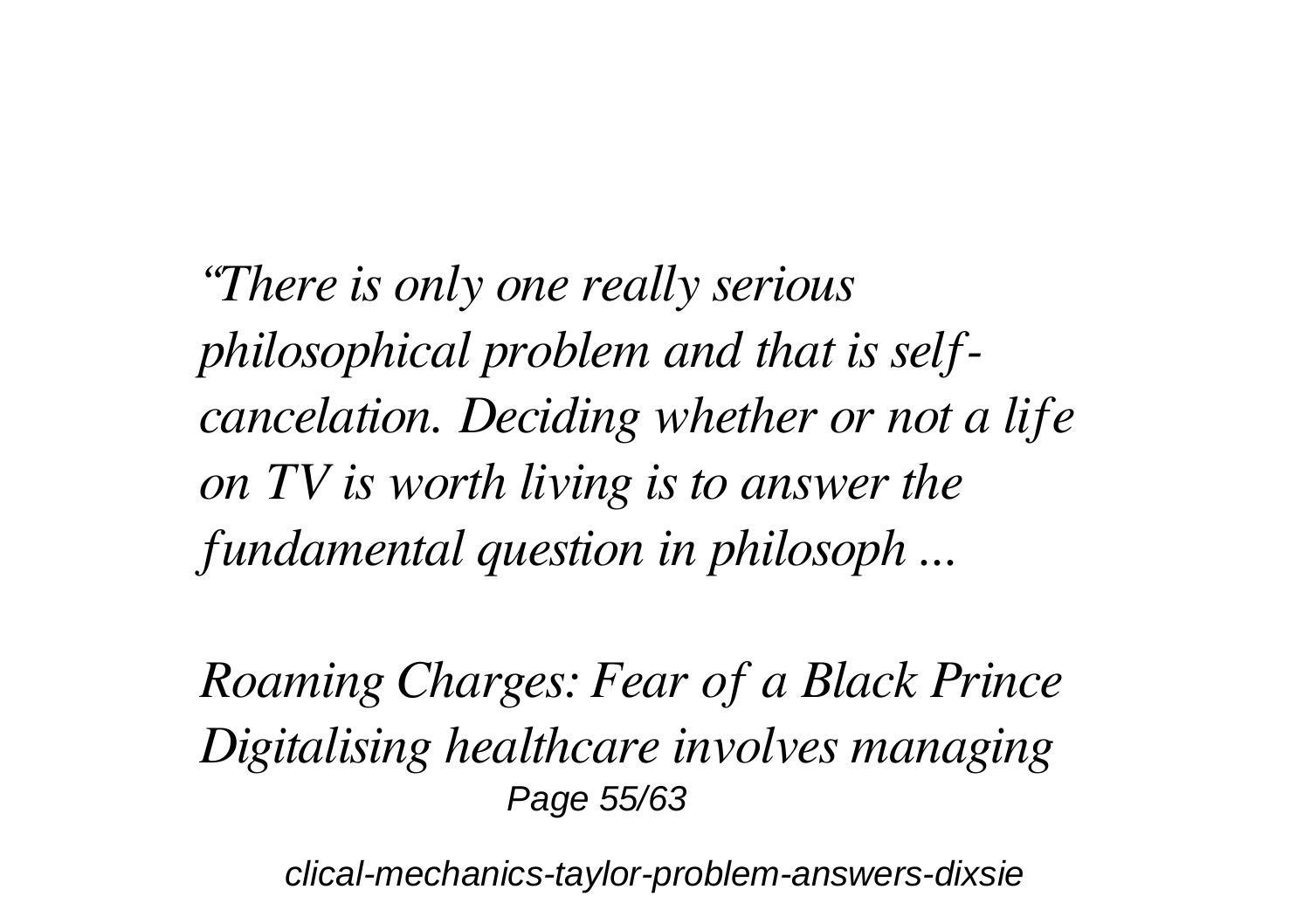data as a strategic asset, integrating accurate data from fragmented sources, creating a holistic understanding of patients, and *improving enterprise* ...

Digital Technologies Have Made Medicine More Precise: Dileep Mangsuli, Siemens Healthingers

Page 56/63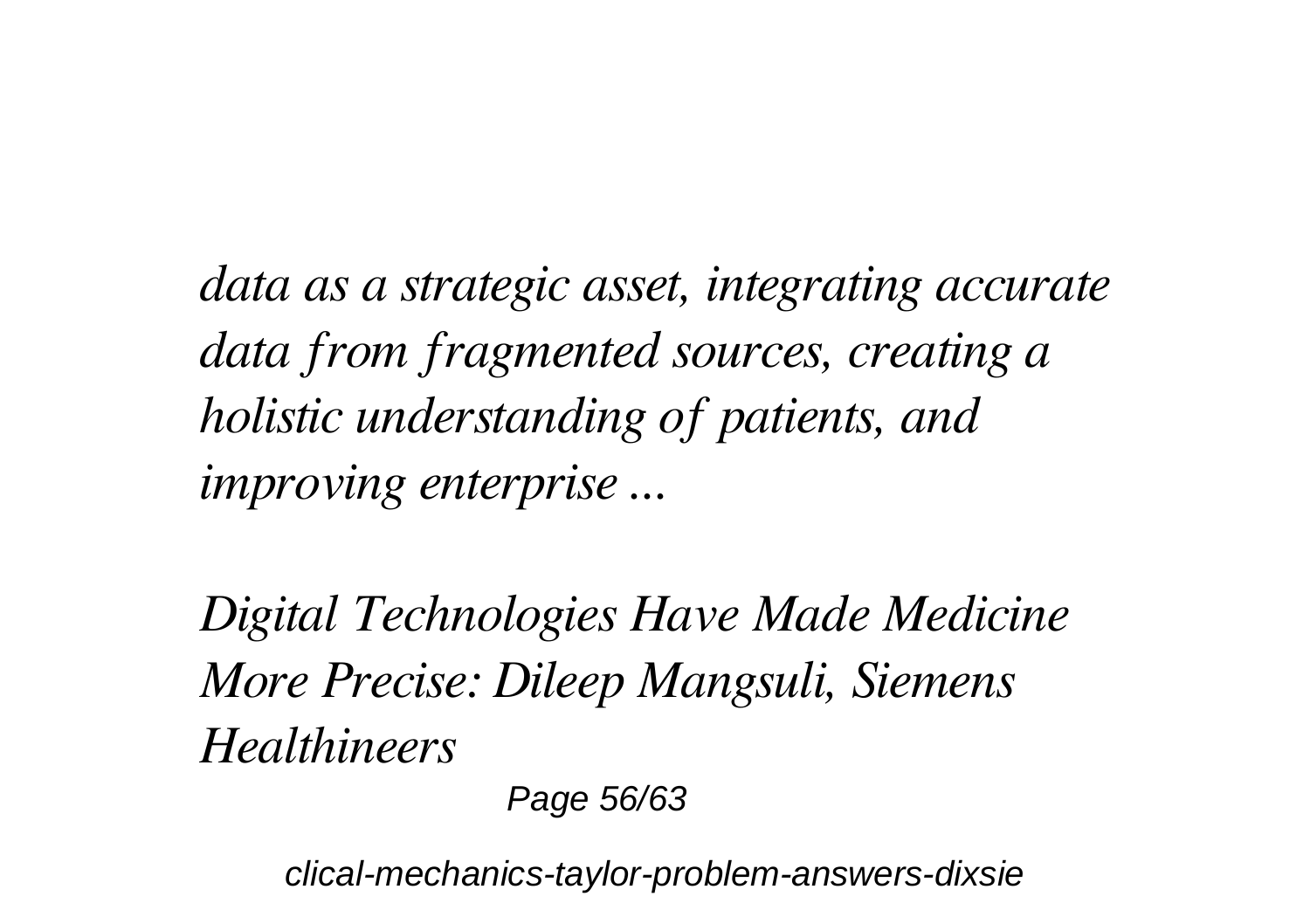*Fauci on Monday discussed the U.S. clinical trial that ruled the vaccine ... The trial did not turn up any sign of such problems, although some safety issues can only be detected in the real ...*

*Covid-19: Workers at U.S. Meat Plants Now Have Vaccine Access in Most States* Page 57/63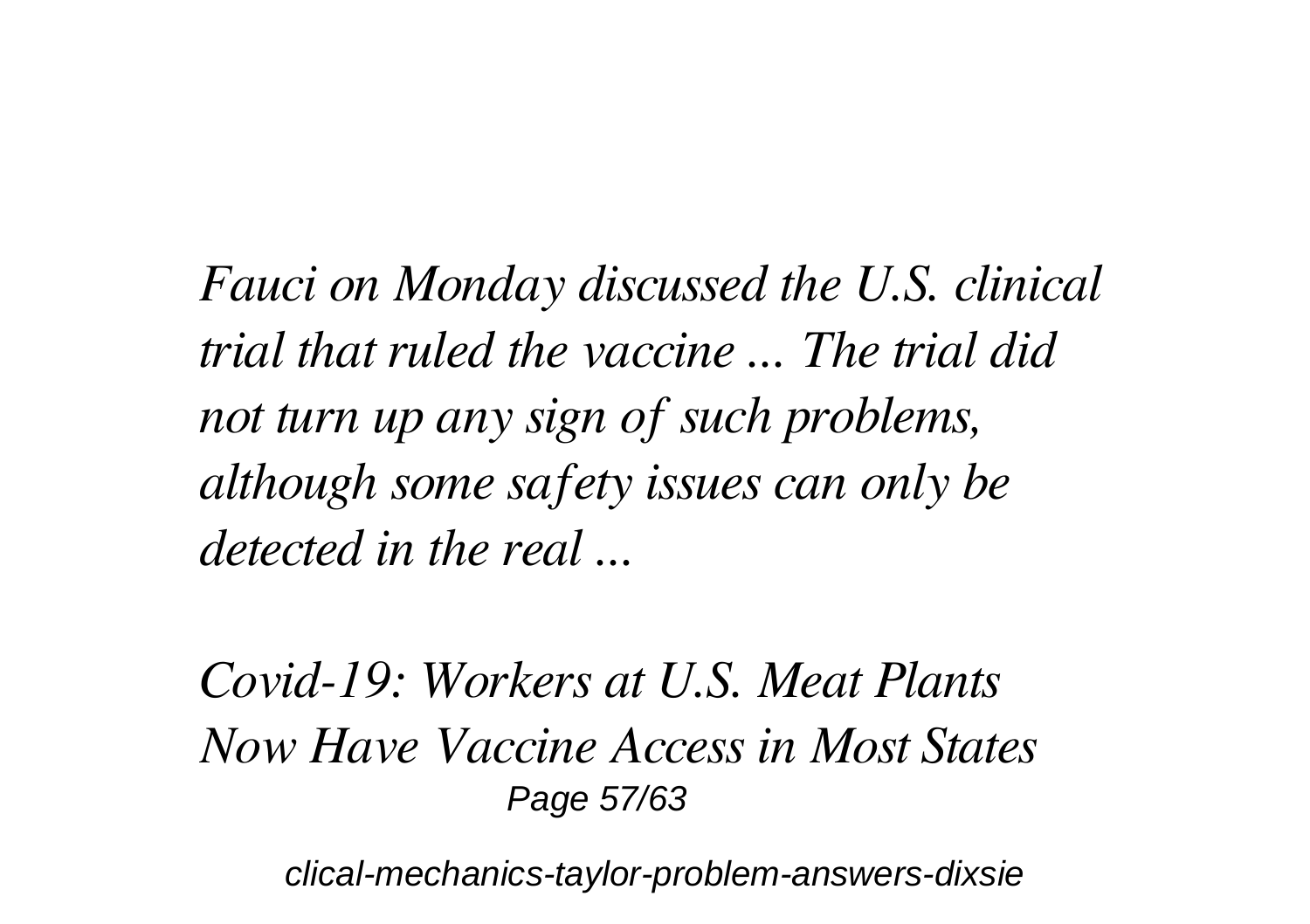*Kent Taylor ... problems. "Kent battled and fought hard like the former track champion that he was, but the suffering that greatly intensified in recent days became unbearable," the statement said.*

*Texas Roadhouse CEO Kent Taylor dies amid COVID-19 struggle* Page 58/63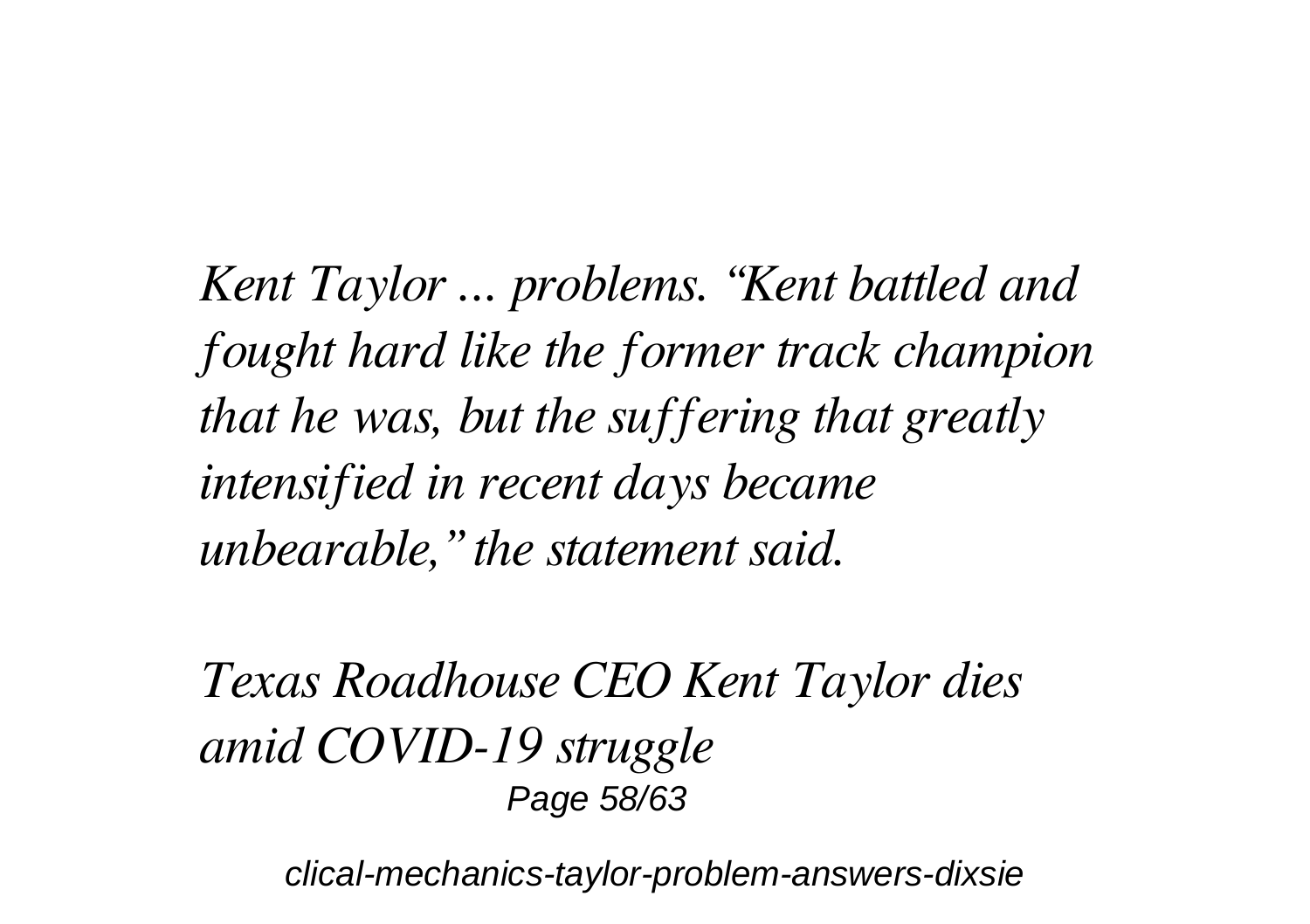In a letter to the company and federal officials, the independent monitoring board that was helping oversee the clinical trial... up any signs of such safety problems. People in their cars ...

Covid-19: AstraZeneca, After Rebuke, Releases New Data Supporting Its Vaccine Page 59/63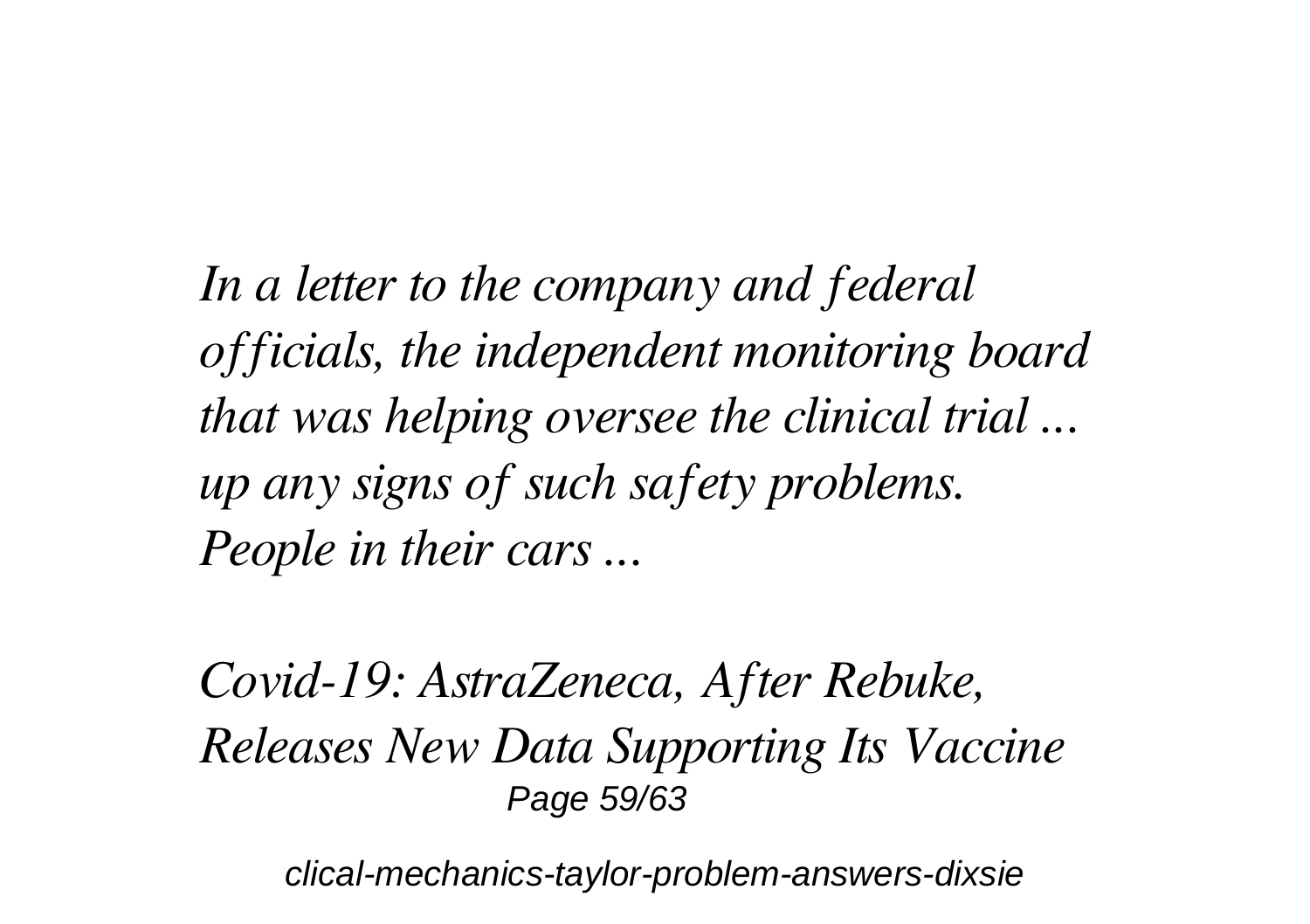*Mr Donato said he's also planning to invite Ms Taylor to Orange's ... there are devastating long-term problems we can't necessarily solve with short-term, clinical problems so we need to put ...*

*Member for Orange Phil Donato continues to push issue of regional mental health* Page 60/63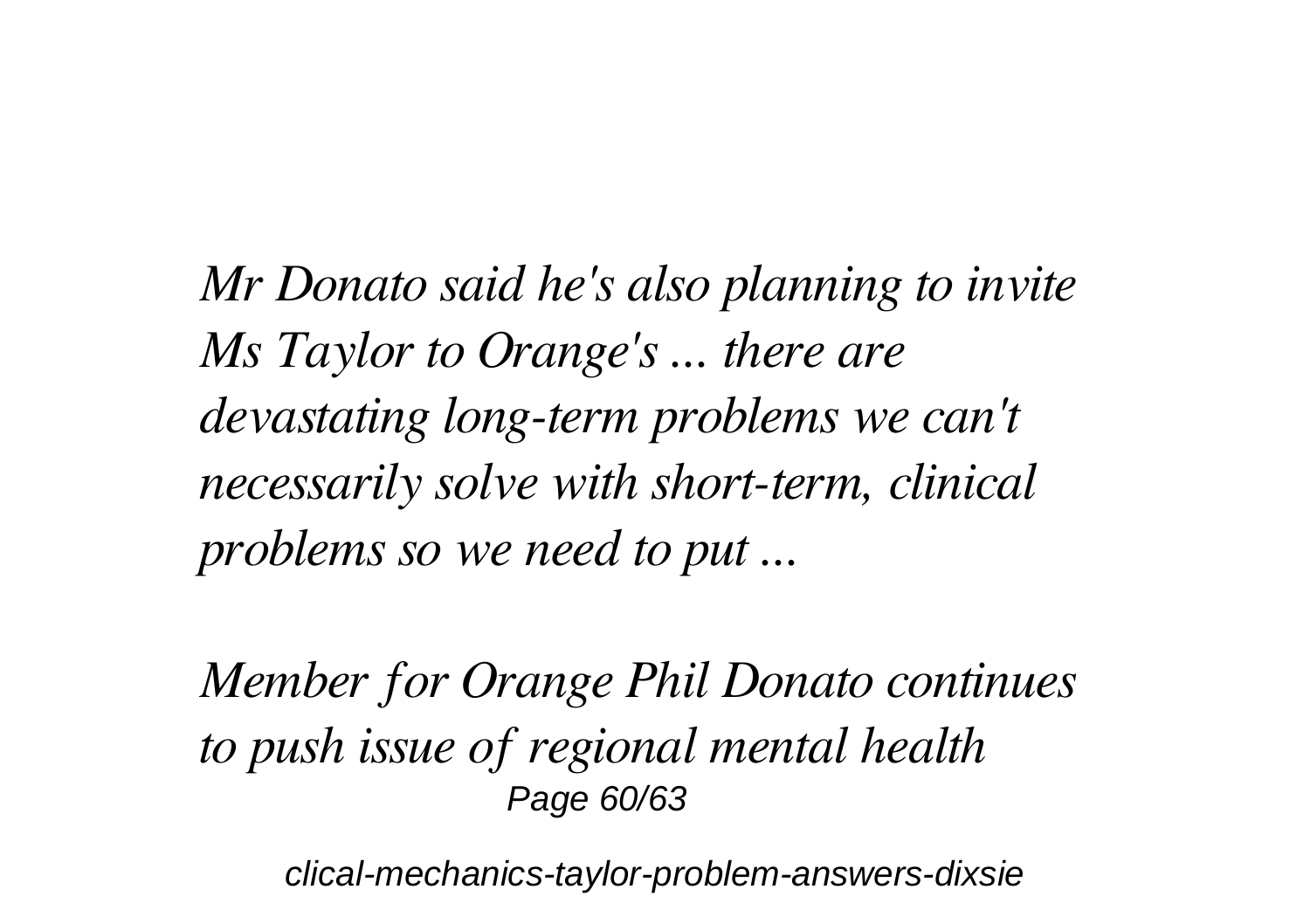*support Madison (18.5%), Dixie (18.1%), Gadsden (18.0%), Jackson (16.6%), Taylor ... for clinical or community outreach, identifies patients as being at risk of food insecurity. If patient(s) answer ...*

*Rising hunger: Facing food insecurity in the* Page 61/63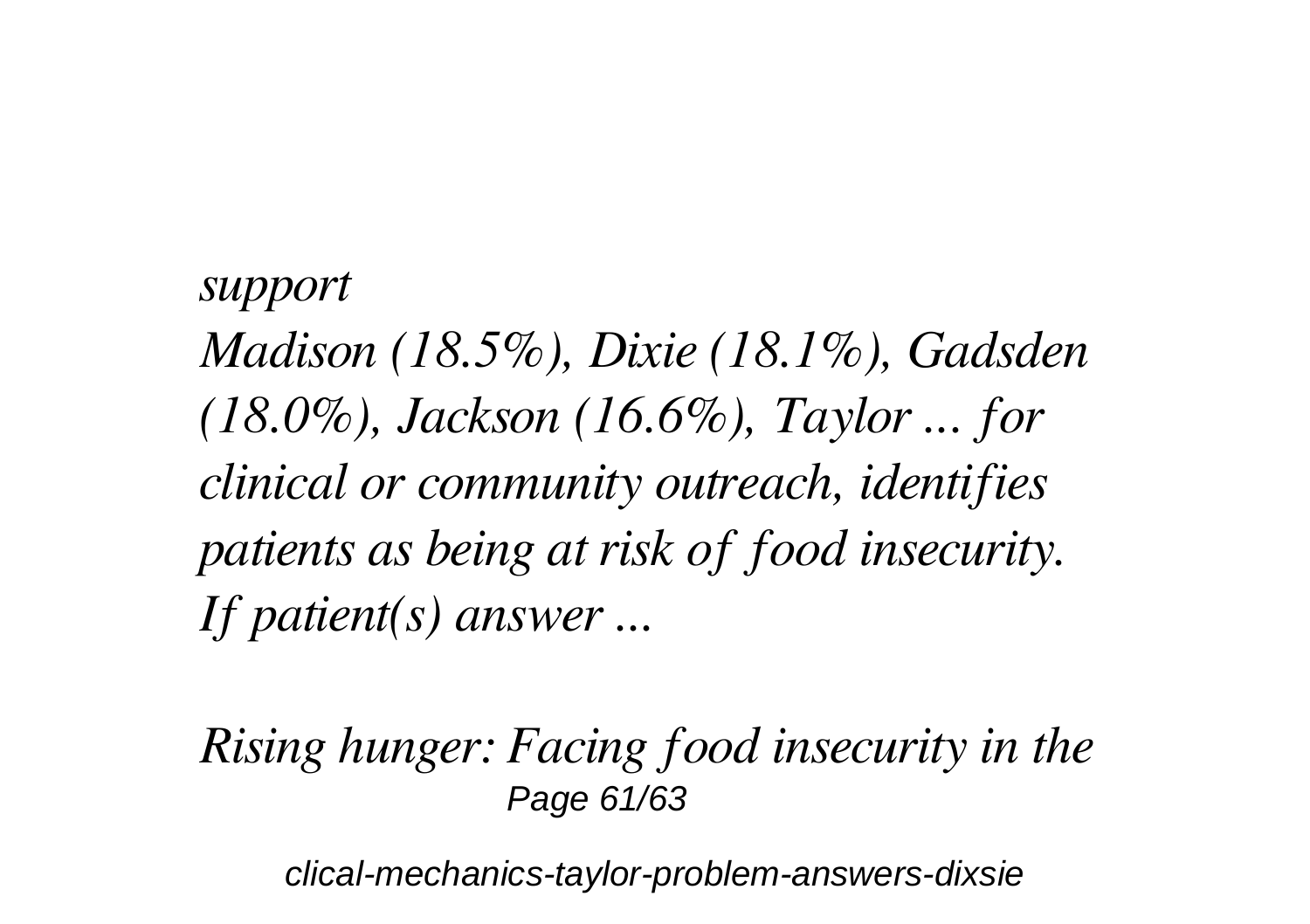*Big Bend region Here are the facts: Racist Facebook post attributed to Atlanta shooting suspect is fake TOP STORIES 73 Democrats co-sponsor resolution to expel Marjorie Taylor Greene from Congress White House ...*

#### *NOT REAL NEWS: A look at what didn't* Page 62/63